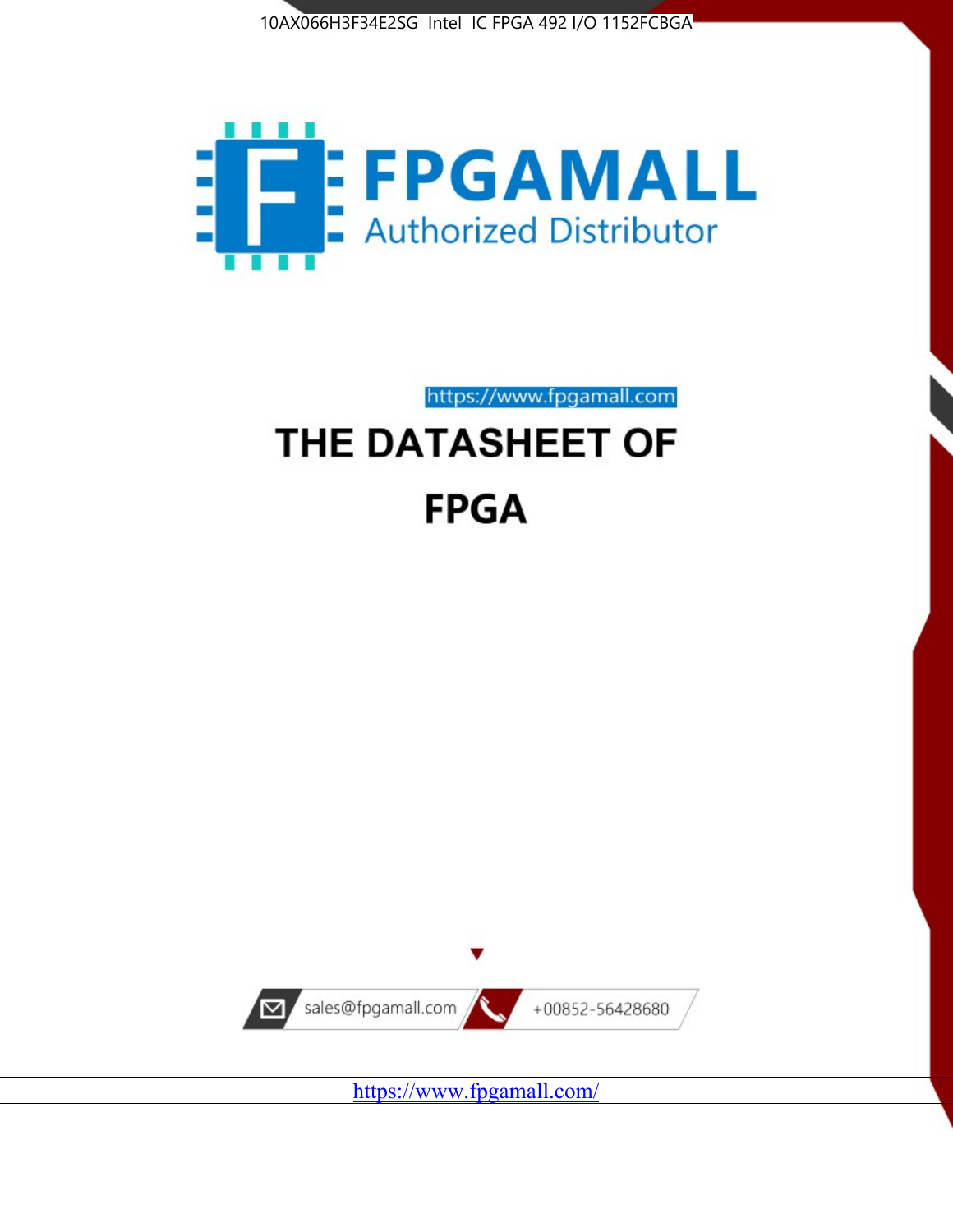10AX066H3F34E2SG Intel IC FPGA 492 I/O 1152FCBGA



# **Intel® Arria® 10 Device Overview**



**A10-OVERVIEW | 2018.12.06** Latest document on the web: **[PDF](https://www.intel.com/content/dam/www/programmable/us/en/pdfs/literature/hb/arria-10/a10_overview.pdf)** | **[HTML](https://www.intel.com/content/www/us/en/programmable/documentation/sam1403480274650.html)**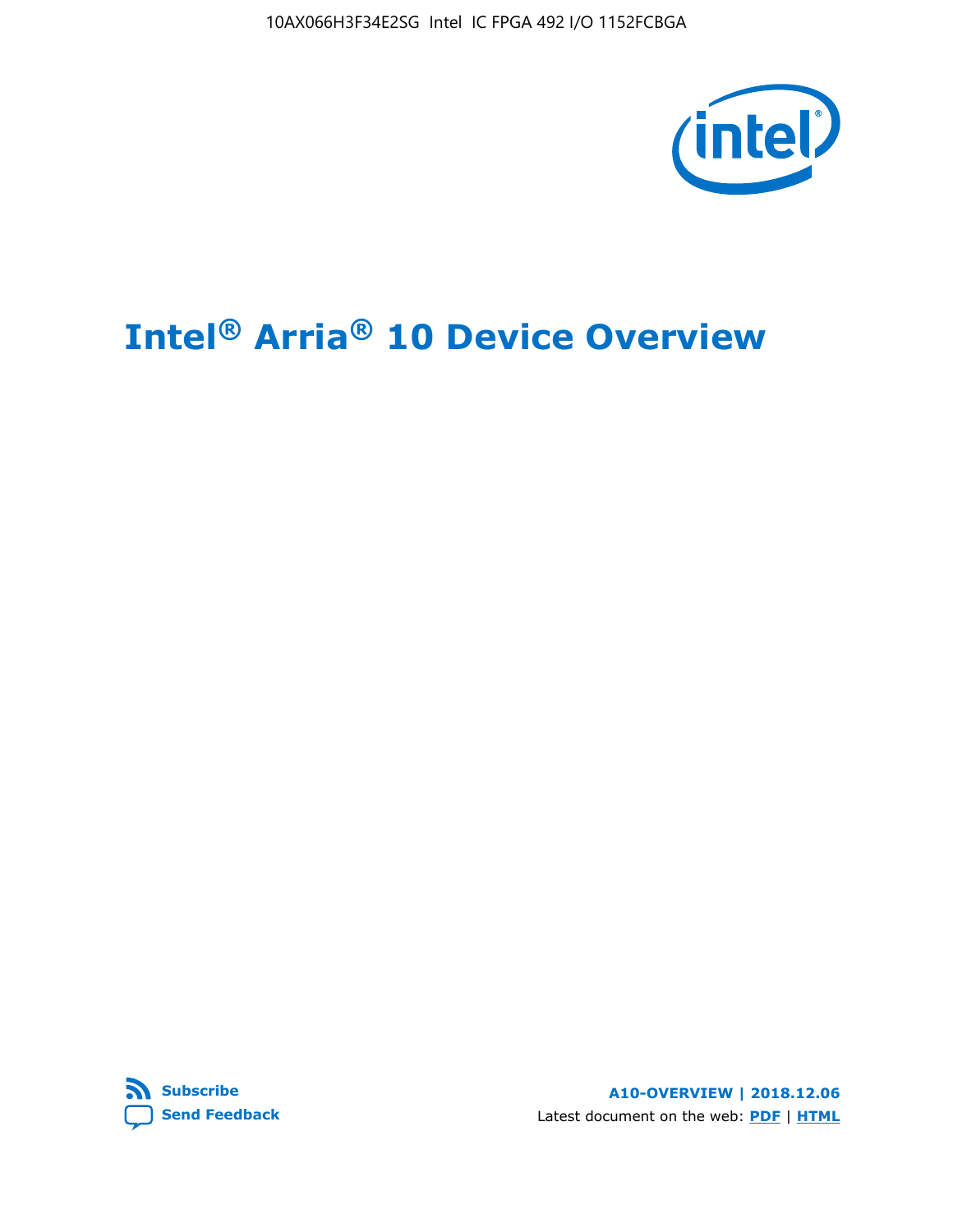

**Contents** 

## **Contents**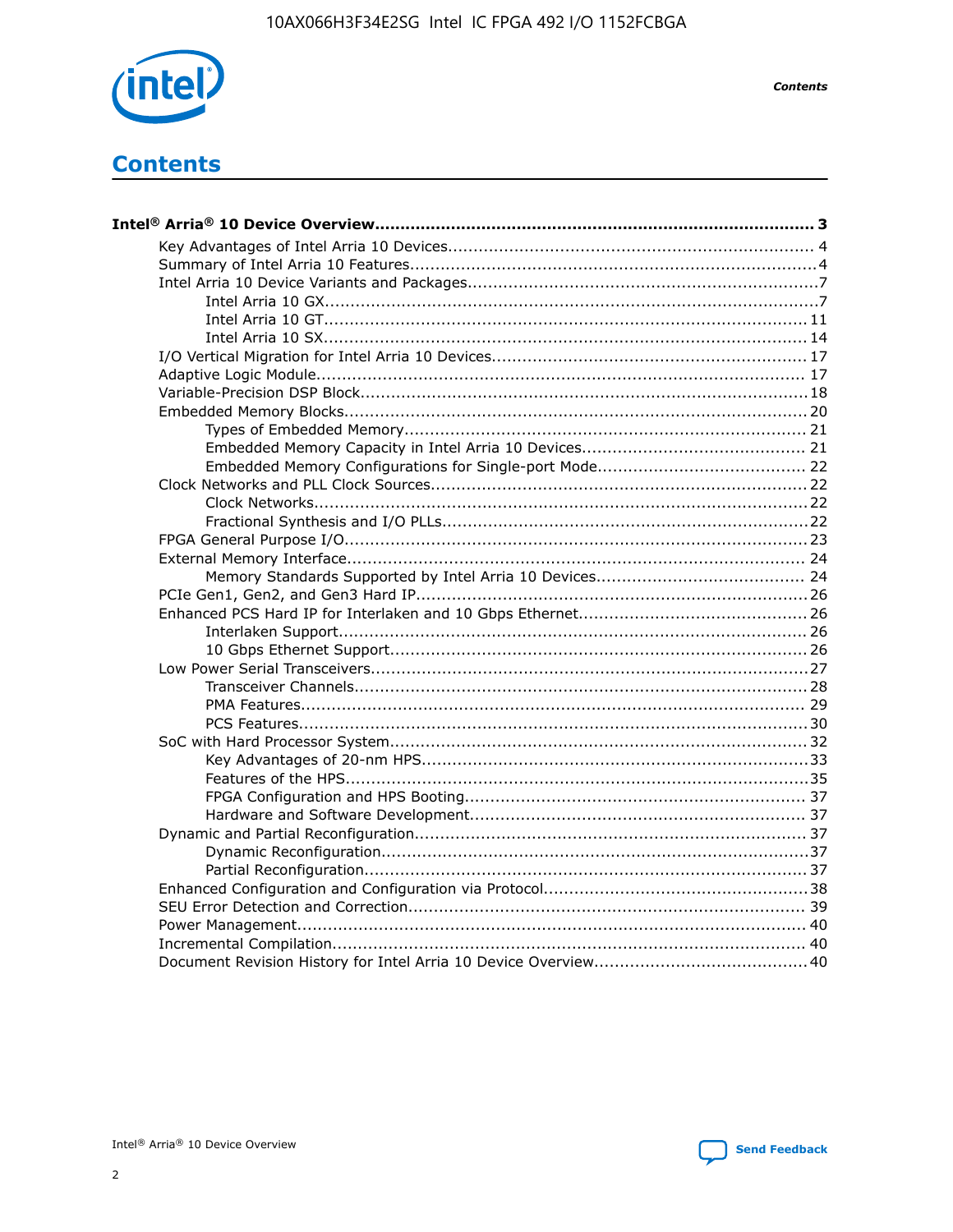**A10-OVERVIEW | 2018.12.06**

**[Send Feedback](mailto:FPGAtechdocfeedback@intel.com?subject=Feedback%20on%20Intel%20Arria%2010%20Device%20Overview%20(A10-OVERVIEW%202018.12.06)&body=We%20appreciate%20your%20feedback.%20In%20your%20comments,%20also%20specify%20the%20page%20number%20or%20paragraph.%20Thank%20you.)**



## **Intel® Arria® 10 Device Overview**

The Intel<sup>®</sup> Arria<sup>®</sup> 10 device family consists of high-performance and power-efficient 20 nm mid-range FPGAs and SoCs.

Intel Arria 10 device family delivers:

- Higher performance than the previous generation of mid-range and high-end FPGAs.
- Power efficiency attained through a comprehensive set of power-saving technologies.

The Intel Arria 10 devices are ideal for high performance, power-sensitive, midrange applications in diverse markets.

| <b>Market</b>         | <b>Applications</b>                                                                                               |
|-----------------------|-------------------------------------------------------------------------------------------------------------------|
| Wireless              | Channel and switch cards in remote radio heads<br>٠<br>Mobile backhaul<br>٠                                       |
| Wireline              | 40G/100G muxponders and transponders<br>٠<br>100G line cards<br>٠<br><b>Bridging</b><br>٠<br>Aggregation<br>٠     |
| <b>Broadcast</b>      | Studio switches<br>٠<br>Servers and transport<br>٠<br>Videoconferencing<br>٠<br>Professional audio and video<br>٠ |
| Computing and Storage | Flash cache<br>٠<br>Cloud computing servers<br>٠<br>Server acceleration<br>٠                                      |
| Medical               | Diagnostic scanners<br>٠<br>Diagnostic imaging<br>٠                                                               |
| Military              | Missile guidance and control<br>٠<br>Radar<br>٠<br>Electronic warfare<br>٠<br>Secure communications<br>٠          |

#### **Table 1. Sample Markets and Ideal Applications for Intel Arria 10 Devices**

#### **Related Information**

- [Intel Arria 10 Device Handbook: Known Issues](http://www.altera.com/support/kdb/solutions/rd07302013_646.html) Lists the planned updates to the *Intel Arria 10 Device Handbook* chapters.
- [Intel Arria 10 GX/GT Device Errata and Design Recommendations](https://www.intel.com/content/www/us/en/programmable/documentation/agz1493851706374.html#yqz1494433888646)
- [Intel Arria 10 SX Device Errata and Design Recommendations](https://www.intel.com/content/www/us/en/programmable/documentation/cru1462832385668.html#cru1462832558642)

Intel Corporation. All rights reserved. Intel, the Intel logo, Altera, Arria, Cyclone, Enpirion, MAX, Nios, Quartus and Stratix words and logos are trademarks of Intel Corporation or its subsidiaries in the U.S. and/or other countries. Intel warrants performance of its FPGA and semiconductor products to current specifications in accordance with Intel's standard warranty, but reserves the right to make changes to any products and services at any time without notice. Intel assumes no responsibility or liability arising out of the application or use of any information, product, or service described herein except as expressly agreed to in writing by Intel. Intel customers are advised to obtain the latest version of device specifications before relying on any published information and before placing orders for products or services. \*Other names and brands may be claimed as the property of others.

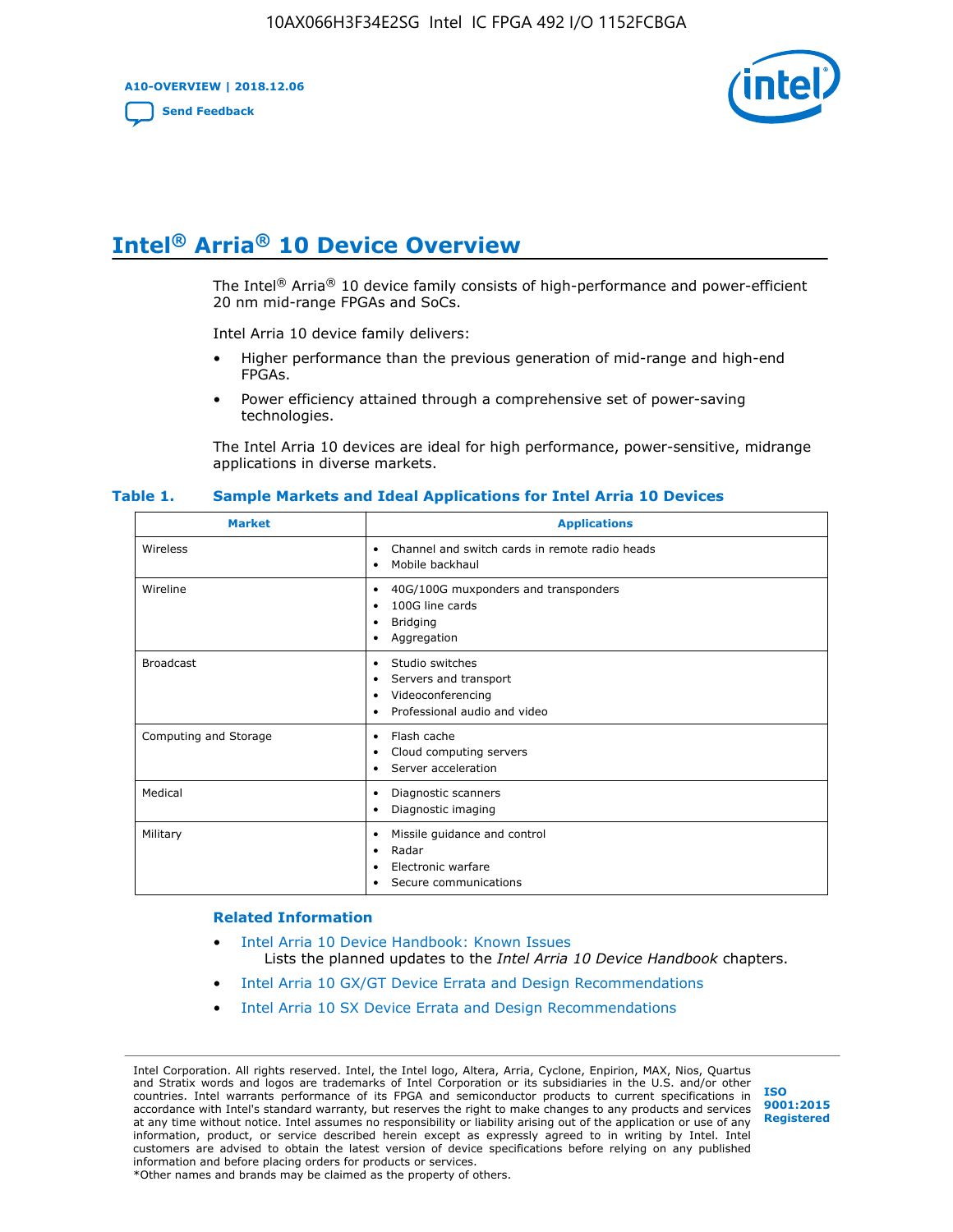

### **Key Advantages of Intel Arria 10 Devices**

### **Table 2. Key Advantages of the Intel Arria 10 Device Family**

| <b>Advantage</b>                                                                                          | <b>Supporting Feature</b>                                                                                                                                                                                                                                                                                                |
|-----------------------------------------------------------------------------------------------------------|--------------------------------------------------------------------------------------------------------------------------------------------------------------------------------------------------------------------------------------------------------------------------------------------------------------------------|
| Enhanced core architecture                                                                                | Built on TSMC's 20 nm process technology<br>٠<br>60% higher performance than the previous generation of mid-range FPGAs<br>٠<br>15% higher performance than the fastest previous-generation FPGA<br>٠                                                                                                                    |
| High-bandwidth integrated<br>transceivers                                                                 | Short-reach rates up to 25.8 Gigabits per second (Gbps)<br>٠<br>Backplane capability up to 12.5 Gbps<br>٠<br>Integrated 10GBASE-KR and 40GBASE-KR4 Forward Error Correction (FEC)<br>٠                                                                                                                                   |
| Improved logic integration and<br>hard IP blocks                                                          | 8-input adaptive logic module (ALM)<br>٠<br>Up to 65.6 megabits (Mb) of embedded memory<br>٠<br>Variable-precision digital signal processing (DSP) blocks<br>Fractional synthesis phase-locked loops (PLLs)<br>Hard PCI Express Gen3 IP blocks<br>Hard memory controllers and PHY up to 2,400 Megabits per second (Mbps) |
| Second generation hard<br>processor system (HPS) with<br>integrated ARM* Cortex*-A9*<br>MPCore* processor | Tight integration of a dual-core ARM Cortex-A9 MPCore processor, hard IP, and an<br>٠<br>FPGA in a single Intel Arria 10 system-on-a-chip (SoC)<br>Supports over 128 Gbps peak bandwidth with integrated data coherency between<br>$\bullet$<br>the processor and the FPGA fabric                                        |
| Advanced power savings                                                                                    | Comprehensive set of advanced power saving features<br>٠<br>Power-optimized MultiTrack routing and core architecture<br>٠<br>Up to 40% lower power compared to previous generation of mid-range FPGAs<br>Up to 60% lower power compared to previous generation of high-end FPGAs                                         |

### **Summary of Intel Arria 10 Features**

### **Table 3. Summary of Features for Intel Arria 10 Devices**

| <b>Feature</b>                  | <b>Description</b>                                                                                                                                                                                                                                                                                                                                                                                 |
|---------------------------------|----------------------------------------------------------------------------------------------------------------------------------------------------------------------------------------------------------------------------------------------------------------------------------------------------------------------------------------------------------------------------------------------------|
| Technology                      | TSMC's 20-nm SoC process technology<br>Allows operation at a lower $V_{\text{CC}}$ level of 0.82 V instead of the 0.9 V standard $V_{\text{CC}}$ core voltage                                                                                                                                                                                                                                      |
| Packaging                       | 1.0 mm ball-pitch Fineline BGA packaging<br>٠<br>0.8 mm ball-pitch Ultra Fineline BGA packaging<br>Multiple devices with identical package footprints for seamless migration between different<br><b>FPGA</b> densities<br>Devices with compatible package footprints allow migration to next generation high-end<br>Stratix $@10$ devices<br>RoHS, leaded $(1)$ , and lead-free (Pb-free) options |
| High-performance<br>FPGA fabric | Enhanced 8-input ALM with four registers<br>Improved multi-track routing architecture to reduce congestion and improve compilation time<br>Hierarchical core clocking architecture<br>Fine-grained partial reconfiguration                                                                                                                                                                         |
| Internal memory<br>blocks       | M20K-20-Kb memory blocks with hard error correction code (ECC)<br>Memory logic array block (MLAB)-640-bit memory                                                                                                                                                                                                                                                                                   |
|                                 | continued                                                                                                                                                                                                                                                                                                                                                                                          |



<sup>(1)</sup> Contact Intel for availability.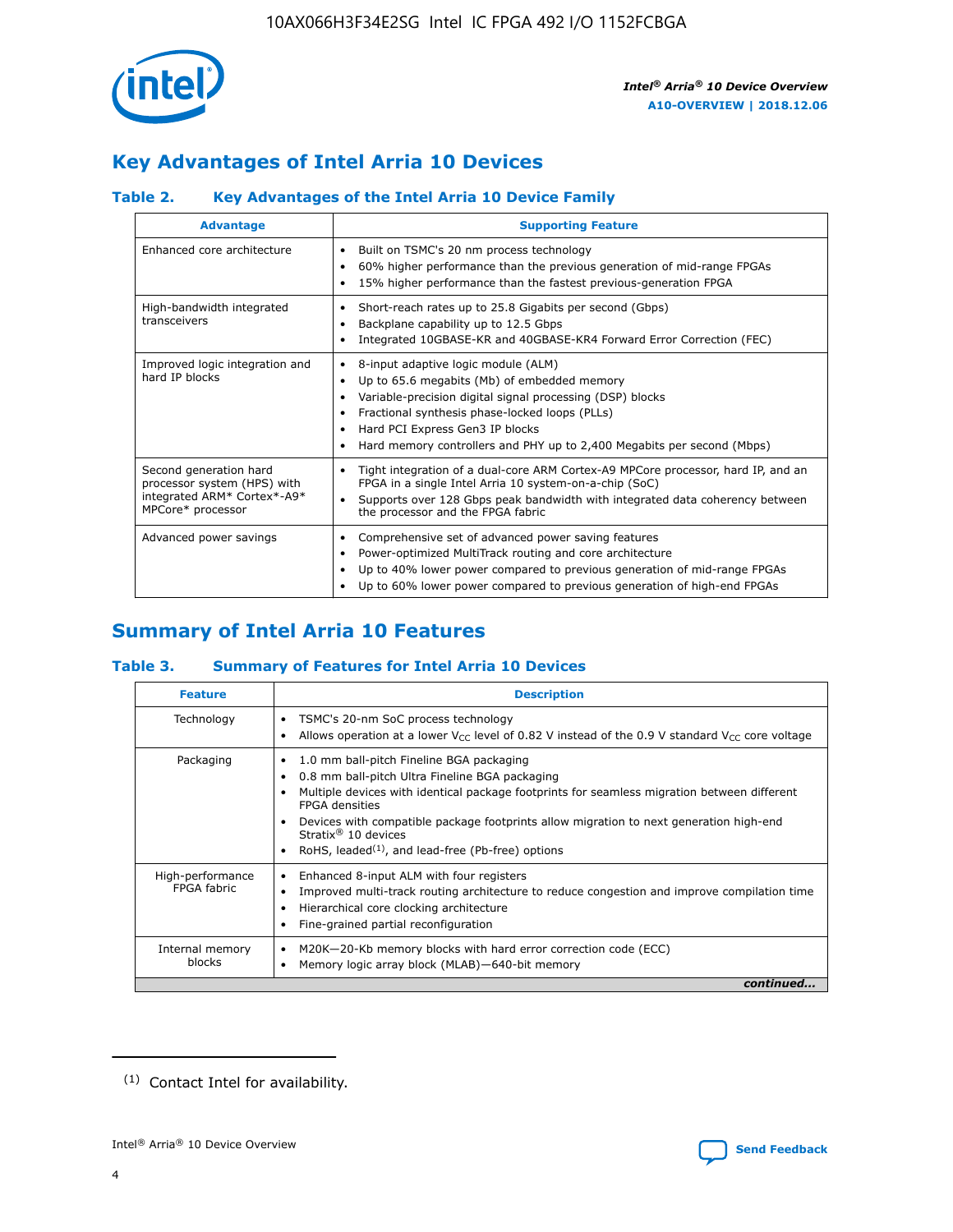r



| <b>Feature</b>                         | <b>Description</b>                                                                                             |                                                                                                                                                                                                                                                                                                                                                                                                                                                                                                                                                                                                                                                                                                                                                                                                                                        |  |  |  |  |  |
|----------------------------------------|----------------------------------------------------------------------------------------------------------------|----------------------------------------------------------------------------------------------------------------------------------------------------------------------------------------------------------------------------------------------------------------------------------------------------------------------------------------------------------------------------------------------------------------------------------------------------------------------------------------------------------------------------------------------------------------------------------------------------------------------------------------------------------------------------------------------------------------------------------------------------------------------------------------------------------------------------------------|--|--|--|--|--|
| Embedded Hard IP<br>blocks             | Variable-precision DSP                                                                                         | Native support for signal processing precision levels from $18 \times 19$ to<br>54 x 54<br>Native support for 27 x 27 multiplier mode<br>64-bit accumulator and cascade for systolic finite impulse responses<br>(FIRs)<br>Internal coefficient memory banks<br>$\bullet$<br>Preadder/subtractor for improved efficiency<br>Additional pipeline register to increase performance and reduce<br>power<br>Supports floating point arithmetic:<br>- Perform multiplication, addition, subtraction, multiply-add,<br>multiply-subtract, and complex multiplication.<br>- Supports multiplication with accumulation capability, cascade<br>summation, and cascade subtraction capability.<br>- Dynamic accumulator reset control.<br>- Support direct vector dot and complex multiplication chaining<br>multiply floating point DSP blocks. |  |  |  |  |  |
|                                        | Memory controller                                                                                              | DDR4, DDR3, and DDR3L                                                                                                                                                                                                                                                                                                                                                                                                                                                                                                                                                                                                                                                                                                                                                                                                                  |  |  |  |  |  |
|                                        | PCI Express*                                                                                                   | PCI Express (PCIe*) Gen3 (x1, x2, x4, or x8), Gen2 (x1, x2, x4, or x8)<br>and Gen1 (x1, x2, x4, or x8) hard IP with complete protocol stack,<br>endpoint, and root port                                                                                                                                                                                                                                                                                                                                                                                                                                                                                                                                                                                                                                                                |  |  |  |  |  |
|                                        | Transceiver I/O                                                                                                | 10GBASE-KR/40GBASE-KR4 Forward Error Correction (FEC)<br>PCS hard IPs that support:<br>$\bullet$<br>- 10-Gbps Ethernet (10GbE)<br>- PCIe PIPE interface<br>$-$ Interlaken<br>- Gbps Ethernet (GbE)<br>- Common Public Radio Interface (CPRI) with deterministic latency<br>support<br>- Gigabit-capable passive optical network (GPON) with fast lock-<br>time support<br>13.5G JESD204b<br>$\bullet$<br>8B/10B, 64B/66B, 64B/67B encoders and decoders<br>Custom mode support for proprietary protocols                                                                                                                                                                                                                                                                                                                               |  |  |  |  |  |
| Core clock networks                    | $\bullet$<br>$\bullet$                                                                                         | Up to 800 MHz fabric clocking, depending on the application:<br>- 667 MHz external memory interface clocking with 2,400 Mbps DDR4 interface<br>- 800 MHz LVDS interface clocking with 1,600 Mbps LVDS interface<br>Global, regional, and peripheral clock networks<br>Clock networks that are not used can be gated to reduce dynamic power                                                                                                                                                                                                                                                                                                                                                                                                                                                                                            |  |  |  |  |  |
| Phase-locked loops<br>(PLLs)           | High-resolution fractional synthesis PLLs:<br>$\bullet$<br>Integer PLLs:<br>- Adjacent to general purpose I/Os | - Precision clock synthesis, clock delay compensation, and zero delay buffering (ZDB)<br>- Support integer mode and fractional mode<br>- Fractional mode support with third-order delta-sigma modulation<br>- Support external memory and LVDS interfaces                                                                                                                                                                                                                                                                                                                                                                                                                                                                                                                                                                              |  |  |  |  |  |
| FPGA General-purpose<br>$I/Os$ (GPIOs) | On-chip termination (OCT)                                                                                      | 1.6 Gbps LVDS-every pair can be configured as receiver or transmitter<br>1.2 V to 3.0 V single-ended LVTTL/LVCMOS interfacing                                                                                                                                                                                                                                                                                                                                                                                                                                                                                                                                                                                                                                                                                                          |  |  |  |  |  |
| <b>External Memory</b><br>Interface    |                                                                                                                | Hard memory controller- DDR4, DDR3, and DDR3L support<br>$-$ DDR4 $-$ speeds up to 1,200 MHz/2,400 Mbps<br>- DDR3-speeds up to 1,067 MHz/2,133 Mbps<br>Soft memory controller—provides support for RLDRAM $3^{(2)}$ , QDR IV $^{(2)}$ , and QDR II+<br>continued                                                                                                                                                                                                                                                                                                                                                                                                                                                                                                                                                                       |  |  |  |  |  |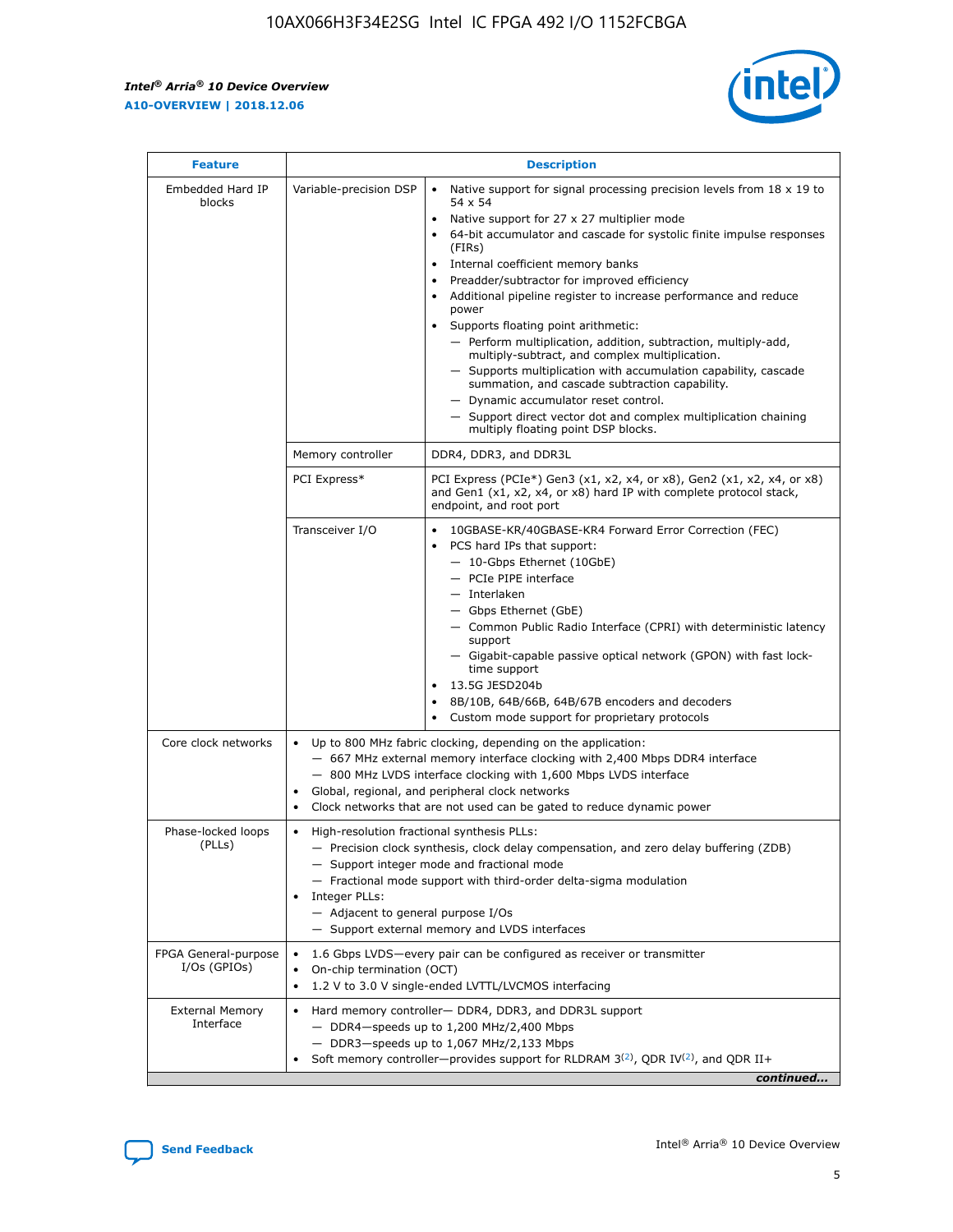

| <b>Feature</b>                                    | <b>Description</b>                                                                                                                                                                                                                                                                                                                                                                                                                                                                                                                                                                                                                           |  |  |  |  |  |  |  |
|---------------------------------------------------|----------------------------------------------------------------------------------------------------------------------------------------------------------------------------------------------------------------------------------------------------------------------------------------------------------------------------------------------------------------------------------------------------------------------------------------------------------------------------------------------------------------------------------------------------------------------------------------------------------------------------------------------|--|--|--|--|--|--|--|
| Low-power serial<br>transceivers                  | • Continuous operating range:<br>- Intel Arria 10 GX-1 Gbps to 17.4 Gbps<br>- Intel Arria 10 GT-1 Gbps to 25.8 Gbps<br>Backplane support:<br>$-$ Intel Arria 10 GX-up to 12.5<br>$-$ Intel Arria 10 GT-up to 12.5<br>Extended range down to 125 Mbps with oversampling<br>ATX transmit PLLs with user-configurable fractional synthesis capability<br>Electronic Dispersion Compensation (EDC) support for XFP, SFP+, QSFP, and CFP optical<br>module<br>• Adaptive linear and decision feedback equalization<br>Transmitter pre-emphasis and de-emphasis<br>$\bullet$<br>Dynamic partial reconfiguration of individual transceiver channels |  |  |  |  |  |  |  |
| <b>HPS</b><br>(Intel Arria 10 SX<br>devices only) | Dual-core ARM Cortex-A9 MPCore processor-1.2 GHz CPU with<br>Processor and system<br>$\bullet$<br>1.5 GHz overdrive capability<br>256 KB on-chip RAM and 64 KB on-chip ROM<br>System peripherals-general-purpose timers, watchdog timers, direct<br>memory access (DMA) controller, FPGA configuration manager, and<br>clock and reset managers<br>Security features-anti-tamper, secure boot, Advanced Encryption<br>$\bullet$<br>Standard (AES) and authentication (SHA)<br>ARM CoreSight* JTAG debug access port, trace port, and on-chip<br>trace storage                                                                                |  |  |  |  |  |  |  |
|                                                   | <b>External interfaces</b><br>Hard memory interface-Hard memory controller (2,400 Mbps DDR4,<br>$\bullet$<br>and 2,133 Mbps DDR3), Quad serial peripheral interface (QSPI) flash<br>controller, NAND flash controller, direct memory access (DMA)<br>controller, Secure Digital/MultiMediaCard (SD/MMC) controller<br>Communication interface-10/100/1000 Ethernet media access<br>$\bullet$<br>control (MAC), USB On-The-GO (OTG) controllers, I <sup>2</sup> C controllers,<br>UART 16550, serial peripheral interface (SPI), and up to 62<br>HPS GPIO interfaces (48 direct-share I/Os)                                                   |  |  |  |  |  |  |  |
|                                                   | High-performance ARM AMBA* AXI bus bridges that support<br>Interconnects to core<br>$\bullet$<br>simultaneous read and write<br>HPS-FPGA bridges-include the FPGA-to-HPS, HPS-to-FPGA, and<br>$\bullet$<br>lightweight HPS-to-FPGA bridges that allow the FPGA fabric to issue<br>transactions to slaves in the HPS, and vice versa<br>Configuration bridge that allows HPS configuration manager to<br>configure the core logic via dedicated 32-bit configuration port<br>FPGA-to-HPS SDRAM controller bridge-provides configuration<br>interfaces for the multiport front end (MPFE) of the HPS SDRAM<br>controller                       |  |  |  |  |  |  |  |
| Configuration                                     | Tamper protection—comprehensive design protection to protect your valuable IP investments<br>Enhanced 256-bit advanced encryption standard (AES) design security with authentication<br>٠<br>Configuration via protocol (CvP) using PCIe Gen1, Gen2, or Gen3<br>continued                                                                                                                                                                                                                                                                                                                                                                    |  |  |  |  |  |  |  |

<sup>(2)</sup> Intel Arria 10 devices support this external memory interface using hard PHY with soft memory controller.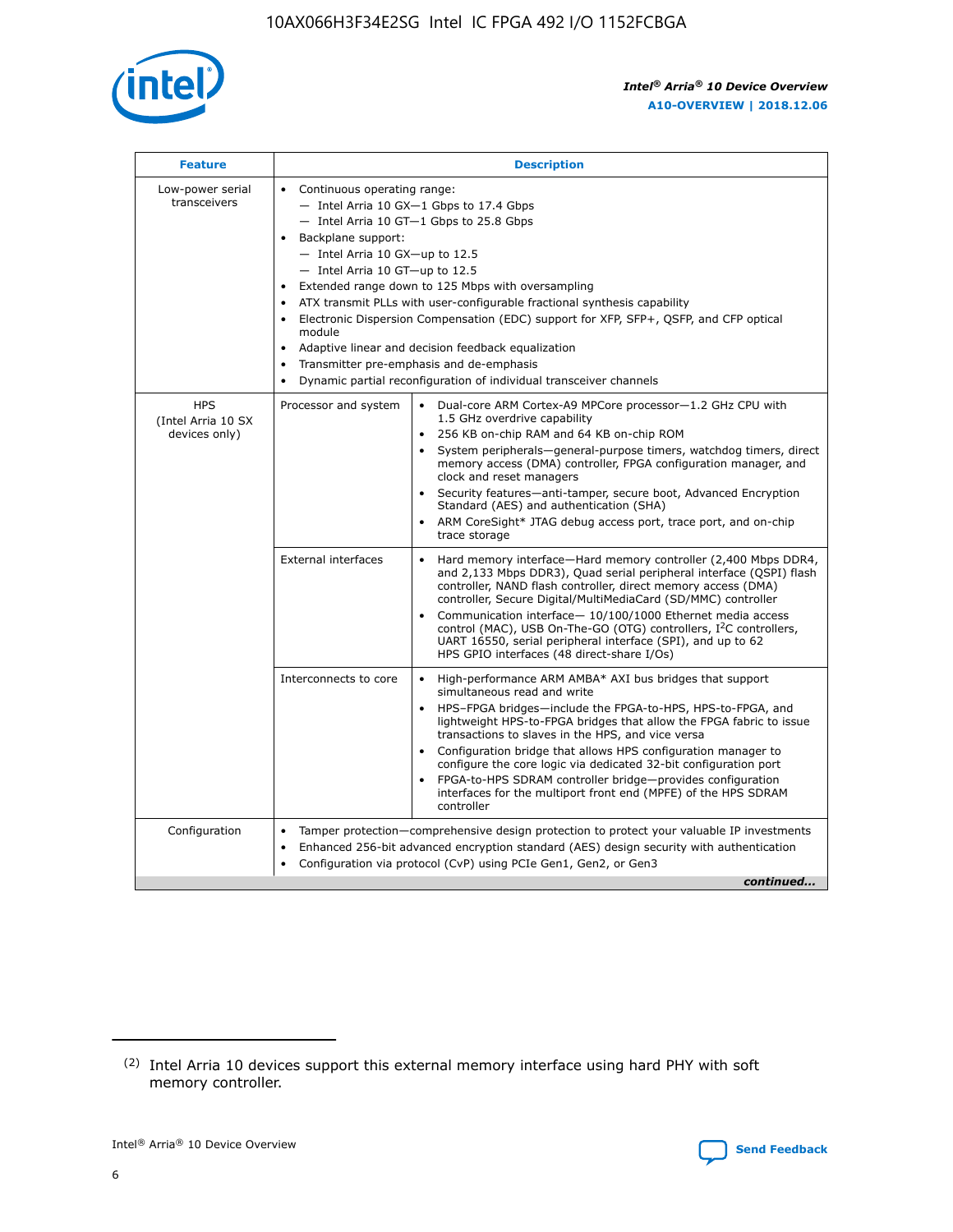

| <b>Feature</b>     | <b>Description</b>                                                                                                                                                                                                            |
|--------------------|-------------------------------------------------------------------------------------------------------------------------------------------------------------------------------------------------------------------------------|
|                    | Dynamic reconfiguration of the transceivers and PLLs<br>Fine-grained partial reconfiguration of the core fabric<br>Active Serial x4 Interface<br>$\bullet$                                                                    |
| Power management   | SmartVID<br>Low static power device options<br>Programmable Power Technology<br>Intel Quartus <sup>®</sup> Prime integrated power analysis                                                                                    |
| Software and tools | Intel Quartus Prime design suite<br>Transceiver toolkit<br>$\bullet$<br>Platform Designer system integration tool<br>DSP Builder for Intel FPGAs<br>OpenCL <sup>™</sup> support<br>Intel SoC FPGA Embedded Design Suite (EDS) |

### **Related Information**

#### [Intel Arria 10 Transceiver PHY Overview](https://www.intel.com/content/www/us/en/programmable/documentation/nik1398707230472.html#nik1398706768037) Provides details on Intel Arria 10 transceivers.

### **Intel Arria 10 Device Variants and Packages**

### **Table 4. Device Variants for the Intel Arria 10 Device Family**

| <b>Variant</b>    | <b>Description</b>                                                                                                                                                                                                     |
|-------------------|------------------------------------------------------------------------------------------------------------------------------------------------------------------------------------------------------------------------|
| Intel Arria 10 GX | FPGA featuring 17.4 Gbps transceivers for short reach applications with 12.5 backplane driving<br>capability.                                                                                                          |
| Intel Arria 10 GT | FPGA featuring:<br>17.4 Gbps transceivers for short reach applications with 12.5 backplane driving capability.<br>25.8 Gbps transceivers for supporting CAUI-4 and CEI-25G applications with CFP2 and CFP4<br>modules. |
| Intel Arria 10 SX | SoC integrating ARM-based HPS and FPGA featuring 17.4 Gbps transceivers for short reach<br>applications with 12.5 backplane driving capability.                                                                        |

### **Intel Arria 10 GX**

This section provides the available options, maximum resource counts, and package plan for the Intel Arria 10 GX devices.

The information in this section is correct at the time of publication. For the latest information and to get more details, refer to the Intel FPGA Product Selector.

### **Related Information**

#### [Intel FPGA Product Selector](http://www.altera.com/products/selector/psg-selector.html) Provides the latest information on Intel products.

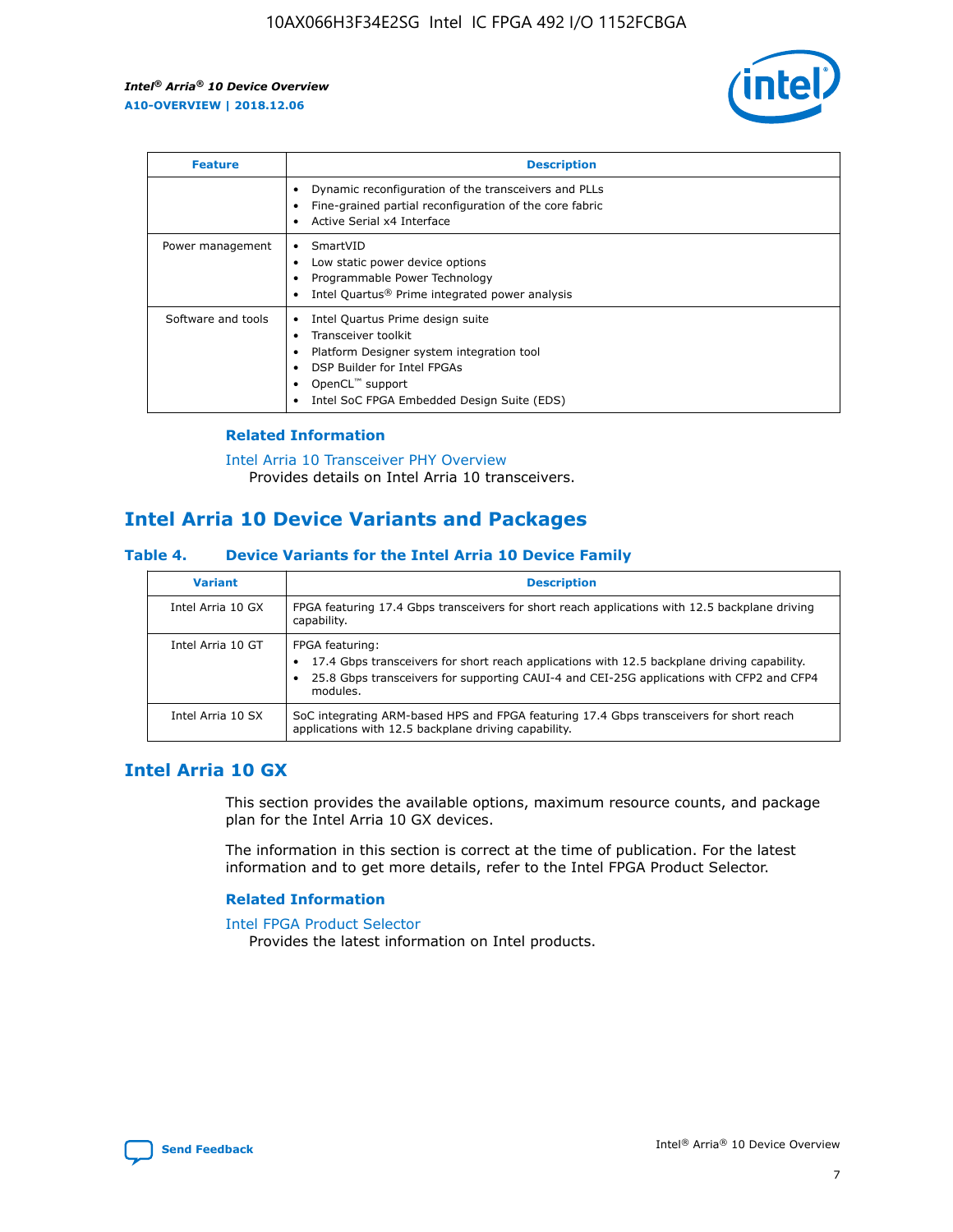

### **Available Options**

### **Figure 1. Sample Ordering Code and Available Options for Intel Arria 10 GX Devices**



#### **Related Information**

#### [Transceiver Performance for Intel Arria 10 GX/SX Devices](https://www.intel.com/content/www/us/en/programmable/documentation/mcn1413182292568.html#mcn1413213965502) Provides more information about the transceiver speed grade.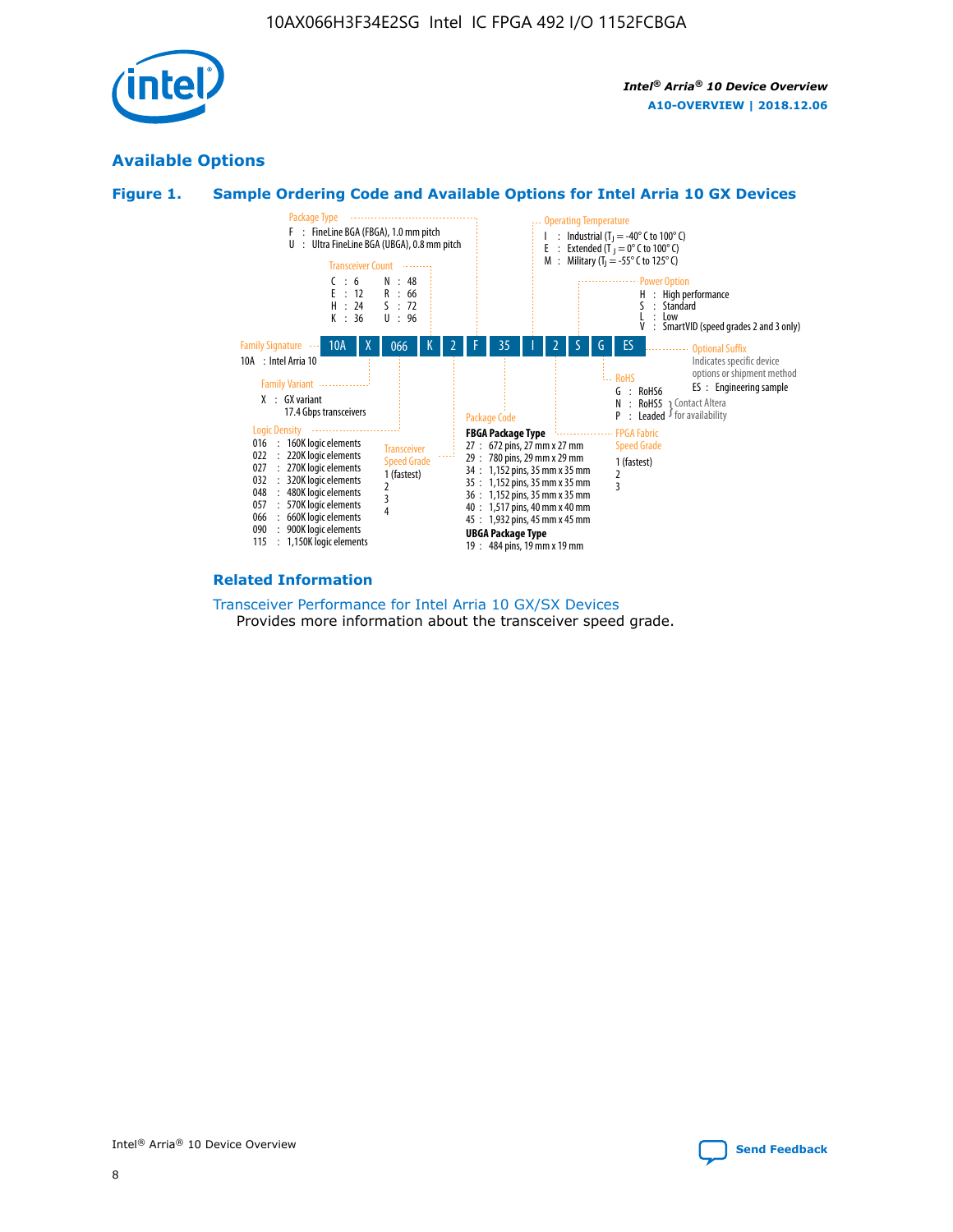

### **Maximum Resources**

### **Table 5. Maximum Resource Counts for Intel Arria 10 GX Devices (GX 160, GX 220, GX 270, GX 320, and GX 480)**

| <b>Resource</b>              |                         | <b>Product Line</b> |                                                 |                |                |                |  |  |  |
|------------------------------|-------------------------|---------------------|-------------------------------------------------|----------------|----------------|----------------|--|--|--|
|                              |                         | <b>GX 160</b>       | <b>GX 220</b><br><b>GX 270</b><br><b>GX 320</b> |                |                | <b>GX 480</b>  |  |  |  |
| Logic Elements (LE) (K)      |                         | 160                 | 220                                             | 270            | 320            | 480            |  |  |  |
| <b>ALM</b>                   |                         | 61,510              | 80,330                                          | 101,620        | 119,900        | 183,590        |  |  |  |
| Register                     |                         | 246,040             | 406,480<br>321,320                              |                | 479,600        | 734,360        |  |  |  |
| Memory (Kb)                  | M <sub>20</sub> K       | 8,800               | 11,740                                          | 15,000         | 17,820         | 28,620         |  |  |  |
|                              | <b>MLAB</b>             | 1,050               | 1,690<br>2,452<br>2,727                         |                |                | 4,164          |  |  |  |
| Variable-precision DSP Block |                         | 156                 | 192                                             | 830            | 985            | 1,368          |  |  |  |
| 18 x 19 Multiplier           |                         | 312                 | 384                                             | 1,970<br>1,660 |                | 2,736          |  |  |  |
| PLL                          | Fractional<br>Synthesis | 6                   | 6                                               | 8              | 8              | 12             |  |  |  |
|                              | I/O                     | 6                   | 6                                               | 8              | 8              | 12             |  |  |  |
| 17.4 Gbps Transceiver        |                         | 12                  | 12                                              | 24             | 24             | 36             |  |  |  |
| GPIO <sup>(3)</sup>          |                         | 288                 | 288                                             | 384            | 384            | 492            |  |  |  |
| LVDS Pair $(4)$              |                         | 120                 | 120                                             | 168            | 168            | 222            |  |  |  |
| PCIe Hard IP Block           |                         | 1                   | 1                                               | 2              | $\overline{2}$ | $\overline{2}$ |  |  |  |
| Hard Memory Controller       |                         | 6                   | 6                                               | 8              | 8              | 12             |  |  |  |

<sup>(4)</sup> Each LVDS I/O pair can be used as differential input or output.



<sup>(3)</sup> The number of GPIOs does not include transceiver I/Os. In the Intel Quartus Prime software, the number of user I/Os includes transceiver I/Os.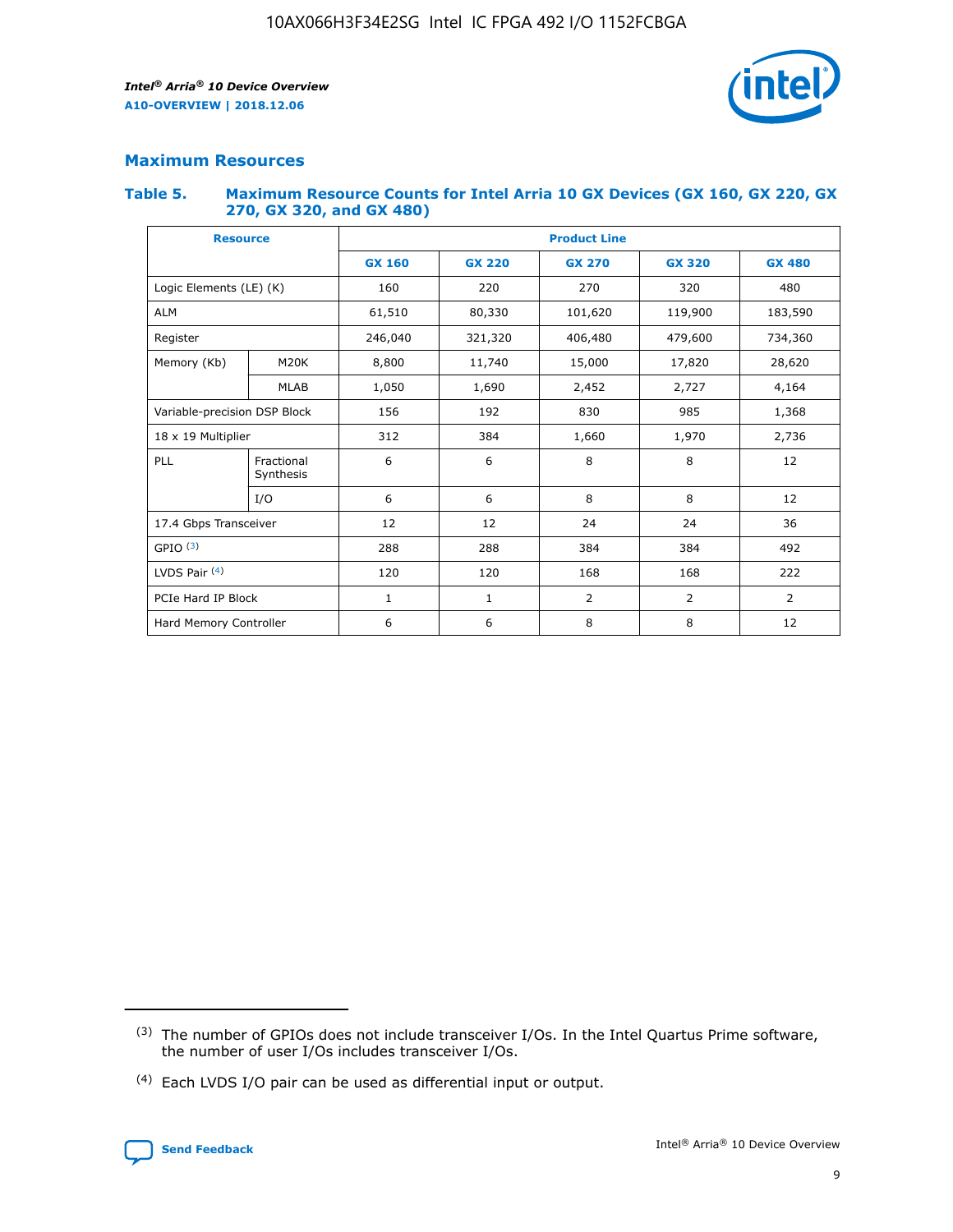

### **Table 6. Maximum Resource Counts for Intel Arria 10 GX Devices (GX 570, GX 660, GX 900, and GX 1150)**

|                              | <b>Resource</b>         | <b>Product Line</b> |                |                |                |  |  |  |
|------------------------------|-------------------------|---------------------|----------------|----------------|----------------|--|--|--|
|                              |                         | <b>GX 570</b>       | <b>GX 660</b>  | <b>GX 900</b>  | <b>GX 1150</b> |  |  |  |
| Logic Elements (LE) (K)      |                         | 570                 | 660            | 900            | 1,150          |  |  |  |
| <b>ALM</b>                   |                         | 217,080             | 251,680        | 339,620        | 427,200        |  |  |  |
| Register                     |                         | 868,320             | 1,006,720      |                | 1,708,800      |  |  |  |
| Memory (Kb)                  | <b>M20K</b>             | 36,000              | 42,620         | 48,460         | 54,260         |  |  |  |
|                              | <b>MLAB</b>             | 5,096               | 5,788<br>9,386 |                | 12,984         |  |  |  |
| Variable-precision DSP Block |                         | 1,523               | 1,687          | 1,518          | 1,518          |  |  |  |
| $18 \times 19$ Multiplier    |                         | 3,046               | 3,374          | 3,036          | 3,036          |  |  |  |
| PLL                          | Fractional<br>Synthesis | 16                  | 16             | 32             | 32             |  |  |  |
|                              | I/O                     | 16                  | 16             | 16             | 16             |  |  |  |
| 17.4 Gbps Transceiver        |                         | 48                  | 96<br>48       |                | 96             |  |  |  |
| GPIO <sup>(3)</sup>          |                         | 696                 | 696            | 768            | 768            |  |  |  |
| LVDS Pair $(4)$              |                         | 324                 | 324<br>384     |                | 384            |  |  |  |
| PCIe Hard IP Block           |                         | 2                   | 2              | $\overline{4}$ | $\overline{4}$ |  |  |  |
| Hard Memory Controller       |                         | 16                  | 16             | 16             | 16             |  |  |  |

### **Package Plan**

### **Table 7. Package Plan for Intel Arria 10 GX Devices (U19, F27, and F29)**

Refer to I/O and High Speed I/O in Intel Arria 10 Devices chapter for the number of 3 V I/O, LVDS I/O, and LVDS channels in each device package.

| <b>Product Line</b> | U <sub>19</sub><br>$(19 \text{ mm} \times 19 \text{ mm})$<br>484-pin UBGA) |          |             |         | <b>F27</b><br>(27 mm × 27 mm,<br>672-pin FBGA) |             | <b>F29</b><br>(29 mm × 29 mm,<br>780-pin FBGA) |          |             |  |
|---------------------|----------------------------------------------------------------------------|----------|-------------|---------|------------------------------------------------|-------------|------------------------------------------------|----------|-------------|--|
|                     | 3 V I/O                                                                    | LVDS I/O | <b>XCVR</b> | 3 V I/O | <b>LVDS I/O</b>                                | <b>XCVR</b> | 3 V I/O                                        | LVDS I/O | <b>XCVR</b> |  |
| GX 160              | 48                                                                         | 192      | 6           | 48      | 192                                            | 12          | 48                                             | 240      | 12          |  |
| GX 220              | 48                                                                         | 192      | 6           | 48      | 192                                            | 12          | 48                                             | 240      | 12          |  |
| GX 270              |                                                                            |          |             | 48      | 192                                            | 12          | 48                                             | 312      | 12          |  |
| GX 320              |                                                                            |          |             | 48      | 192                                            | 12          | 48                                             | 312      | 12          |  |
| GX 480              |                                                                            |          |             |         |                                                |             | 48                                             | 312      | 12          |  |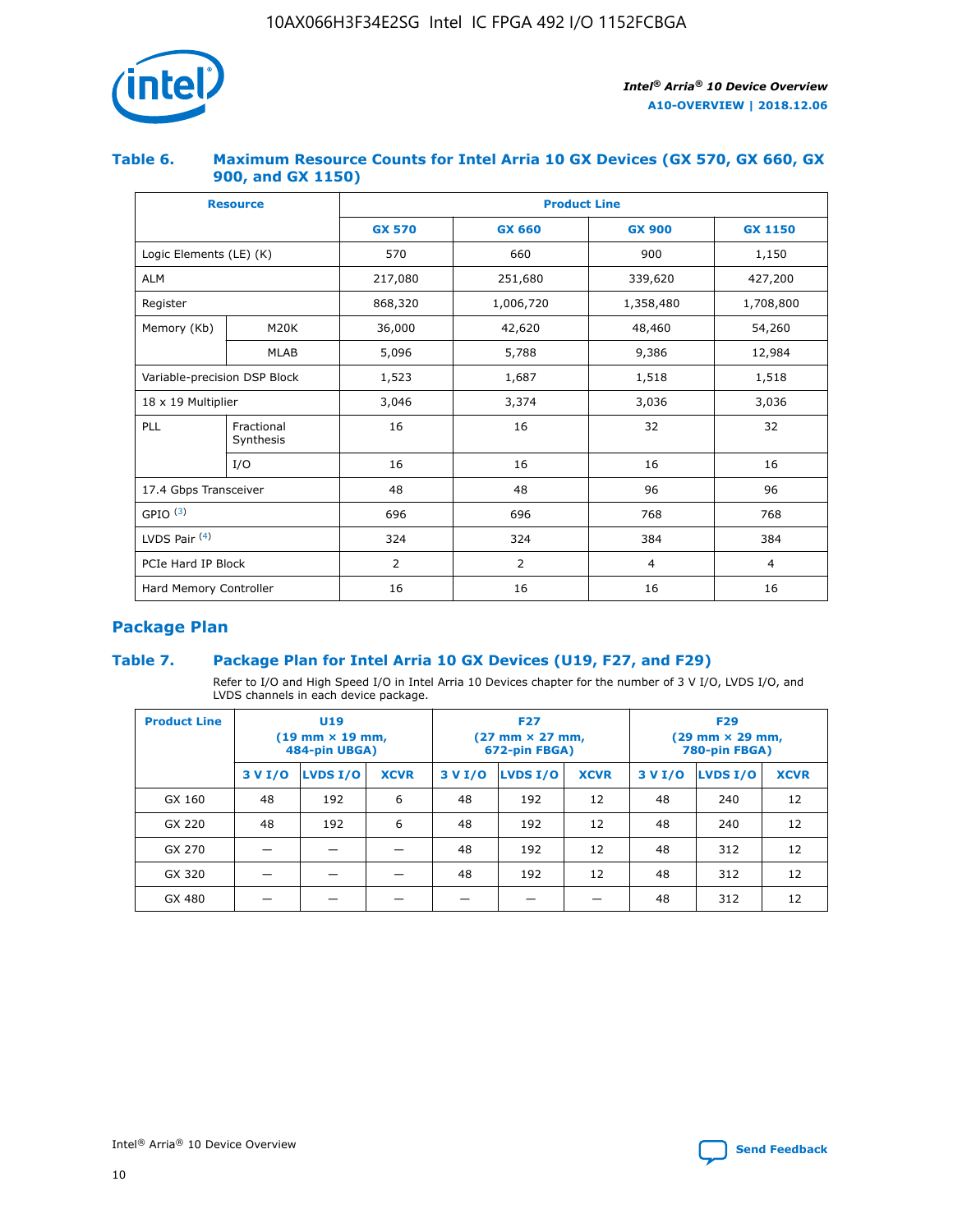

#### **Table 8. Package Plan for Intel Arria 10 GX Devices (F34, F35, NF40, and KF40)**

Refer to I/O and High Speed I/O in Intel Arria 10 Devices chapter for the number of 3 V I/O, LVDS I/O, and LVDS channels in each device package.

| <b>Product Line</b> | <b>F34</b><br>$(35 \text{ mm} \times 35 \text{ mm})$<br>1152-pin FBGA) |                    | <b>F35</b><br>$(35 \text{ mm} \times 35 \text{ mm})$<br><b>1152-pin FBGA)</b> |           | <b>KF40</b><br>$(40$ mm $\times$ 40 mm,<br>1517-pin FBGA) |             |           | <b>NF40</b><br>$(40$ mm $\times$ 40 mm,<br><b>1517-pin FBGA)</b> |             |            |                    |             |
|---------------------|------------------------------------------------------------------------|--------------------|-------------------------------------------------------------------------------|-----------|-----------------------------------------------------------|-------------|-----------|------------------------------------------------------------------|-------------|------------|--------------------|-------------|
|                     | 3V<br>I/O                                                              | <b>LVDS</b><br>I/O | <b>XCVR</b>                                                                   | 3V<br>I/O | <b>LVDS</b><br>I/O                                        | <b>XCVR</b> | 3V<br>I/O | <b>LVDS</b><br>I/O                                               | <b>XCVR</b> | 3 V<br>I/O | <b>LVDS</b><br>I/O | <b>XCVR</b> |
| GX 270              | 48                                                                     | 336                | 24                                                                            | 48        | 336                                                       | 24          |           |                                                                  |             |            |                    |             |
| GX 320              | 48                                                                     | 336                | 24                                                                            | 48        | 336                                                       | 24          |           |                                                                  |             |            |                    |             |
| GX 480              | 48                                                                     | 444                | 24                                                                            | 48        | 348                                                       | 36          |           |                                                                  |             |            |                    |             |
| GX 570              | 48                                                                     | 444                | 24                                                                            | 48        | 348                                                       | 36          | 96        | 600                                                              | 36          | 48         | 540                | 48          |
| GX 660              | 48                                                                     | 444                | 24                                                                            | 48        | 348                                                       | 36          | 96        | 600                                                              | 36          | 48         | 540                | 48          |
| GX 900              |                                                                        | 504                | 24                                                                            | -         |                                                           |             |           |                                                                  |             |            | 600                | 48          |
| GX 1150             |                                                                        | 504                | 24                                                                            |           |                                                           |             |           |                                                                  |             |            | 600                | 48          |

#### **Table 9. Package Plan for Intel Arria 10 GX Devices (RF40, NF45, SF45, and UF45)**

Refer to I/O and High Speed I/O in Intel Arria 10 Devices chapter for the number of 3 V I/O, LVDS I/O, and LVDS channels in each device package.

| <b>Product Line</b> | <b>RF40</b><br>$(40$ mm $\times$ 40 mm,<br>1517-pin FBGA) |                    | <b>NF45</b><br>$(45 \text{ mm} \times 45 \text{ mm})$<br><b>1932-pin FBGA)</b> |            |                    | <b>SF45</b><br>$(45 \text{ mm} \times 45 \text{ mm})$<br><b>1932-pin FBGA)</b> |            |                    | <b>UF45</b><br>$(45 \text{ mm} \times 45 \text{ mm})$<br><b>1932-pin FBGA)</b> |           |                    |             |
|---------------------|-----------------------------------------------------------|--------------------|--------------------------------------------------------------------------------|------------|--------------------|--------------------------------------------------------------------------------|------------|--------------------|--------------------------------------------------------------------------------|-----------|--------------------|-------------|
|                     | 3V<br>I/O                                                 | <b>LVDS</b><br>I/O | <b>XCVR</b>                                                                    | 3 V<br>I/O | <b>LVDS</b><br>I/O | <b>XCVR</b>                                                                    | 3 V<br>I/O | <b>LVDS</b><br>I/O | <b>XCVR</b>                                                                    | 3V<br>I/O | <b>LVDS</b><br>I/O | <b>XCVR</b> |
| GX 900              |                                                           | 342                | 66                                                                             | _          | 768                | 48                                                                             |            | 624                | 72                                                                             |           | 480                | 96          |
| GX 1150             |                                                           | 342                | 66                                                                             | _          | 768                | 48                                                                             |            | 624                | 72                                                                             |           | 480                | 96          |

### **Related Information**

[I/O and High-Speed Differential I/O Interfaces in Intel Arria 10 Devices chapter, Intel](https://www.intel.com/content/www/us/en/programmable/documentation/sam1403482614086.html#sam1403482030321) [Arria 10 Device Handbook](https://www.intel.com/content/www/us/en/programmable/documentation/sam1403482614086.html#sam1403482030321)

Provides the number of 3 V and LVDS I/Os, and LVDS channels for each Intel Arria 10 device package.

### **Intel Arria 10 GT**

This section provides the available options, maximum resource counts, and package plan for the Intel Arria 10 GT devices.

The information in this section is correct at the time of publication. For the latest information and to get more details, refer to the Intel FPGA Product Selector.

#### **Related Information**

#### [Intel FPGA Product Selector](http://www.altera.com/products/selector/psg-selector.html)

Provides the latest information on Intel products.

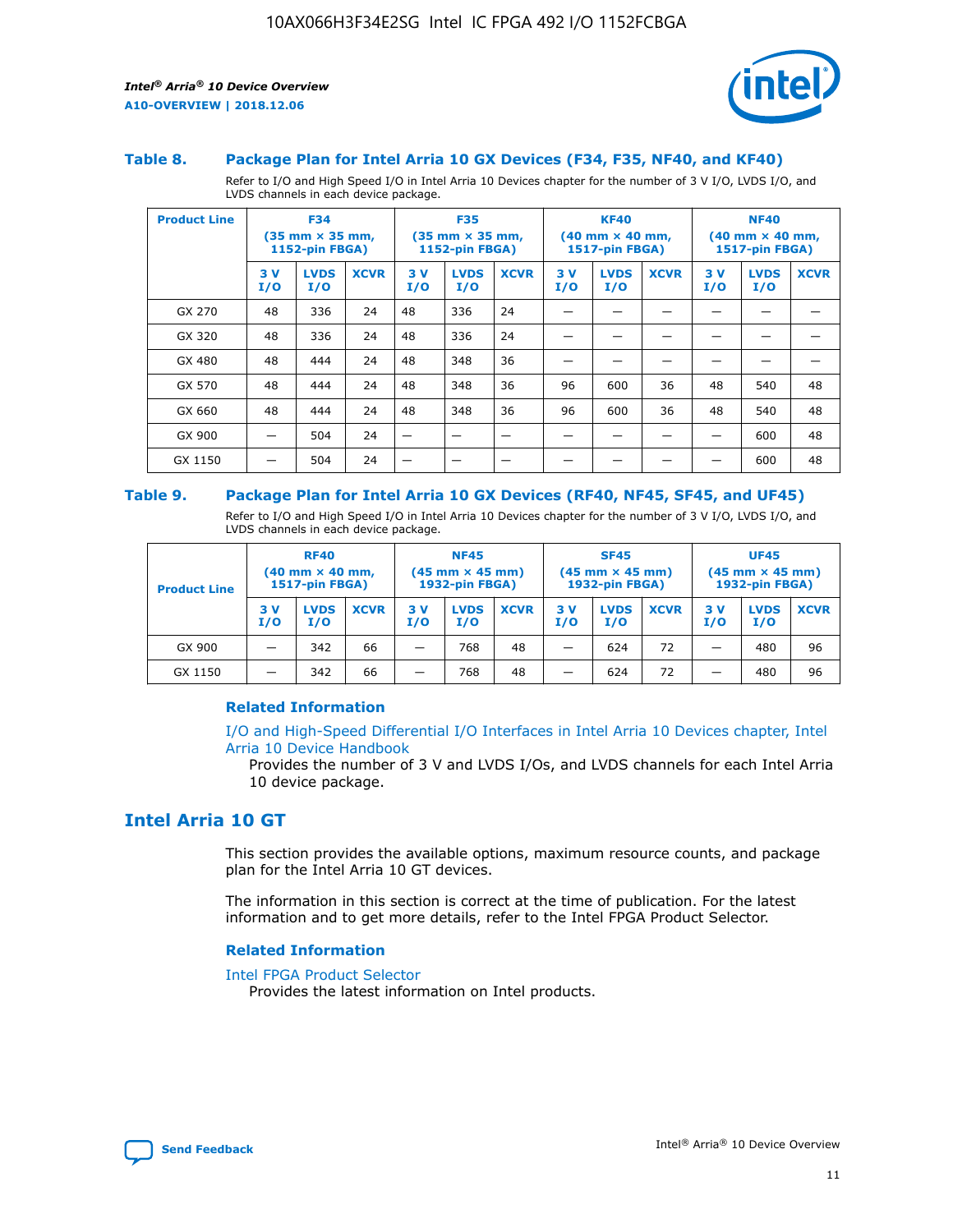

### **Available Options**

### **Figure 2. Sample Ordering Code and Available Options for Intel Arria 10 GT Devices**

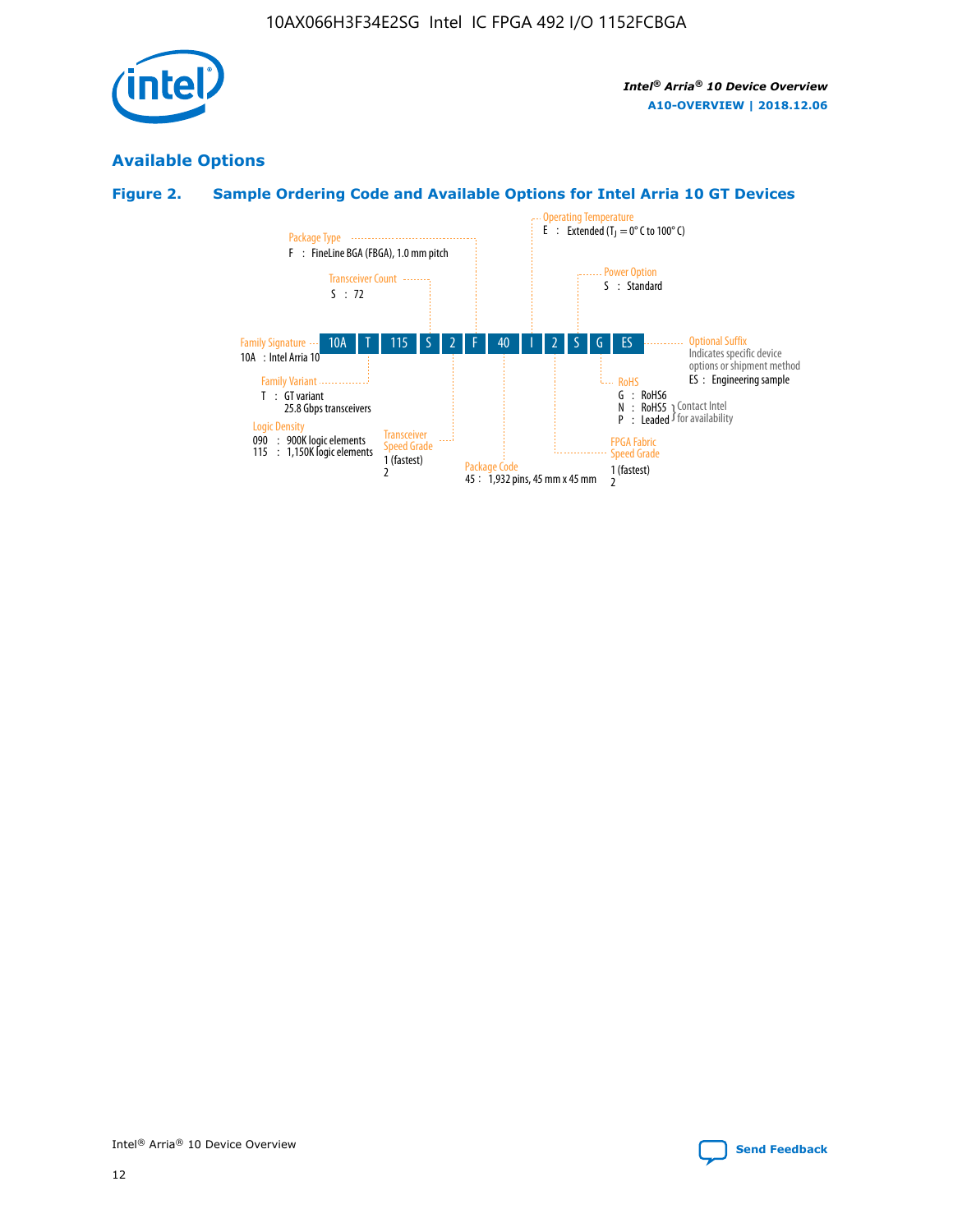

### **Maximum Resources**

#### **Table 10. Maximum Resource Counts for Intel Arria 10 GT Devices**

| <b>Resource</b>              |                      |                | <b>Product Line</b> |  |
|------------------------------|----------------------|----------------|---------------------|--|
|                              |                      | <b>GT 900</b>  | <b>GT 1150</b>      |  |
| Logic Elements (LE) (K)      |                      | 900            | 1,150               |  |
| <b>ALM</b>                   |                      | 339,620        | 427,200             |  |
| Register                     |                      | 1,358,480      | 1,708,800           |  |
| Memory (Kb)                  | M20K                 | 48,460         | 54,260              |  |
|                              | <b>MLAB</b>          | 9,386          | 12,984              |  |
| Variable-precision DSP Block |                      | 1,518          | 1,518               |  |
| 18 x 19 Multiplier           |                      | 3,036          | 3,036               |  |
| PLL                          | Fractional Synthesis | 32             | 32                  |  |
|                              | I/O                  | 16             | 16                  |  |
| Transceiver                  | 17.4 Gbps            | 72(5)          | 72(5)               |  |
|                              | 25.8 Gbps            | 6              | 6                   |  |
| GPIO <sup>(6)</sup>          |                      | 624            | 624                 |  |
| LVDS Pair $(7)$              |                      | 312            | 312                 |  |
| PCIe Hard IP Block           |                      | $\overline{4}$ | $\overline{4}$      |  |
| Hard Memory Controller       |                      | 16             | 16                  |  |

### **Related Information**

#### [Intel Arria 10 GT Channel Usage](https://www.intel.com/content/www/us/en/programmable/documentation/nik1398707230472.html#nik1398707008178)

Configuring GT/GX channels in Intel Arria 10 GT devices.

### **Package Plan**

### **Table 11. Package Plan for Intel Arria 10 GT Devices**

Refer to I/O and High Speed I/O in Intel Arria 10 Devices chapter for the number of 3 V I/O, LVDS I/O, and LVDS channels in each device package.

| <b>Product Line</b> | <b>SF45</b><br>(45 mm × 45 mm, 1932-pin FBGA) |                 |             |  |  |  |
|---------------------|-----------------------------------------------|-----------------|-------------|--|--|--|
|                     | 3 V I/O                                       | <b>LVDS I/O</b> | <b>XCVR</b> |  |  |  |
| GT 900              |                                               | 624             | 72          |  |  |  |
| GT 1150             |                                               | 624             | 72          |  |  |  |

<sup>(7)</sup> Each LVDS I/O pair can be used as differential input or output.



 $(5)$  If all 6 GT channels are in use, 12 of the GX channels are not usable.

<sup>(6)</sup> The number of GPIOs does not include transceiver I/Os. In the Intel Quartus Prime software, the number of user I/Os includes transceiver I/Os.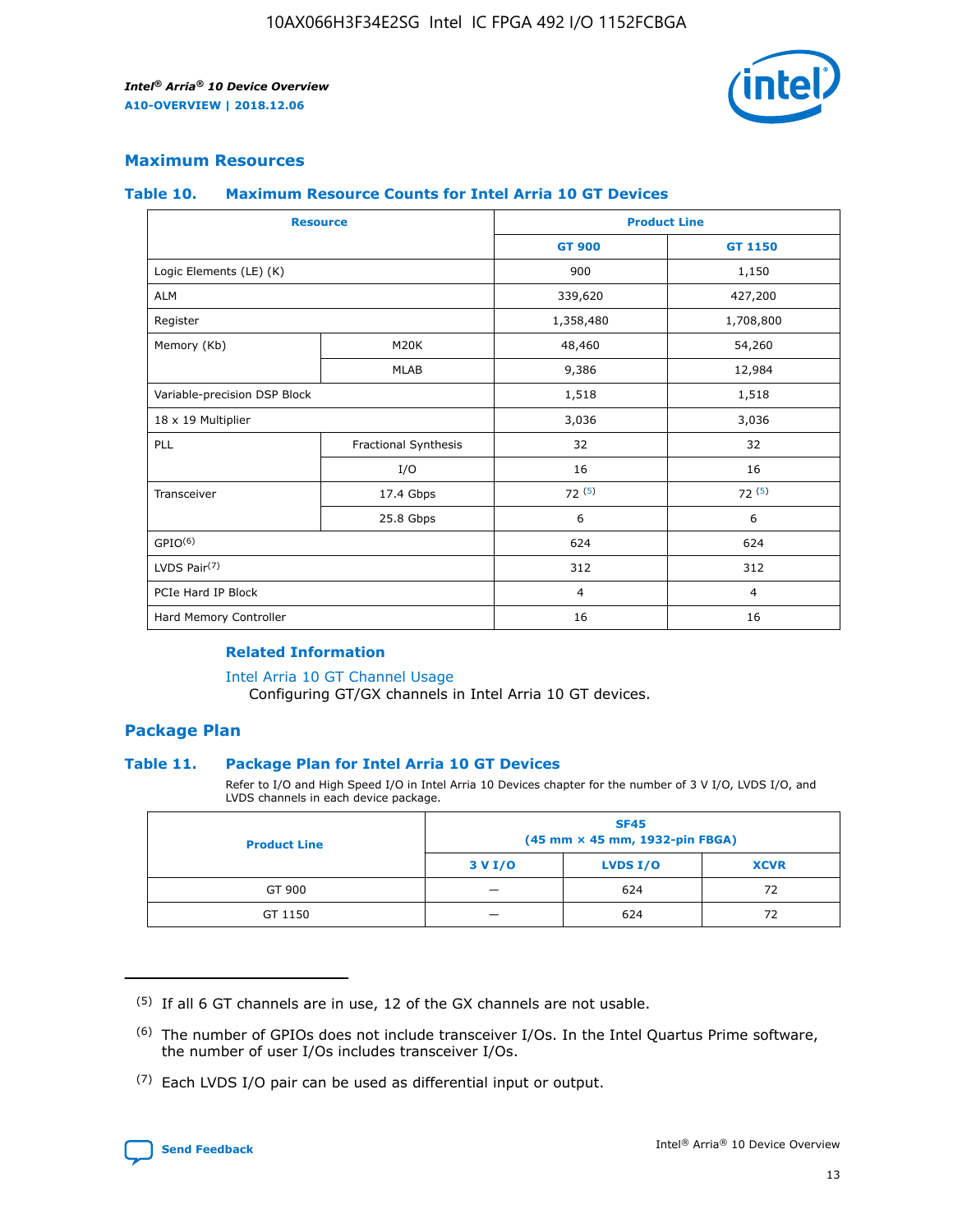

### **Related Information**

[I/O and High-Speed Differential I/O Interfaces in Intel Arria 10 Devices chapter, Intel](https://www.intel.com/content/www/us/en/programmable/documentation/sam1403482614086.html#sam1403482030321) [Arria 10 Device Handbook](https://www.intel.com/content/www/us/en/programmable/documentation/sam1403482614086.html#sam1403482030321)

Provides the number of 3 V and LVDS I/Os, and LVDS channels for each Intel Arria 10 device package.

### **Intel Arria 10 SX**

This section provides the available options, maximum resource counts, and package plan for the Intel Arria 10 SX devices.

The information in this section is correct at the time of publication. For the latest information and to get more details, refer to the Intel FPGA Product Selector.

#### **Related Information**

[Intel FPGA Product Selector](http://www.altera.com/products/selector/psg-selector.html) Provides the latest information on Intel products.

### **Available Options**

#### **Figure 3. Sample Ordering Code and Available Options for Intel Arria 10 SX Devices**



#### **Related Information**

[Transceiver Performance for Intel Arria 10 GX/SX Devices](https://www.intel.com/content/www/us/en/programmable/documentation/mcn1413182292568.html#mcn1413213965502) Provides more information about the transceiver speed grade.

Intel® Arria® 10 Device Overview **[Send Feedback](mailto:FPGAtechdocfeedback@intel.com?subject=Feedback%20on%20Intel%20Arria%2010%20Device%20Overview%20(A10-OVERVIEW%202018.12.06)&body=We%20appreciate%20your%20feedback.%20In%20your%20comments,%20also%20specify%20the%20page%20number%20or%20paragraph.%20Thank%20you.)**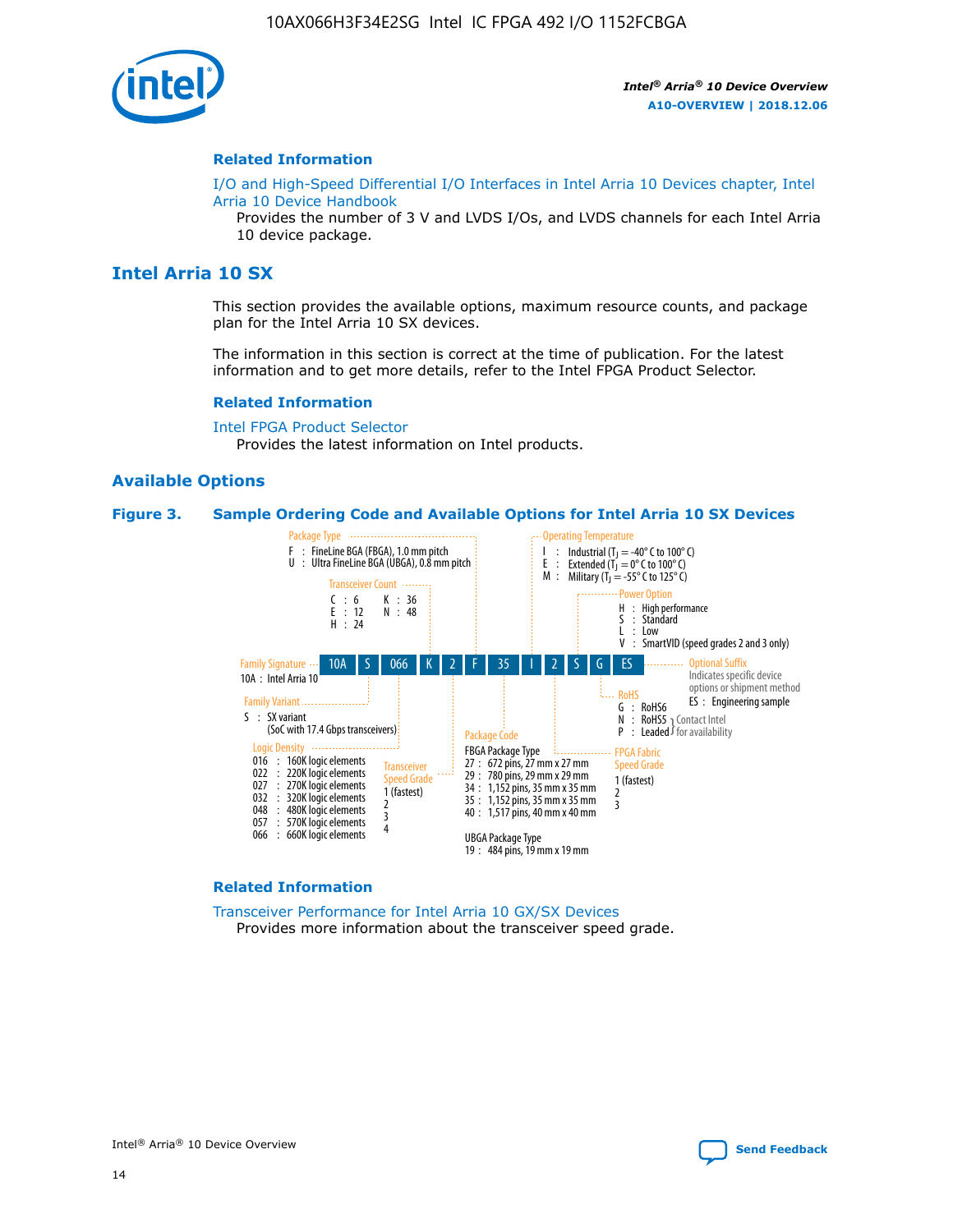

### **Maximum Resources**

#### **Table 12. Maximum Resource Counts for Intel Arria 10 SX Devices**

| <b>Resource</b>                   |                         | <b>Product Line</b> |               |                |                |                |                |                |  |  |
|-----------------------------------|-------------------------|---------------------|---------------|----------------|----------------|----------------|----------------|----------------|--|--|
|                                   |                         | <b>SX 160</b>       | <b>SX 220</b> | <b>SX 270</b>  | <b>SX 320</b>  | <b>SX 480</b>  | <b>SX 570</b>  | <b>SX 660</b>  |  |  |
| Logic Elements (LE) (K)           |                         | 160                 | 220           | 270            | 320            | 480            | 570            | 660            |  |  |
| <b>ALM</b>                        |                         | 61,510              | 80,330        | 101,620        | 119,900        | 183,590        | 217,080        | 251,680        |  |  |
| Register                          |                         | 246,040             | 321,320       | 406,480        | 479,600        | 734,360        | 868,320        | 1,006,720      |  |  |
| Memory (Kb)                       | M <sub>20</sub> K       | 8,800               | 11,740        | 15,000         | 17,820         | 28,620         | 36,000         | 42,620         |  |  |
|                                   | <b>MLAB</b>             | 1,050               | 1,690         | 2,452          | 2,727          | 4,164          | 5,096          | 5,788          |  |  |
| Variable-precision DSP Block      |                         | 156                 | 192           | 830            | 985            | 1,368          | 1,523          | 1,687          |  |  |
| 18 x 19 Multiplier                |                         | 312                 | 384           | 1,660          | 1,970          | 2,736          | 3,046          | 3,374          |  |  |
| PLL                               | Fractional<br>Synthesis | 6                   | 6             | 8              | 8              | 12             | 16             | 16             |  |  |
|                                   | I/O                     | 6                   | 6             | 8              | 8              | 12             | 16             | 16             |  |  |
| 17.4 Gbps Transceiver             |                         | 12                  | 12            | 24             | 24             | 36             | 48             | 48             |  |  |
| GPIO <sup>(8)</sup>               |                         | 288                 | 288           | 384            | 384            | 492            | 696            | 696            |  |  |
| LVDS Pair $(9)$                   |                         | 120                 | 120           | 168            | 168            | 174            | 324            | 324            |  |  |
| PCIe Hard IP Block                |                         | $\mathbf{1}$        | $\mathbf{1}$  | $\overline{2}$ | $\overline{2}$ | $\overline{2}$ | $\overline{2}$ | $\overline{2}$ |  |  |
| Hard Memory Controller            |                         | 6                   | 6             | 8              | 8              | 12             | 16             | 16             |  |  |
| ARM Cortex-A9 MPCore<br>Processor |                         | Yes                 | Yes           | Yes            | Yes            | Yes            | Yes            | <b>Yes</b>     |  |  |

### **Package Plan**

### **Table 13. Package Plan for Intel Arria 10 SX Devices (U19, F27, F29, and F34)**

Refer to I/O and High Speed I/O in Intel Arria 10 Devices chapter for the number of 3 V I/O, LVDS I/O, and LVDS channels in each device package.

| <b>Product Line</b> | U <sub>19</sub><br>$(19 \text{ mm} \times 19 \text{ mm})$<br>484-pin UBGA) |                    | <b>F27</b><br>$(27 \text{ mm} \times 27 \text{ mm})$<br>672-pin FBGA) |           | <b>F29</b><br>$(29 \text{ mm} \times 29 \text{ mm})$<br>780-pin FBGA) |             |            | <b>F34</b><br>$(35 \text{ mm} \times 35 \text{ mm})$<br><b>1152-pin FBGA)</b> |             |           |                    |             |
|---------------------|----------------------------------------------------------------------------|--------------------|-----------------------------------------------------------------------|-----------|-----------------------------------------------------------------------|-------------|------------|-------------------------------------------------------------------------------|-------------|-----------|--------------------|-------------|
|                     | 3V<br>I/O                                                                  | <b>LVDS</b><br>I/O | <b>XCVR</b>                                                           | 3V<br>I/O | <b>LVDS</b><br>I/O                                                    | <b>XCVR</b> | 3 V<br>I/O | <b>LVDS</b><br>I/O                                                            | <b>XCVR</b> | 3V<br>I/O | <b>LVDS</b><br>I/O | <b>XCVR</b> |
| SX 160              | 48                                                                         | 144                | 6                                                                     | 48        | 192                                                                   | 12          | 48         | 240                                                                           | 12          | –         |                    |             |
| SX 220              | 48                                                                         | 144                | 6                                                                     | 48        | 192                                                                   | 12          | 48         | 240                                                                           | 12          |           |                    |             |
| SX 270              |                                                                            |                    |                                                                       | 48        | 192                                                                   | 12          | 48         | 312                                                                           | 12          | 48        | 336                | 24          |
| SX 320              |                                                                            |                    |                                                                       | 48        | 192                                                                   | 12          | 48         | 312                                                                           | 12          | 48        | 336                | 24          |
|                     | continued                                                                  |                    |                                                                       |           |                                                                       |             |            |                                                                               |             |           |                    |             |

 $(8)$  The number of GPIOs does not include transceiver I/Os. In the Intel Quartus Prime software, the number of user I/Os includes transceiver I/Os.

 $(9)$  Each LVDS I/O pair can be used as differential input or output.

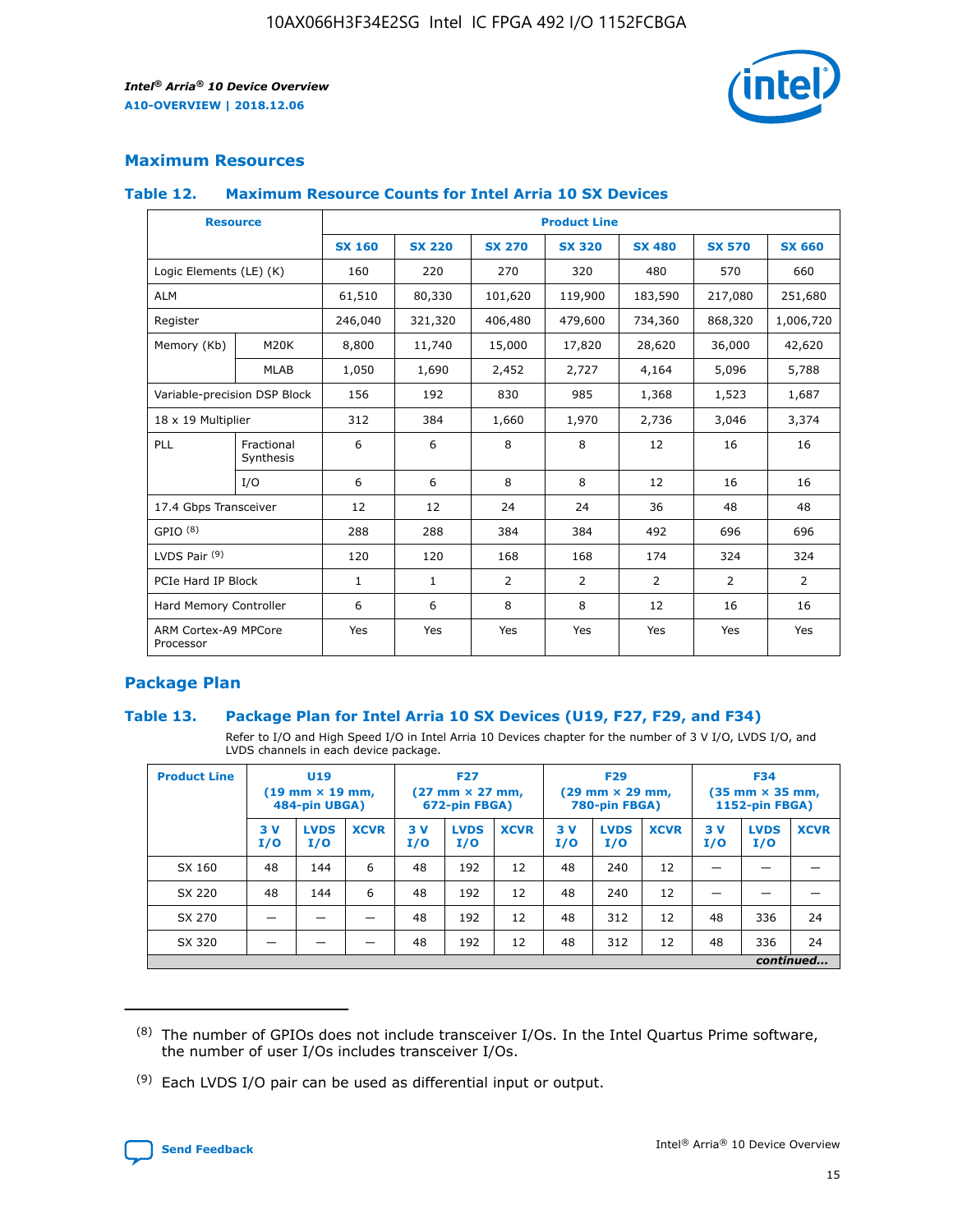

| <b>Product Line</b> | U <sub>19</sub><br>$(19 \text{ mm} \times 19 \text{ mm})$<br>484-pin UBGA) |                    | <b>F27</b><br>$(27 \text{ mm} \times 27 \text{ mm})$<br>672-pin FBGA) |           |                    | <b>F29</b><br>$(29 \text{ mm} \times 29 \text{ mm})$<br>780-pin FBGA) |           |                    | <b>F34</b><br>$(35$ mm $\times$ 35 mm,<br><b>1152-pin FBGA)</b> |           |                    |             |
|---------------------|----------------------------------------------------------------------------|--------------------|-----------------------------------------------------------------------|-----------|--------------------|-----------------------------------------------------------------------|-----------|--------------------|-----------------------------------------------------------------|-----------|--------------------|-------------|
|                     | 3V<br>I/O                                                                  | <b>LVDS</b><br>I/O | <b>XCVR</b>                                                           | 3V<br>I/O | <b>LVDS</b><br>I/O | <b>XCVR</b>                                                           | 3V<br>I/O | <b>LVDS</b><br>I/O | <b>XCVR</b>                                                     | 3V<br>I/O | <b>LVDS</b><br>I/O | <b>XCVR</b> |
| SX 480              |                                                                            |                    |                                                                       |           |                    |                                                                       | 48        | 312                | 12                                                              | 48        | 444                | 24          |
| SX 570              |                                                                            |                    |                                                                       |           |                    |                                                                       |           |                    |                                                                 | 48        | 444                | 24          |
| SX 660              |                                                                            |                    |                                                                       |           |                    |                                                                       |           |                    |                                                                 | 48        | 444                | 24          |

### **Table 14. Package Plan for Intel Arria 10 SX Devices (F35, KF40, and NF40)**

Refer to I/O and High Speed I/O in Intel Arria 10 Devices chapter for the number of 3 V I/O, LVDS I/O, and LVDS channels in each device package.

| <b>Product Line</b> | <b>F35</b><br>$(35 \text{ mm} \times 35 \text{ mm})$<br><b>1152-pin FBGA)</b> |          |             |                                           | <b>KF40</b><br>(40 mm × 40 mm,<br>1517-pin FBGA) |    | <b>NF40</b><br>$(40 \text{ mm} \times 40 \text{ mm})$<br>1517-pin FBGA) |          |             |  |
|---------------------|-------------------------------------------------------------------------------|----------|-------------|-------------------------------------------|--------------------------------------------------|----|-------------------------------------------------------------------------|----------|-------------|--|
|                     | 3 V I/O                                                                       | LVDS I/O | <b>XCVR</b> | <b>LVDS I/O</b><br><b>XCVR</b><br>3 V I/O |                                                  |    | 3 V I/O                                                                 | LVDS I/O | <b>XCVR</b> |  |
| SX 270              | 48                                                                            | 336      | 24          |                                           |                                                  |    |                                                                         |          |             |  |
| SX 320              | 48                                                                            | 336      | 24          |                                           |                                                  |    |                                                                         |          |             |  |
| SX 480              | 48                                                                            | 348      | 36          |                                           |                                                  |    |                                                                         |          |             |  |
| SX 570              | 48                                                                            | 348      | 36          | 96<br>36<br>600                           |                                                  | 48 | 540                                                                     | 48       |             |  |
| SX 660              | 48                                                                            | 348      | 36          | 96                                        | 600                                              | 36 | 48                                                                      | 540      | 48          |  |

### **Related Information**

[I/O and High-Speed Differential I/O Interfaces in Intel Arria 10 Devices chapter, Intel](https://www.intel.com/content/www/us/en/programmable/documentation/sam1403482614086.html#sam1403482030321) [Arria 10 Device Handbook](https://www.intel.com/content/www/us/en/programmable/documentation/sam1403482614086.html#sam1403482030321)

Provides the number of 3 V and LVDS I/Os, and LVDS channels for each Intel Arria 10 device package.

Intel<sup>®</sup> Arria<sup>®</sup> 10 Device Overview **[Send Feedback](mailto:FPGAtechdocfeedback@intel.com?subject=Feedback%20on%20Intel%20Arria%2010%20Device%20Overview%20(A10-OVERVIEW%202018.12.06)&body=We%20appreciate%20your%20feedback.%20In%20your%20comments,%20also%20specify%20the%20page%20number%20or%20paragraph.%20Thank%20you.)** Send Feedback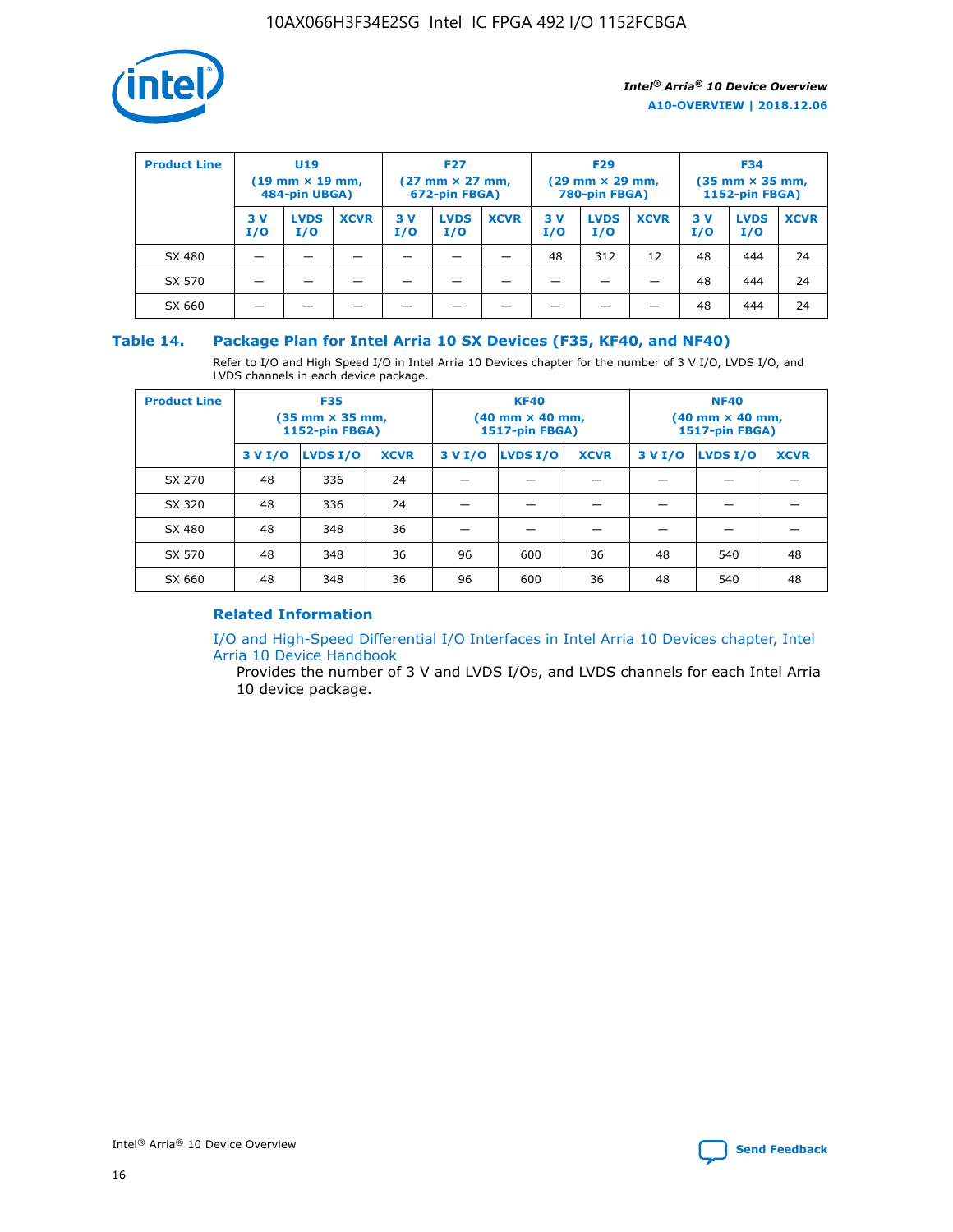

### **I/O Vertical Migration for Intel Arria 10 Devices**

#### **Figure 4. Migration Capability Across Intel Arria 10 Product Lines**

- The arrows indicate the migration paths. The devices included in each vertical migration path are shaded. Devices with fewer resources in the same path have lighter shades.
- To achieve the full I/O migration across product lines in the same migration path, restrict I/Os and transceivers usage to match the product line with the lowest I/O and transceiver counts.
- An LVDS I/O bank in the source device may be mapped to a 3 V I/O bank in the target device. To use memory interface clock frequency higher than 533 MHz, assign external memory interface pins only to banks that are LVDS I/O in both devices.
- There may be nominal 0.15 mm package height difference between some product lines in the same package type.
	- **Variant Product Line Package U19 F27 F29 F34 F35 KF40 NF40 RF40 NF45 SF45 UF45** Intel® Arria® 10 GX GX 160 GX 220 GX 270 GX 320 GX 480 GX 570 GX 660 GX 900 GX 1150 Intel Arria 10 GT GT 900 GT 1150 Intel Arria 10 SX SX 160 SX 220 SX 270 SX 320 SX 480 SX 570 SX 660
- Some migration paths are not shown in the Intel Quartus Prime software **Pin Migration View**.

*Note:* To verify the pin migration compatibility, use the **Pin Migration View** window in the Intel Quartus Prime software Pin Planner.

### **Adaptive Logic Module**

Intel Arria 10 devices use a 20 nm ALM as the basic building block of the logic fabric.

The ALM architecture is the same as the previous generation FPGAs, allowing for efficient implementation of logic functions and easy conversion of IP between the device generations.

The ALM, as shown in following figure, uses an 8-input fracturable look-up table (LUT) with four dedicated registers to help improve timing closure in register-rich designs and achieve an even higher design packing capability than the traditional two-register per LUT architecture.

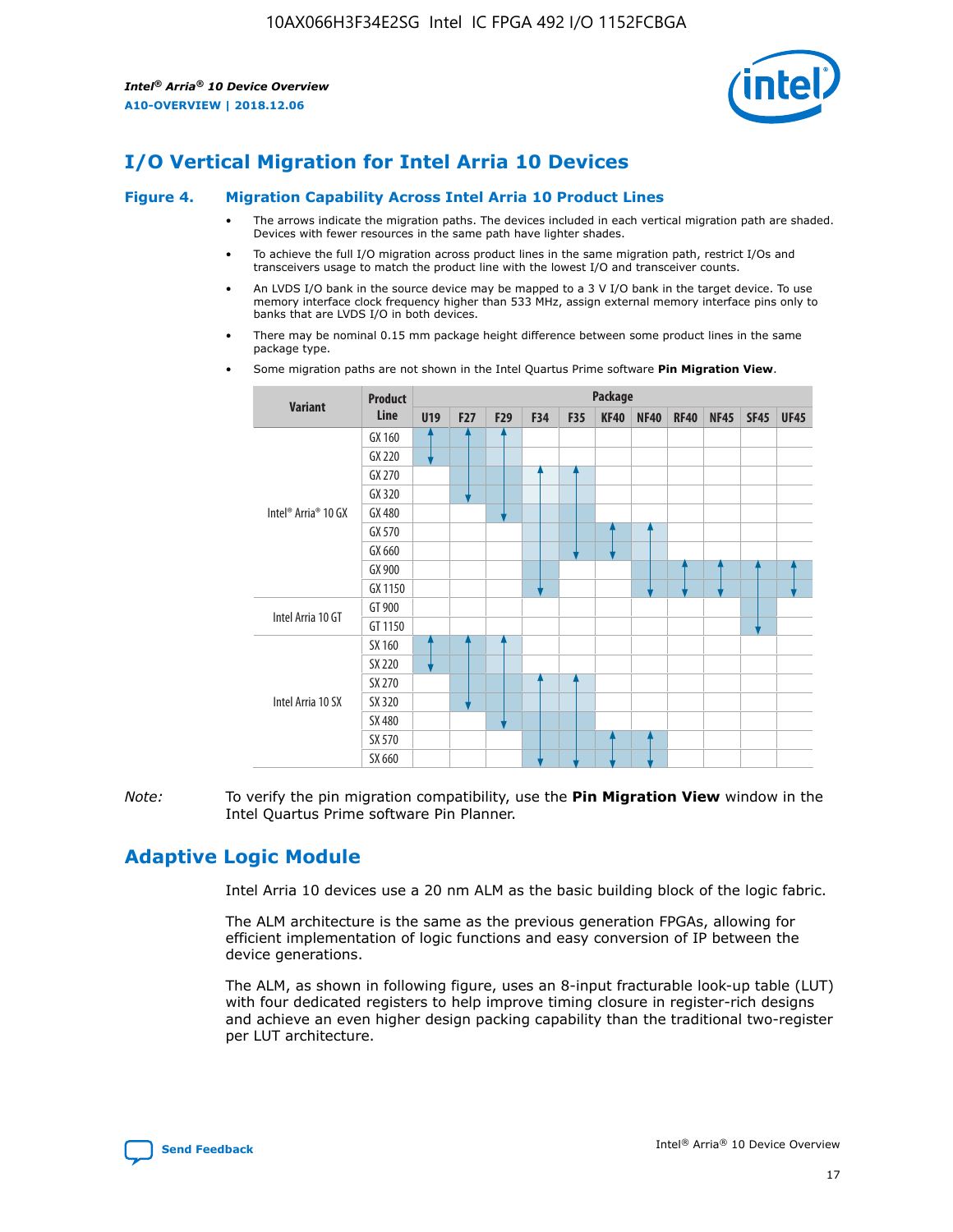

**Figure 5. ALM for Intel Arria 10 Devices**



The Intel Quartus Prime software optimizes your design according to the ALM logic structure and automatically maps legacy designs into the Intel Arria 10 ALM architecture.

### **Variable-Precision DSP Block**

The Intel Arria 10 variable precision DSP blocks support fixed-point arithmetic and floating-point arithmetic.

Features for fixed-point arithmetic:

- High-performance, power-optimized, and fully registered multiplication operations
- 18-bit and 27-bit word lengths
- Two 18 x 19 multipliers or one 27 x 27 multiplier per DSP block
- Built-in addition, subtraction, and 64-bit double accumulation register to combine multiplication results
- Cascading 19-bit or 27-bit when pre-adder is disabled and cascading 18-bit when pre-adder is used to form the tap-delay line for filtering applications
- Cascading 64-bit output bus to propagate output results from one block to the next block without external logic support
- Hard pre-adder supported in 19-bit and 27-bit modes for symmetric filters
- Internal coefficient register bank in both 18-bit and 27-bit modes for filter implementation
- 18-bit and 27-bit systolic finite impulse response (FIR) filters with distributed output adder
- Biased rounding support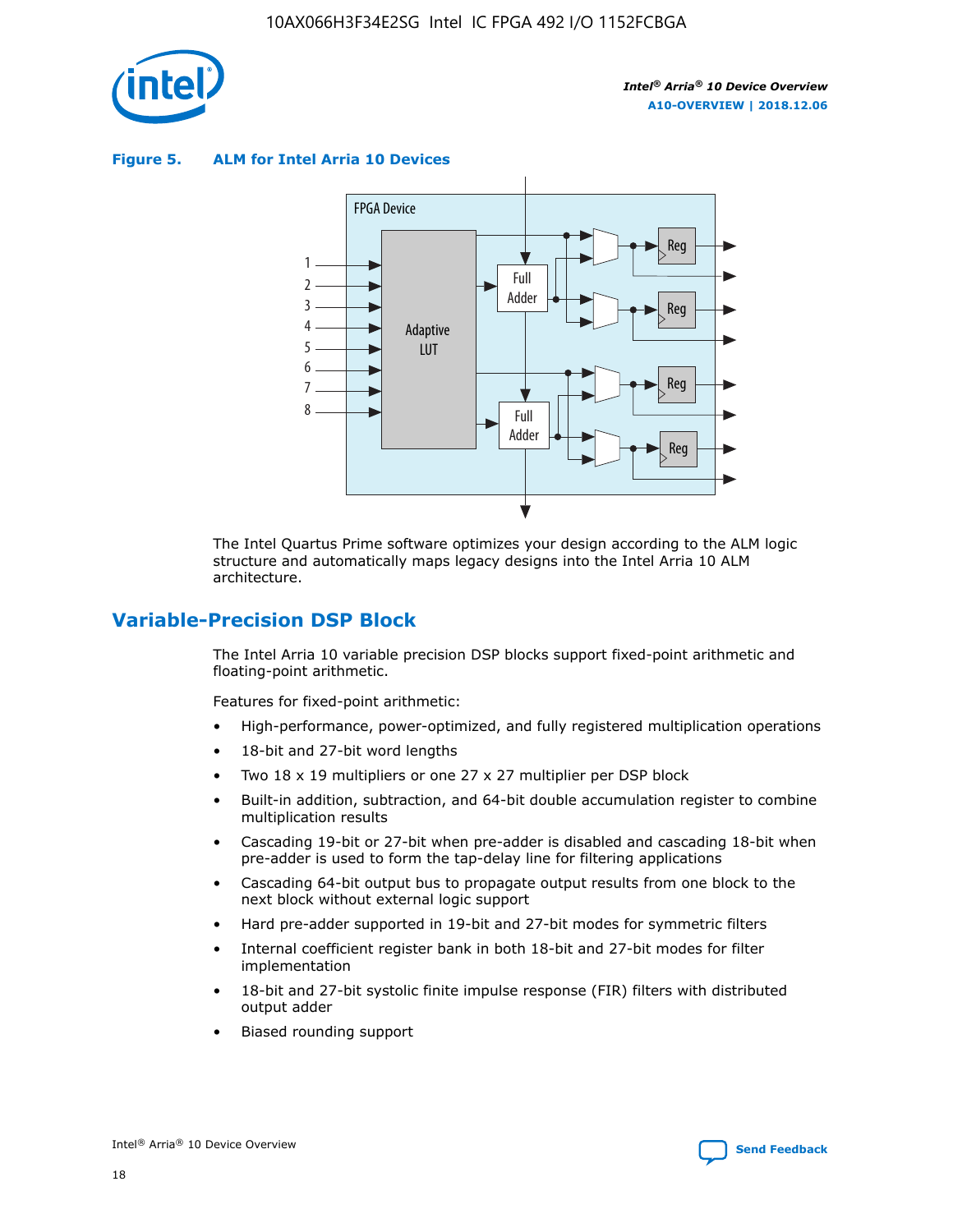

Features for floating-point arithmetic:

- A completely hardened architecture that supports multiplication, addition, subtraction, multiply-add, and multiply-subtract
- Multiplication with accumulation capability and a dynamic accumulator reset control
- Multiplication with cascade summation capability
- Multiplication with cascade subtraction capability
- Complex multiplication
- Direct vector dot product
- Systolic FIR filter

### **Table 15. Variable-Precision DSP Block Configurations for Intel Arria 10 Devices**

| <b>Usage Example</b>                                       | <b>Multiplier Size (Bit)</b>    | <b>DSP Block Resources</b> |
|------------------------------------------------------------|---------------------------------|----------------------------|
| Medium precision fixed point                               | Two 18 x 19                     |                            |
| High precision fixed or Single precision<br>floating point | One 27 x 27                     |                            |
| Fixed point FFTs                                           | One 19 x 36 with external adder |                            |
| Very high precision fixed point                            | One 36 x 36 with external adder |                            |
| Double precision floating point                            | One 54 x 54 with external adder | 4                          |

#### **Table 16. Resources for Fixed-Point Arithmetic in Intel Arria 10 Devices**

The table lists the variable-precision DSP resources by bit precision for each Intel Arria 10 device.

| <b>Variant</b>  | <b>Product Line</b> | <b>Variable-</b><br>precision<br><b>DSP Block</b> | <b>Independent Input and Output</b><br><b>Multiplications Operator</b> |                                     | 18 x 19<br><b>Multiplier</b><br><b>Adder Sum</b> | $18 \times 18$<br><b>Multiplier</b><br><b>Adder</b> |
|-----------------|---------------------|---------------------------------------------------|------------------------------------------------------------------------|-------------------------------------|--------------------------------------------------|-----------------------------------------------------|
|                 |                     |                                                   | 18 x 19<br><b>Multiplier</b>                                           | $27 \times 27$<br><b>Multiplier</b> | <b>Mode</b>                                      | <b>Summed with</b><br>36 bit Input                  |
| AIntel Arria 10 | GX 160              | 156                                               | 312                                                                    | 156                                 | 156                                              | 156                                                 |
| GX              | GX 220              | 192                                               | 384                                                                    | 192                                 | 192                                              | 192                                                 |
|                 | GX 270              | 830                                               | 1,660                                                                  | 830                                 | 830                                              | 830                                                 |
|                 | GX 320              | 984                                               | 1,968                                                                  | 984                                 | 984                                              | 984                                                 |
|                 | GX 480              | 1,368                                             | 2,736                                                                  | 1,368                               | 1,368                                            | 1,368                                               |
|                 | GX 570              | 1,523                                             | 3,046                                                                  | 1,523                               | 1,523                                            | 1,523                                               |
|                 | GX 660              | 1,687                                             | 3,374                                                                  | 1,687                               | 1,687                                            | 1,687                                               |
|                 | GX 900              | 1,518                                             | 3,036                                                                  | 1,518                               | 1,518                                            | 1,518                                               |
|                 | GX 1150             | 1,518                                             | 3,036                                                                  | 1,518                               | 1,518                                            | 1,518                                               |
| Intel Arria 10  | GT 900              | 1,518                                             | 3,036                                                                  | 1,518                               | 1,518                                            | 1,518                                               |
| GT              | GT 1150             | 1,518                                             | 3,036                                                                  | 1,518                               | 1,518                                            | 1,518                                               |
| Intel Arria 10  | SX 160              | 156                                               | 312                                                                    | 156                                 | 156                                              | 156                                                 |
| <b>SX</b>       | SX 220<br>192       |                                                   | 384                                                                    | 192                                 | 192                                              | 192                                                 |
|                 | SX 270              | 830                                               | 1,660                                                                  | 830                                 | 830                                              | 830                                                 |
|                 |                     |                                                   |                                                                        |                                     |                                                  | continued                                           |

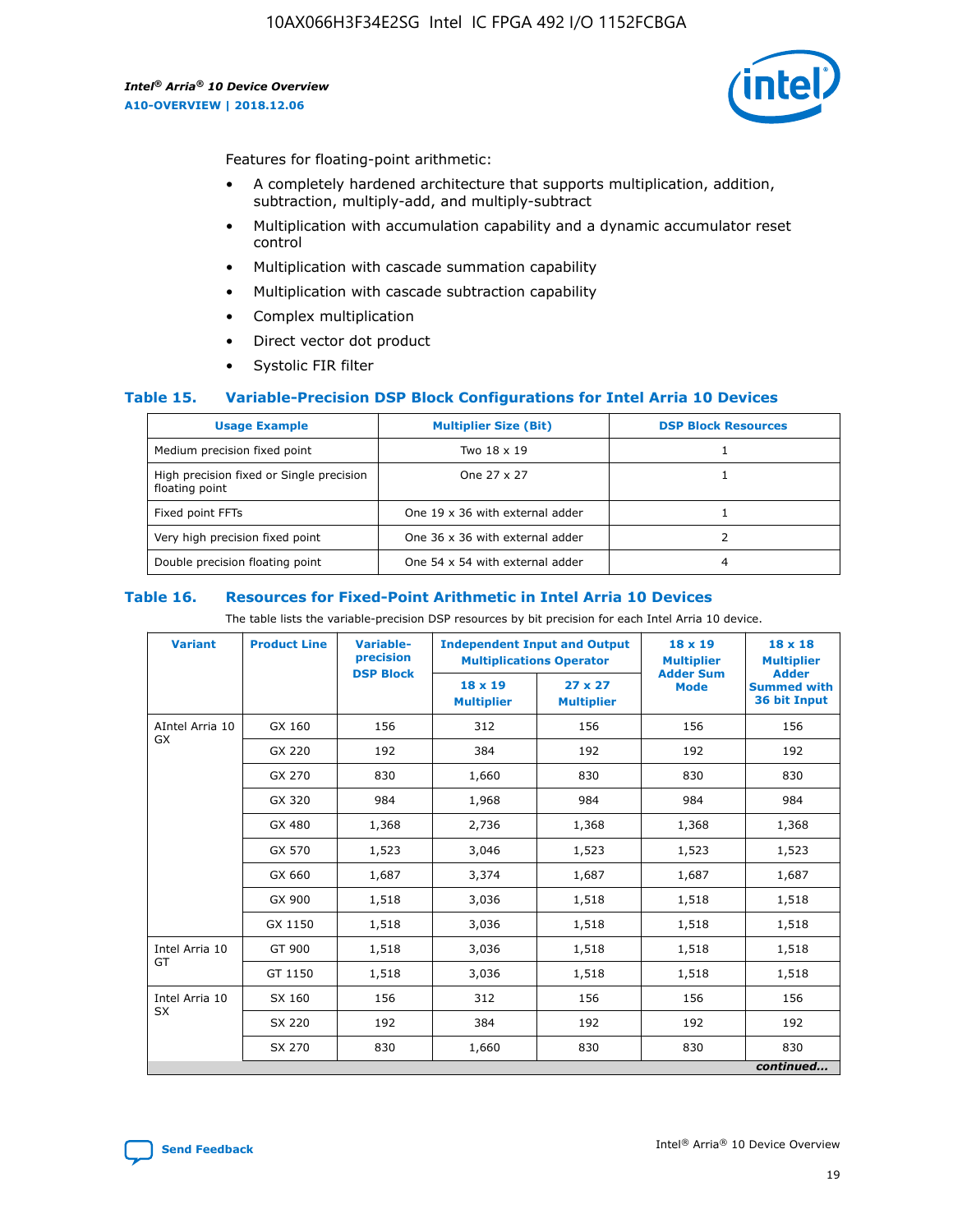

| <b>Variant</b> | <b>Product Line</b> | <b>Variable-</b><br>precision | <b>Multiplications Operator</b>     | <b>Independent Input and Output</b> | $18 \times 19$<br><b>Multiplier</b> | $18 \times 18$<br><b>Multiplier</b><br><b>Adder</b> |  |
|----------------|---------------------|-------------------------------|-------------------------------------|-------------------------------------|-------------------------------------|-----------------------------------------------------|--|
|                |                     | <b>DSP Block</b>              | $18 \times 19$<br><b>Multiplier</b> | $27 \times 27$<br><b>Multiplier</b> | <b>Adder Sum</b><br><b>Mode</b>     | <b>Summed with</b><br>36 bit Input                  |  |
|                | SX 320              | 984                           | 1,968                               | 984                                 | 984                                 | 984                                                 |  |
|                | SX 480              | 1,368                         | 2,736                               | 1,368                               | 1,368                               | 1,368                                               |  |
|                | SX 570              | 1,523                         | 3,046                               | 1,523                               | 1,523                               | 1,523                                               |  |
|                | SX 660              | 1,687                         | 3,374                               | 1,687                               | 1,687                               | 1,687                                               |  |

### **Table 17. Resources for Floating-Point Arithmetic in Intel Arria 10 Devices**

The table lists the variable-precision DSP resources by bit precision for each Intel Arria 10 device.

| <b>Variant</b> | <b>Product Line</b> | <b>Variable-</b><br>precision<br><b>DSP Block</b> | <b>Single</b><br><b>Precision</b><br><b>Floating-Point</b><br><b>Multiplication</b><br><b>Mode</b> | <b>Single-Precision</b><br><b>Floating-Point</b><br><b>Adder Mode</b> | Single-<br><b>Precision</b><br><b>Floating-Point</b><br><b>Multiply</b><br><b>Accumulate</b><br><b>Mode</b> | <b>Peak</b><br><b>Giga Floating-</b><br><b>Point</b><br><b>Operations</b><br>per Second<br>(GFLOPs) |
|----------------|---------------------|---------------------------------------------------|----------------------------------------------------------------------------------------------------|-----------------------------------------------------------------------|-------------------------------------------------------------------------------------------------------------|-----------------------------------------------------------------------------------------------------|
| Intel Arria 10 | GX 160              | 156                                               | 156                                                                                                | 156                                                                   | 156                                                                                                         | 140                                                                                                 |
| GX             | GX 220              | 192                                               | 192                                                                                                | 192                                                                   | 192                                                                                                         | 173                                                                                                 |
|                | GX 270              | 830                                               | 830                                                                                                | 830                                                                   | 830                                                                                                         | 747                                                                                                 |
|                | GX 320              | 984                                               | 984                                                                                                | 984                                                                   | 984                                                                                                         | 886                                                                                                 |
|                | GX 480              | 1,369                                             | 1,368                                                                                              | 1,368                                                                 | 1,368                                                                                                       | 1,231                                                                                               |
|                | GX 570              | 1,523                                             | 1,523                                                                                              | 1,523                                                                 | 1,523                                                                                                       | 1,371                                                                                               |
|                | GX 660              | 1,687                                             | 1,687                                                                                              | 1,687                                                                 | 1,687                                                                                                       | 1,518                                                                                               |
|                | GX 900              | 1,518                                             | 1,518                                                                                              | 1,518                                                                 | 1,518                                                                                                       | 1,366                                                                                               |
|                | GX 1150             | 1,518                                             | 1,518                                                                                              | 1,518                                                                 | 1,518                                                                                                       | 1,366                                                                                               |
| Intel Arria 10 | GT 900              | 1,518                                             | 1,518                                                                                              | 1,518                                                                 | 1,518                                                                                                       | 1,366                                                                                               |
| GT             | GT 1150             | 1,518                                             | 1,518                                                                                              | 1,518                                                                 | 1,518                                                                                                       | 1,366                                                                                               |
| Intel Arria 10 | SX 160              | 156                                               | 156                                                                                                | 156                                                                   | 156                                                                                                         | 140                                                                                                 |
| <b>SX</b>      | SX 220              | 192                                               | 192                                                                                                | 192                                                                   | 192                                                                                                         | 173                                                                                                 |
|                | SX 270              | 830                                               | 830                                                                                                | 830                                                                   | 830                                                                                                         | 747                                                                                                 |
|                | SX 320              | 984                                               | 984                                                                                                | 984                                                                   | 984                                                                                                         | 886                                                                                                 |
|                | SX 480              | 1,369                                             | 1,368                                                                                              | 1,368                                                                 | 1,368                                                                                                       | 1,231                                                                                               |
|                | SX 570              | 1,523                                             | 1,523                                                                                              | 1,523                                                                 | 1,523                                                                                                       | 1,371                                                                                               |
|                | SX 660              | 1,687                                             | 1,687                                                                                              | 1,687                                                                 | 1,687                                                                                                       | 1,518                                                                                               |

### **Embedded Memory Blocks**

The embedded memory blocks in the devices are flexible and designed to provide an optimal amount of small- and large-sized memory arrays to fit your design requirements.

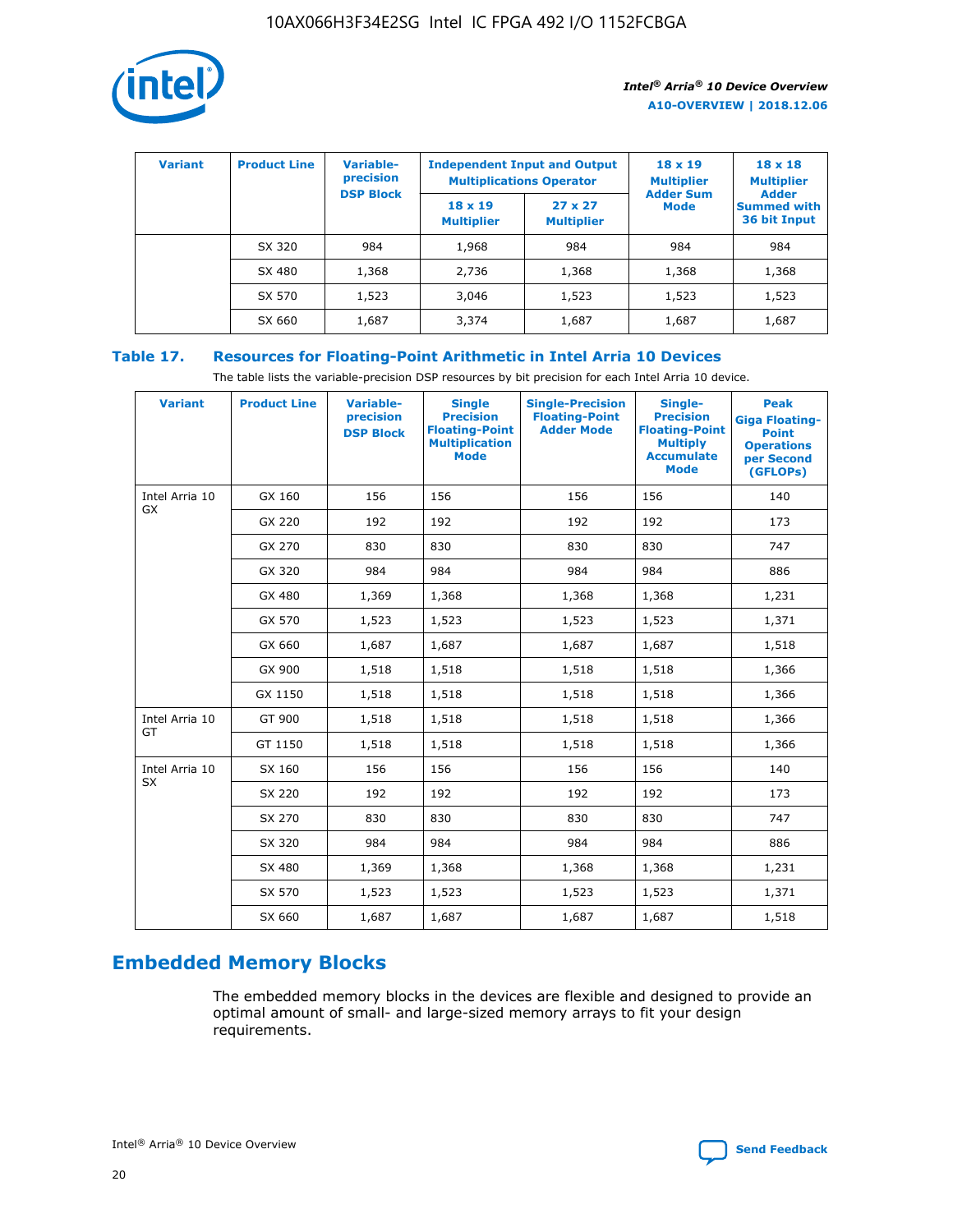

### **Types of Embedded Memory**

The Intel Arria 10 devices contain two types of memory blocks:

- 20 Kb M20K blocks—blocks of dedicated memory resources. The M20K blocks are ideal for larger memory arrays while still providing a large number of independent ports.
- 640 bit memory logic array blocks (MLABs)—enhanced memory blocks that are configured from dual-purpose logic array blocks (LABs). The MLABs are ideal for wide and shallow memory arrays. The MLABs are optimized for implementation of shift registers for digital signal processing (DSP) applications, wide and shallow FIFO buffers, and filter delay lines. Each MLAB is made up of ten adaptive logic modules (ALMs). In the Intel Arria 10 devices, you can configure these ALMs as ten 32 x 2 blocks, giving you one 32 x 20 simple dual-port SRAM block per MLAB.

### **Embedded Memory Capacity in Intel Arria 10 Devices**

|                   | <b>Product</b> |              | <b>M20K</b>         | <b>MLAB</b>  |                     | <b>Total RAM Bit</b> |
|-------------------|----------------|--------------|---------------------|--------------|---------------------|----------------------|
| <b>Variant</b>    | <b>Line</b>    | <b>Block</b> | <b>RAM Bit (Kb)</b> | <b>Block</b> | <b>RAM Bit (Kb)</b> | (Kb)                 |
| Intel Arria 10 GX | GX 160         | 440          | 8,800               | 1,680        | 1,050               | 9,850                |
|                   | GX 220         | 587          | 11,740              | 2,703        | 1,690               | 13,430               |
|                   | GX 270         | 750          | 15,000              | 3,922        | 2,452               | 17,452               |
|                   | GX 320         | 891          | 17,820              | 4,363        | 2,727               | 20,547               |
|                   | GX 480         | 1,431        | 28,620              | 6,662        | 4,164               | 32,784               |
|                   | GX 570         | 1,800        | 36,000              | 8,153        | 5,096               | 41,096               |
|                   | GX 660         | 2,131        | 42,620              | 9,260        | 5,788               | 48,408               |
|                   | GX 900         | 2,423        | 48,460              | 15,017       | 9,386               | 57,846               |
|                   | GX 1150        | 2,713        | 54,260              | 20,774       | 12,984              | 67,244               |
| Intel Arria 10 GT | GT 900         | 2,423        | 48,460              | 15,017       | 9,386               | 57,846               |
|                   | GT 1150        | 2,713        | 54,260              | 20,774       | 12,984              | 67,244               |
| Intel Arria 10 SX | SX 160         | 440          | 8,800               | 1,680        | 1,050               | 9,850                |
|                   | SX 220         | 587          | 11,740              | 2,703        | 1,690               | 13,430               |
|                   | SX 270         | 750          | 15,000              | 3,922        | 2,452               | 17,452               |
|                   | SX 320         | 891          | 17,820              | 4,363        | 2,727               | 20,547               |
|                   | SX 480         | 1,431        | 28,620              | 6,662        | 4,164               | 32,784               |
|                   | SX 570         | 1,800        | 36,000              | 8,153        | 5,096               | 41,096               |
|                   | SX 660         | 2,131        | 42,620              | 9,260        | 5,788               | 48,408               |

#### **Table 18. Embedded Memory Capacity and Distribution in Intel Arria 10 Devices**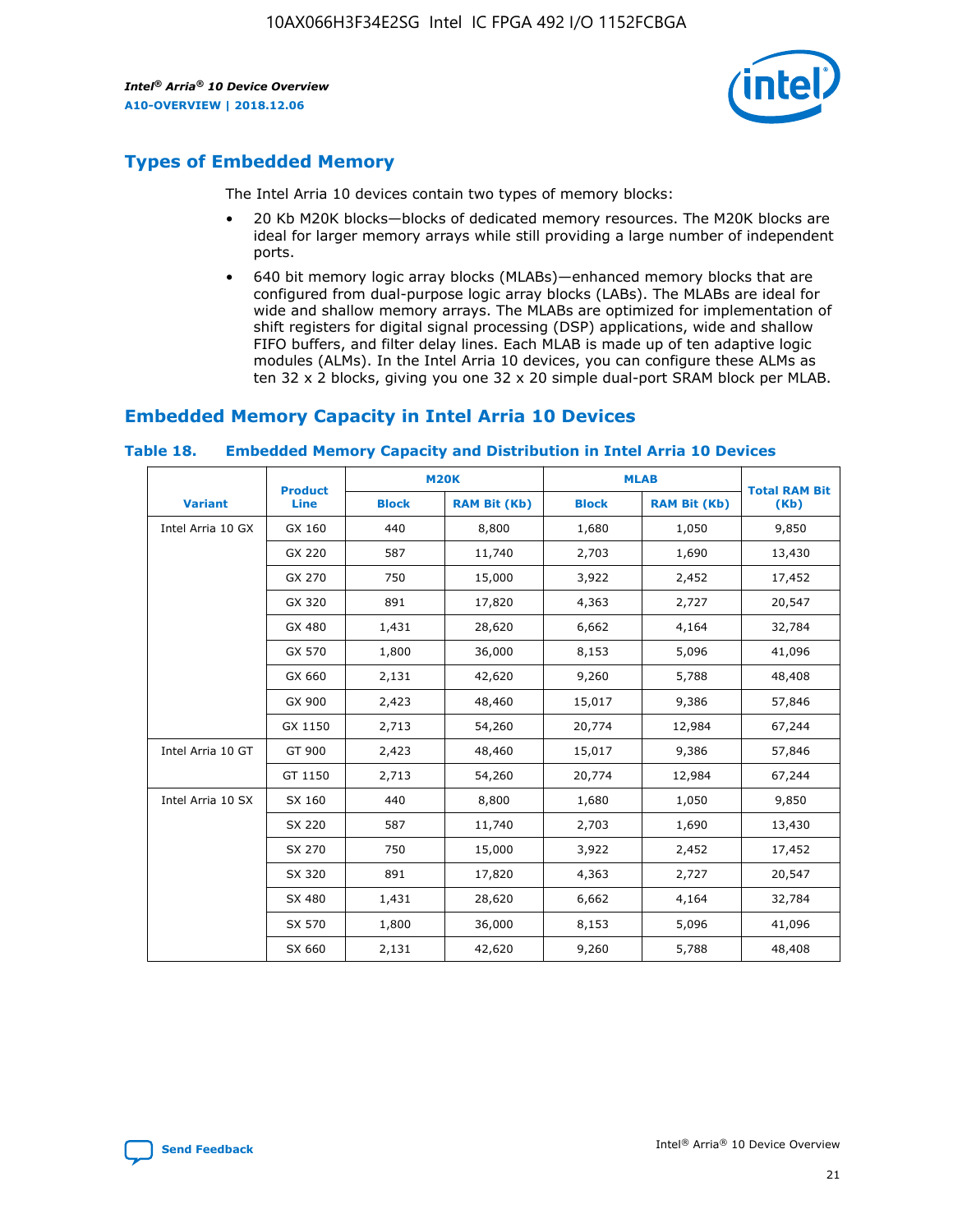

### **Embedded Memory Configurations for Single-port Mode**

### **Table 19. Single-port Embedded Memory Configurations for Intel Arria 10 Devices**

This table lists the maximum configurations supported for single-port RAM and ROM modes.

| <b>Memory Block</b> | Depth (bits) | <b>Programmable Width</b> |
|---------------------|--------------|---------------------------|
| MLAB                | 32           | x16, x18, or x20          |
|                     | 64(10)       | x8, x9, x10               |
| M20K                | 512          | x40, x32                  |
|                     | 1K           | x20, x16                  |
|                     | 2K           | x10, x8                   |
|                     | 4K           | x5, x4                    |
|                     | 8K           | x2                        |
|                     | 16K          | x1                        |

### **Clock Networks and PLL Clock Sources**

The clock network architecture is based on Intel's global, regional, and peripheral clock structure. This clock structure is supported by dedicated clock input pins, fractional clock synthesis PLLs, and integer I/O PLLs.

### **Clock Networks**

The Intel Arria 10 core clock networks are capable of up to 800 MHz fabric operation across the full industrial temperature range. For the external memory interface, the clock network supports the hard memory controller with speeds up to 2,400 Mbps in a quarter-rate transfer.

To reduce power consumption, the Intel Quartus Prime software identifies all unused sections of the clock network and powers them down.

### **Fractional Synthesis and I/O PLLs**

Intel Arria 10 devices contain up to 32 fractional synthesis PLLs and up to 16 I/O PLLs that are available for both specific and general purpose uses in the core:

- Fractional synthesis PLLs—located in the column adjacent to the transceiver blocks
- I/O PLLs—located in each bank of the 48 I/Os

### **Fractional Synthesis PLLs**

You can use the fractional synthesis PLLs to:

- Reduce the number of oscillators that are required on your board
- Reduce the number of clock pins that are used in the device by synthesizing multiple clock frequencies from a single reference clock source

<sup>(10)</sup> Supported through software emulation and consumes additional MLAB blocks.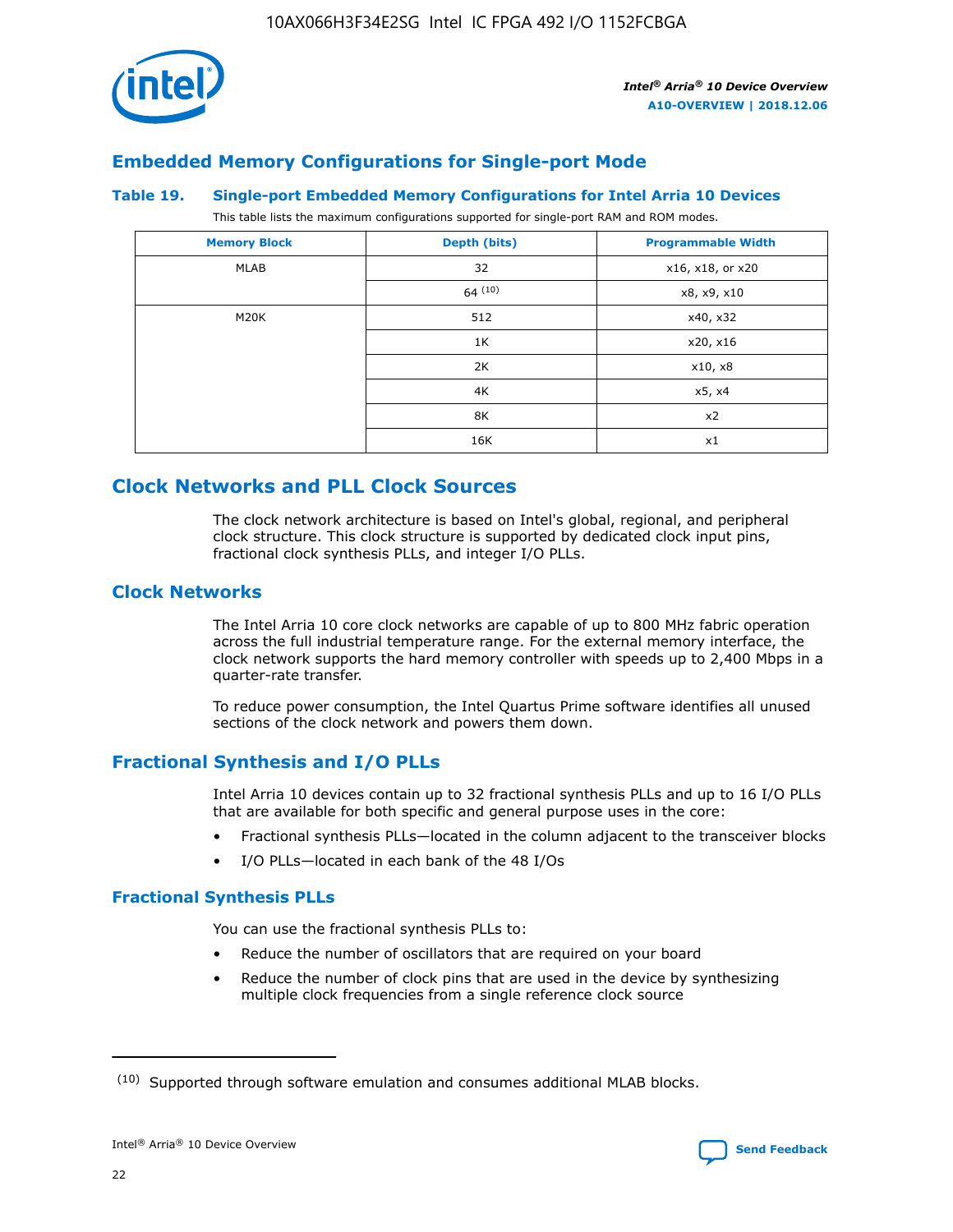

The fractional synthesis PLLs support the following features:

- Reference clock frequency synthesis for transceiver CMU and Advanced Transmit (ATX) PLLs
- Clock network delay compensation
- Zero-delay buffering
- Direct transmit clocking for transceivers
- Independently configurable into two modes:
	- Conventional integer mode equivalent to the general purpose PLL
	- Enhanced fractional mode with third order delta-sigma modulation
- PLL cascading

### **I/O PLLs**

The integer mode I/O PLLs are located in each bank of 48 I/Os. You can use the I/O PLLs to simplify the design of external memory and high-speed LVDS interfaces.

In each I/O bank, the I/O PLLs are adjacent to the hard memory controllers and LVDS SERDES. Because these PLLs are tightly coupled with the I/Os that need to use them, it makes it easier to close timing.

You can use the I/O PLLs for general purpose applications in the core such as clock network delay compensation and zero-delay buffering.

Intel Arria 10 devices support PLL-to-PLL cascading.

### **FPGA General Purpose I/O**

Intel Arria 10 devices offer highly configurable GPIOs. Each I/O bank contains 48 general purpose I/Os and a high-efficiency hard memory controller.

The following list describes the features of the GPIOs:

- Consist of 3 V I/Os for high-voltage application and LVDS I/Os for differential signaling
	- Up to two 3 V I/O banks, available in some devices, that support up to 3 V I/O standards
	- LVDS I/O banks that support up to 1.8 V I/O standards
- Support a wide range of single-ended and differential I/O interfaces
- LVDS speeds up to 1.6 Gbps
- Each LVDS pair of pins has differential input and output buffers, allowing you to configure the LVDS direction for each pair.
- Programmable bus hold and weak pull-up
- Programmable differential output voltage  $(V_{OD})$  and programmable pre-emphasis

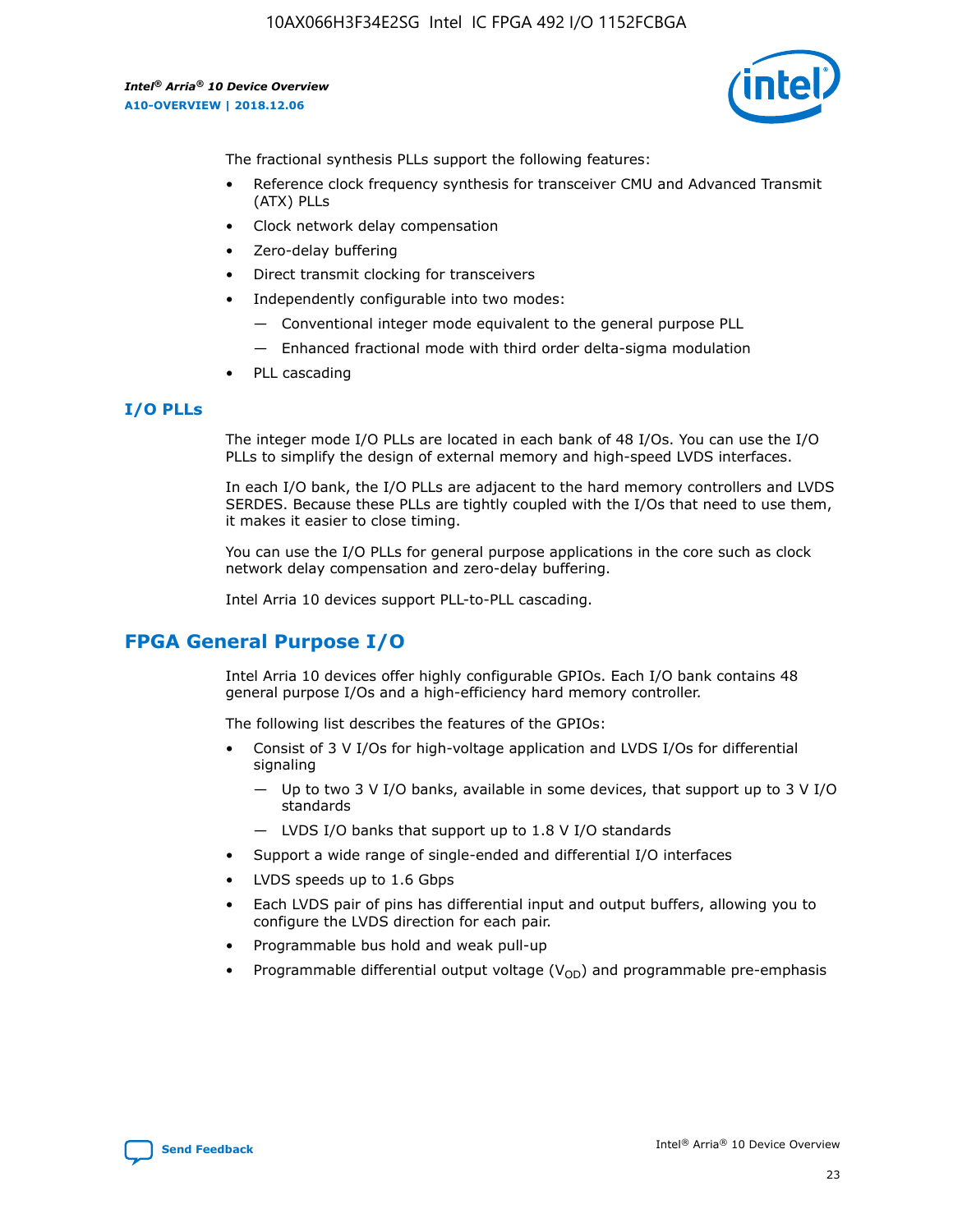

- Series (R<sub>S</sub>) and parallel (R<sub>T</sub>) on-chip termination (OCT) for all I/O banks with OCT calibration to limit the termination impedance variation
- On-chip dynamic termination that has the ability to swap between series and parallel termination, depending on whether there is read or write on a common bus for signal integrity
- Easy timing closure support using the hard read FIFO in the input register path, and delay-locked loop (DLL) delay chain with fine and coarse architecture

### **External Memory Interface**

Intel Arria 10 devices offer massive external memory bandwidth, with up to seven 32 bit DDR4 memory interfaces running at up to 2,400 Mbps. This bandwidth provides additional ease of design, lower power, and resource efficiencies of hardened highperformance memory controllers.

The memory interface within Intel Arria 10 FPGAs and SoCs delivers the highest performance and ease of use. You can configure up to a maximum width of 144 bits when using the hard or soft memory controllers. If required, you can bypass the hard memory controller and use a soft controller implemented in the user logic.

Each I/O contains a hardened DDR read/write path (PHY) capable of performing key memory interface functionality such as read/write leveling, FIFO buffering to lower latency and improve margin, timing calibration, and on-chip termination.

The timing calibration is aided by the inclusion of hard microcontrollers based on Intel's Nios® II technology, specifically tailored to control the calibration of multiple memory interfaces. This calibration allows the Intel Arria 10 device to compensate for any changes in process, voltage, or temperature either within the Intel Arria 10 device itself, or within the external memory device. The advanced calibration algorithms ensure maximum bandwidth and robust timing margin across all operating conditions.

In addition to parallel memory interfaces, Intel Arria 10 devices support serial memory technologies such as the Hybrid Memory Cube (HMC). The HMC is supported by the Intel Arria 10 high-speed serial transceivers which connect up to four HMC links, with each link running at data rates up to 15 Gbps.

### **Related Information**

#### [External Memory Interface Spec Estimator](http://www.altera.com/technology/memory/estimator/mem-emif-index.html)

Provides a parametric tool that allows you to find and compare the performance of the supported external memory interfaces in IntelFPGAs.

### **Memory Standards Supported by Intel Arria 10 Devices**

The I/Os are designed to provide high performance support for existing and emerging external memory standards.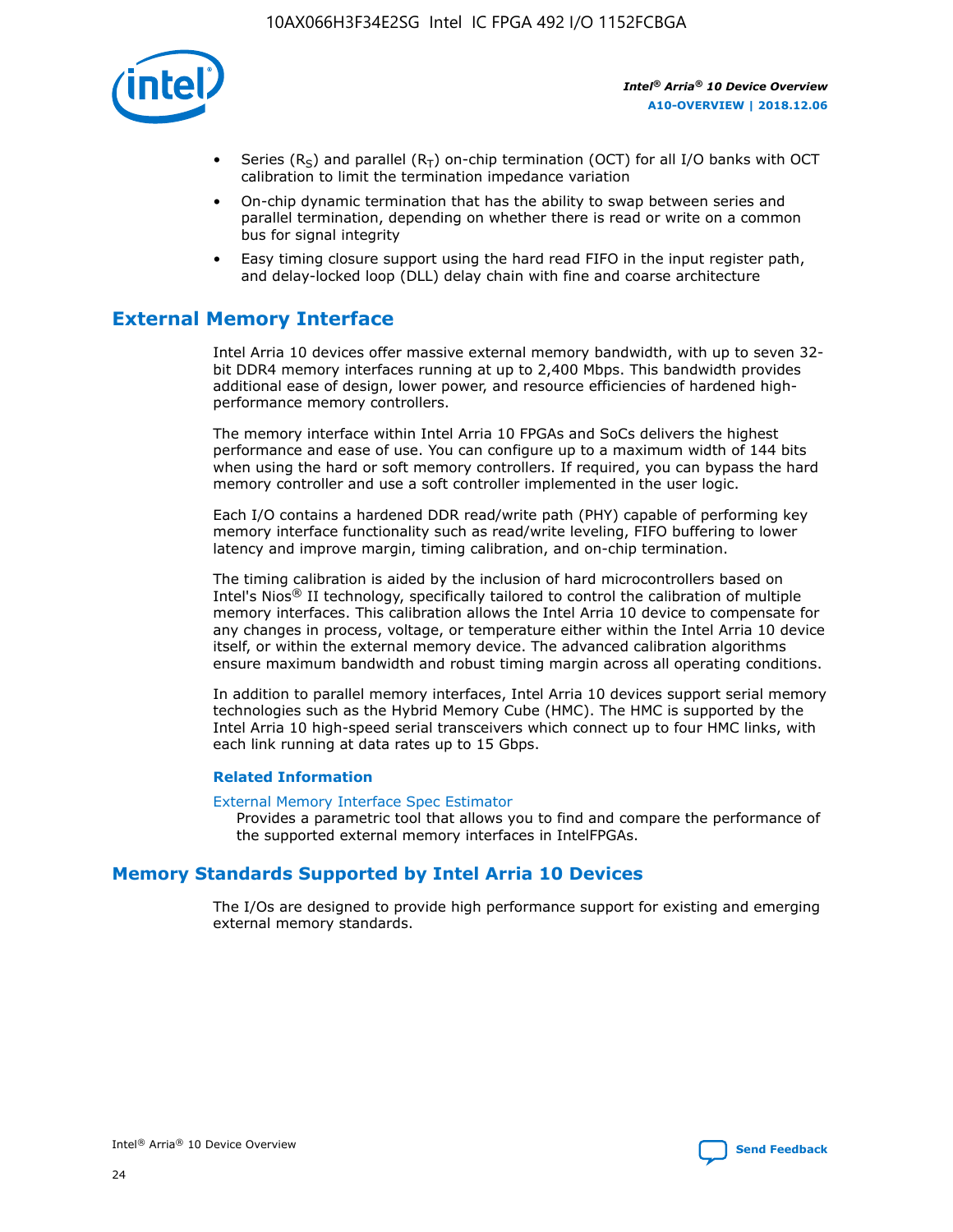

### **Table 20. Memory Standards Supported by the Hard Memory Controller**

This table lists the overall capability of the hard memory controller. For specific details, refer to the External Memory Interface Spec Estimator and Intel Arria 10 Device Datasheet.

| <b>Memory Standard</b> | <b>Rate Support</b> | <b>Ping Pong PHY Support</b> | <b>Maximum Frequency</b><br>(MHz) |
|------------------------|---------------------|------------------------------|-----------------------------------|
| <b>DDR4 SDRAM</b>      | Quarter rate        | Yes                          | 1,067                             |
|                        |                     |                              | 1,200                             |
| DDR3 SDRAM             | Half rate           | Yes                          | 533                               |
|                        |                     |                              | 667                               |
|                        | Quarter rate        | Yes                          | 1,067                             |
|                        |                     |                              | 1,067                             |
| <b>DDR3L SDRAM</b>     | Half rate           | Yes                          | 533                               |
|                        |                     |                              | 667                               |
|                        | Quarter rate        | Yes                          | 933                               |
|                        |                     |                              | 933                               |
| LPDDR3 SDRAM           | Half rate           |                              | 533                               |
|                        | Quarter rate        |                              | 800                               |

### **Table 21. Memory Standards Supported by the Soft Memory Controller**

| <b>Memory Standard</b>      | <b>Rate Support</b> | <b>Maximum Frequency</b><br>(MHz) |
|-----------------------------|---------------------|-----------------------------------|
| <b>RLDRAM 3 (11)</b>        | Quarter rate        | 1,200                             |
| ODR IV SRAM <sup>(11)</sup> | Quarter rate        | 1,067                             |
| <b>ODR II SRAM</b>          | Full rate           | 333                               |
|                             | Half rate           | 633                               |
| <b>ODR II+ SRAM</b>         | Full rate           | 333                               |
|                             | Half rate           | 633                               |
| <b>ODR II+ Xtreme SRAM</b>  | Full rate           | 333                               |
|                             | Half rate           | 633                               |

#### **Table 22. Memory Standards Supported by the HPS Hard Memory Controller**

The hard processor system (HPS) is available in Intel Arria 10 SoC devices only.

| <b>Memory Standard</b> | <b>Rate Support</b> | <b>Maximum Frequency</b><br>(MHz) |
|------------------------|---------------------|-----------------------------------|
| <b>DDR4 SDRAM</b>      | Half rate           | 1,200                             |
| <b>DDR3 SDRAM</b>      | Half rate           | 1,067                             |
| <b>DDR3L SDRAM</b>     | Half rate           | 933                               |

<sup>(11)</sup> Intel Arria 10 devices support this external memory interface using hard PHY with soft memory controller.

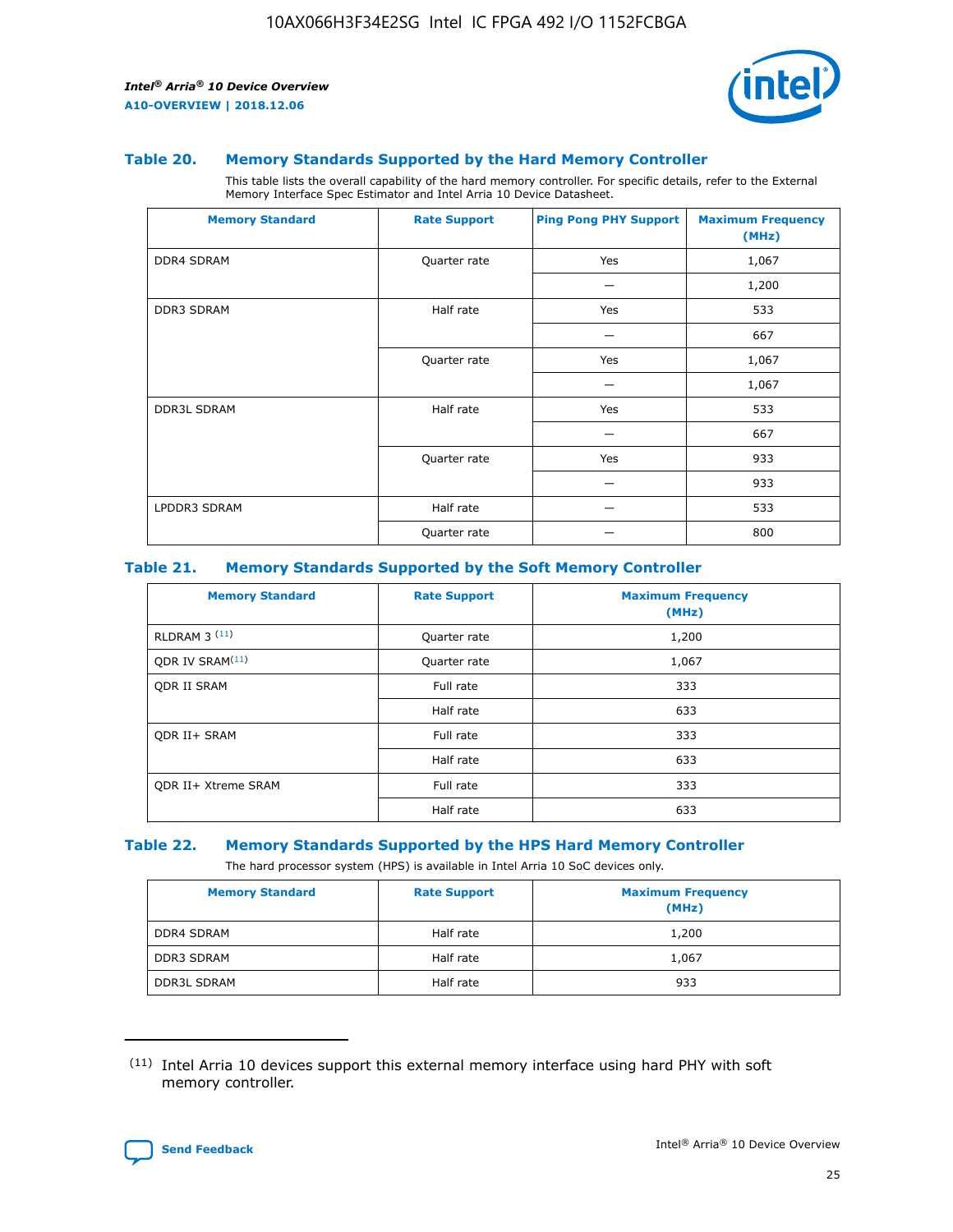

### **Related Information**

#### [Intel Arria 10 Device Datasheet](https://www.intel.com/content/www/us/en/programmable/documentation/mcn1413182292568.html#mcn1413182153340)

Lists the memory interface performance according to memory interface standards, rank or chip select configurations, and Intel Arria 10 device speed grades.

### **PCIe Gen1, Gen2, and Gen3 Hard IP**

Intel Arria 10 devices contain PCIe hard IP that is designed for performance and ease-of-use:

- Includes all layers of the PCIe stack—transaction, data link and physical layers.
- Supports PCIe Gen3, Gen2, and Gen1 Endpoint and Root Port in x1, x2, x4, or x8 lane configuration.
- Operates independently from the core logic—optional configuration via protocol (CvP) allows the PCIe link to power up and complete link training in less than 100 ms while the Intel Arria 10 device completes loading the programming file for the rest of the FPGA.
- Provides added functionality that makes it easier to support emerging features such as Single Root I/O Virtualization (SR-IOV) and optional protocol extensions.
- Provides improved end-to-end datapath protection using ECC.
- Supports FPGA configuration via protocol (CvP) using PCIe at Gen3, Gen2, or Gen1 speed.

#### **Related Information**

PCS Features on page 30

### **Enhanced PCS Hard IP for Interlaken and 10 Gbps Ethernet**

### **Interlaken Support**

The Intel Arria 10 enhanced PCS hard IP provides integrated Interlaken PCS supporting rates up to 25.8 Gbps per lane.

The Interlaken PCS is based on the proven functionality of the PCS developed for Intel's previous generation FPGAs, which demonstrated interoperability with Interlaken ASSP vendors and third-party IP suppliers. The Interlaken PCS is present in every transceiver channel in Intel Arria 10 devices.

### **Related Information**

PCS Features on page 30

### **10 Gbps Ethernet Support**

The Intel Arria 10 enhanced PCS hard IP supports 10GBASE-R PCS compliant with IEEE 802.3 10 Gbps Ethernet (10GbE). The integrated hard IP support for 10GbE and the 10 Gbps transceivers save external PHY cost, board space, and system power.

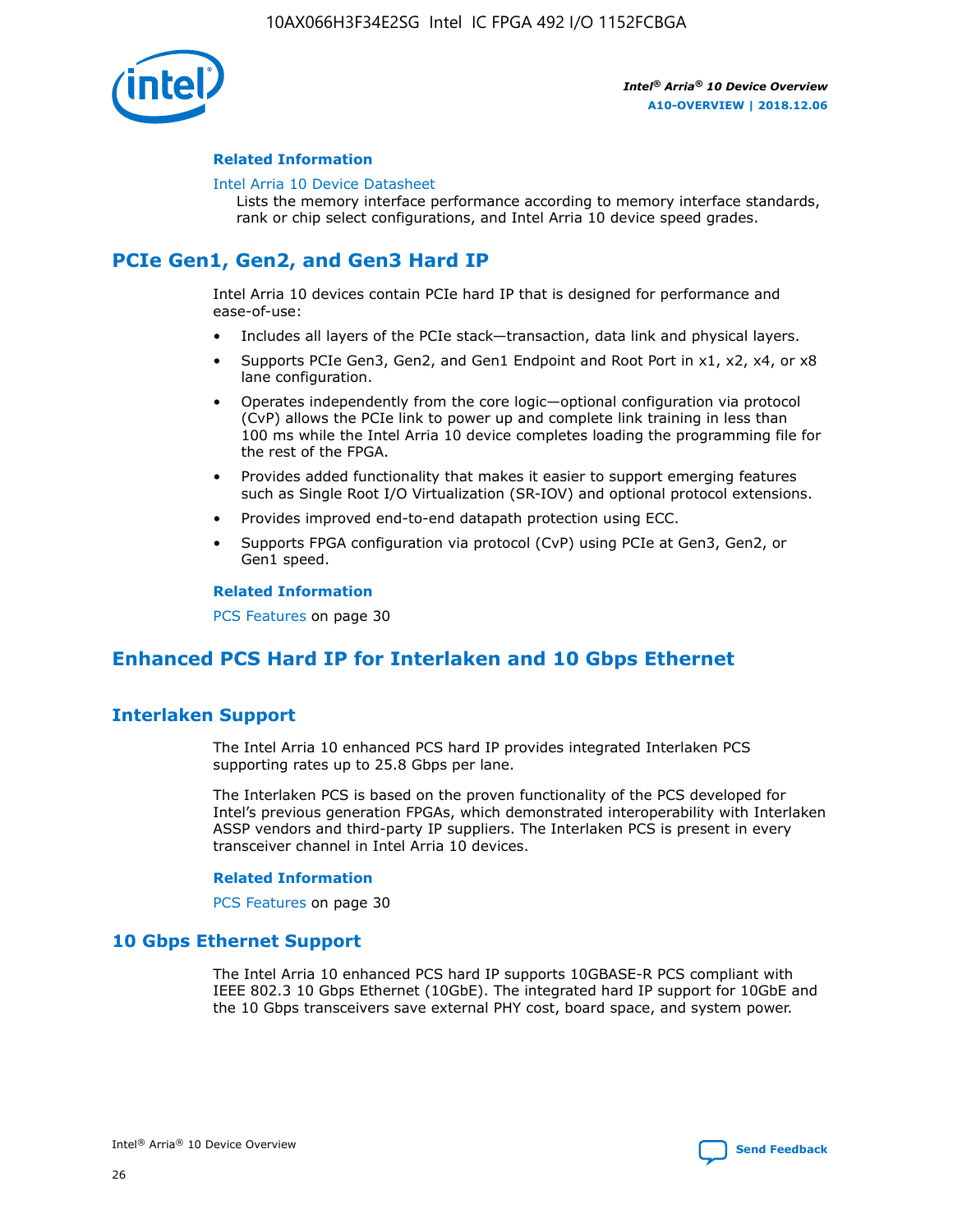

The scalable hard IP supports multiple independent 10GbE ports while using a single PLL for all the 10GBASE-R PCS instantiations, which saves on core logic resources and clock networks:

- Simplifies multiport 10GbE systems compared to XAUI interfaces that require an external XAUI-to-10G PHY.
- Incorporates Electronic Dispersion Compensation (EDC), which enables direct connection to standard 10 Gbps XFP and SFP+ pluggable optical modules.
- Supports backplane Ethernet applications and includes a hard 10GBASE-KR Forward Error Correction (FEC) circuit that you can use for 10 Gbps and 40 Gbps applications.

The 10 Gbps Ethernet PCS hard IP and 10GBASE-KR FEC are present in every transceiver channel.

### **Related Information**

PCS Features on page 30

### **Low Power Serial Transceivers**

Intel Arria 10 FPGAs and SoCs include lowest power transceivers that deliver high bandwidth, throughput and low latency.

Intel Arria 10 devices deliver the industry's lowest power consumption per transceiver channel:

- 12.5 Gbps transceivers at as low as 242 mW
- 10 Gbps transceivers at as low as 168 mW
- 6 Gbps transceivers at as low as 117 mW

Intel Arria 10 transceivers support various data rates according to application:

- Chip-to-chip and chip-to-module applications—from 1 Gbps up to 25.8 Gbps
- Long reach and backplane applications—from 1 Gbps up to 12.5 with advanced adaptive equalization
- Critical power sensitive applications—from 1 Gbps up to 11.3 Gbps using lower power modes

The combination of 20 nm process technology and architectural advances provide the following benefits:

- Significant reduction in die area and power consumption
- Increase of up to two times in transceiver I/O density compared to previous generation devices while maintaining optimal signal integrity
- Up to 72 total transceiver channels—you can configure up to 6 of these channels to run as fast as 25.8 Gbps
- All channels feature continuous data rate support up to the maximum rated speed

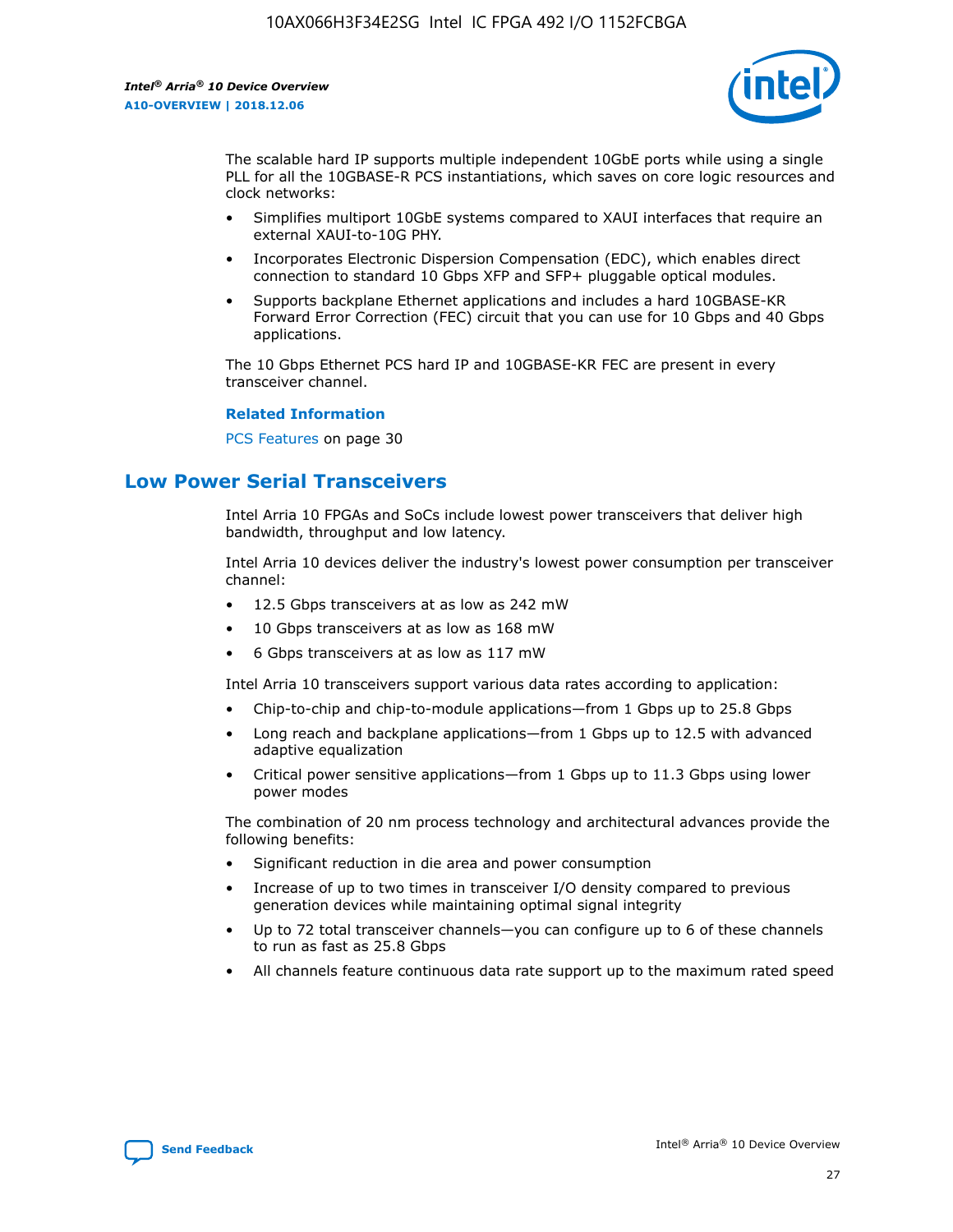

### Transceiver PMA TX/RX PCS ATX PLL Transceiver PMA TX/RX PCS fPLL Network Flexible Clock Distribution Network PCS Transceiver PMA TX/RX FPGA **Clock Distribution** Fabric PCS Transceiver PMA TX/RX ATX Flexible PLL PCS Transceiver PMA TX/RX ▲ fPLL Transceiver PMA TX/RX PCS 4

### **Figure 6. Intel Arria 10 Transceiver Block Architecture**

### **Transceiver Channels**

All transceiver channels feature a dedicated Physical Medium Attachment (PMA) and a hardened Physical Coding Sublayer (PCS).

- The PMA provides primary interfacing capabilities to physical channels.
- The PCS typically handles encoding/decoding, word alignment, and other preprocessing functions before transferring data to the FPGA core fabric.

A transceiver channel consists of a PMA and a PCS block. Most transceiver banks have 6 channels. There are some transceiver banks that contain only 3 channels.

A wide variety of bonded and non-bonded data rate configurations is possible using a highly configurable clock distribution network. Up to 80 independent transceiver data rates can be configured.

The following figures are graphical representations of top views of the silicon die, which correspond to reverse views for flip chip packages. Different Intel Arria 10 devices may have different floorplans than the ones shown in the figures.

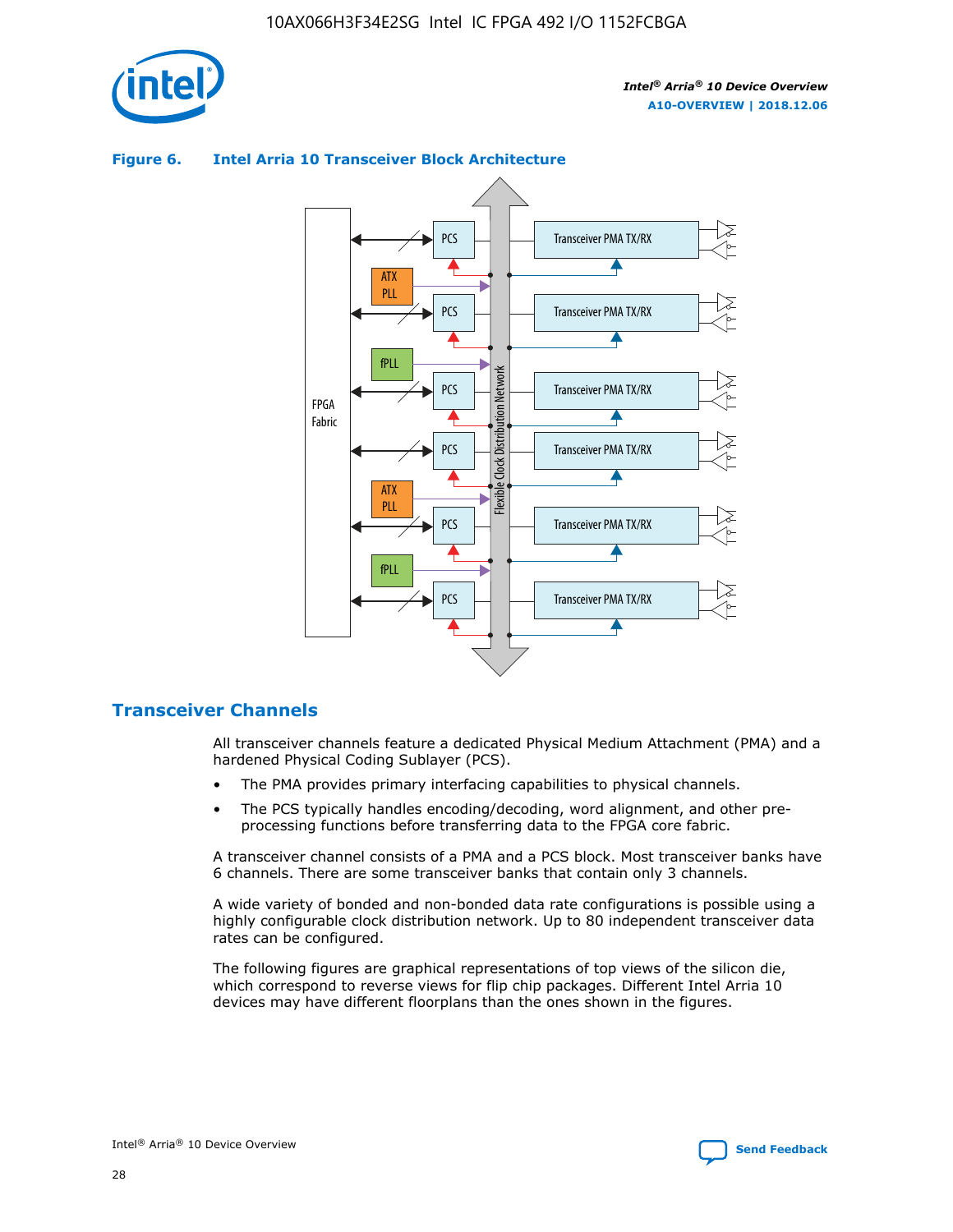

### **Figure 7. Device Chip Overview for Intel Arria 10 GX and GT Devices**





### **PMA Features**

Intel Arria 10 transceivers provide exceptional signal integrity at data rates up to 25.8 Gbps. Clocking options include ultra-low jitter ATX PLLs (LC tank based), clock multiplier unit (CMU) PLLs, and fractional PLLs.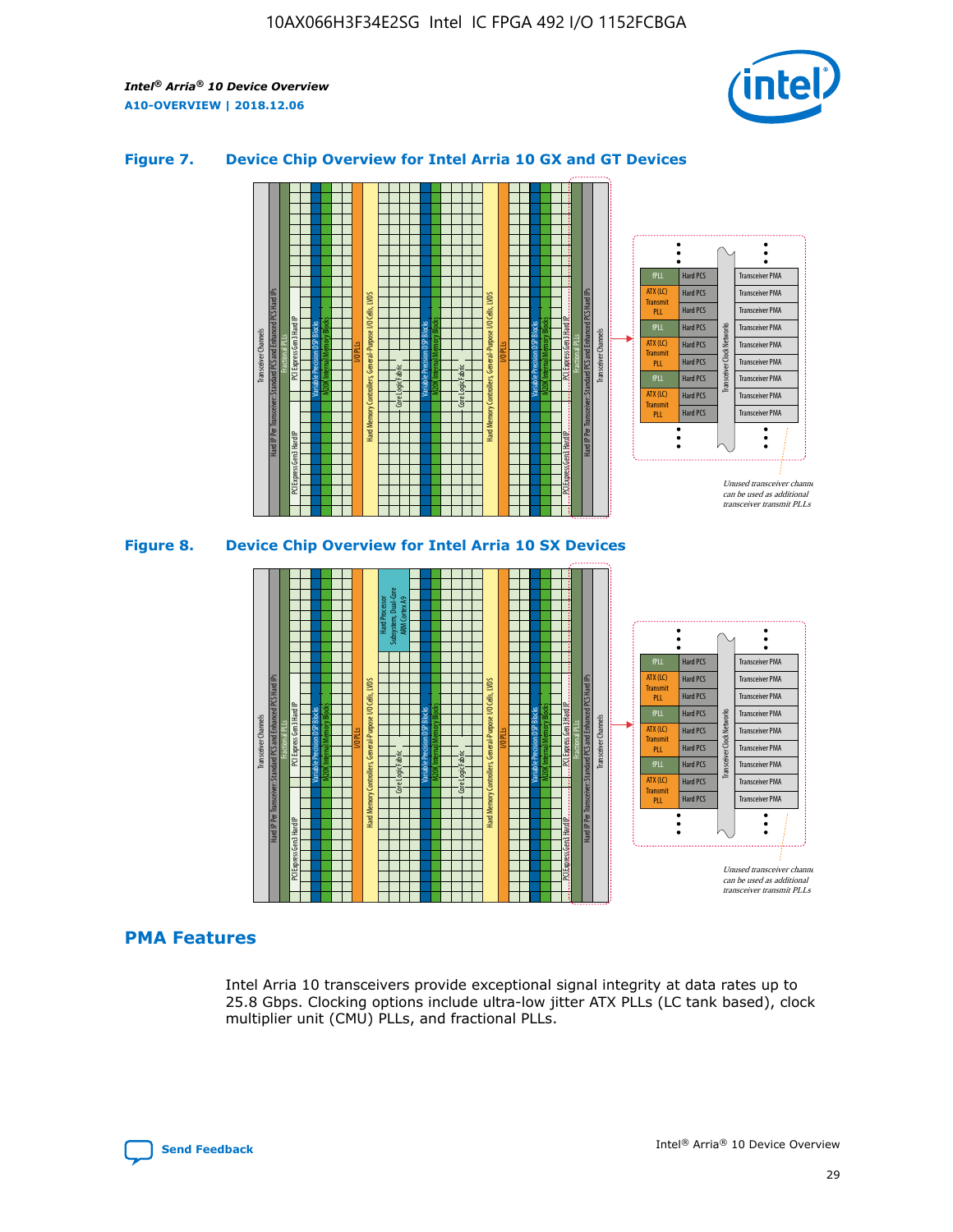

Each transceiver channel contains a channel PLL that can be used as the CMU PLL or clock data recovery (CDR) PLL. In CDR mode, the channel PLL recovers the receiver clock and data in the transceiver channel. Up to 80 independent data rates can be configured on a single Intel Arria 10 device.

### **Table 23. PMA Features of the Transceivers in Intel Arria 10 Devices**

| <b>Feature</b>                                             | <b>Capability</b>                                                                                                                                                                                                             |
|------------------------------------------------------------|-------------------------------------------------------------------------------------------------------------------------------------------------------------------------------------------------------------------------------|
| Chip-to-Chip Data Rates                                    | 1 Gbps to 17.4 Gbps (Intel Arria 10 GX devices)<br>1 Gbps to 25.8 Gbps (Intel Arria 10 GT devices)                                                                                                                            |
| Backplane Support                                          | Drive backplanes at data rates up to 12.5 Gbps                                                                                                                                                                                |
| <b>Optical Module Support</b>                              | SFP+/SFP, XFP, CXP, QSFP/QSFP28, CFP/CFP2/CFP4                                                                                                                                                                                |
| Cable Driving Support                                      | SFP+ Direct Attach, PCI Express over cable, eSATA                                                                                                                                                                             |
| Transmit Pre-Emphasis                                      | 4-tap transmit pre-emphasis and de-emphasis to compensate for system channel loss                                                                                                                                             |
| Continuous Time Linear<br>Equalizer (CTLE)                 | Dual mode, high-gain, and high-data rate, linear receive equalization to compensate for<br>system channel loss                                                                                                                |
| Decision Feedback Equalizer<br>(DFE)                       | 7-fixed and 4-floating tap DFE to equalize backplane channel loss in the presence of<br>crosstalk and noisy environments                                                                                                      |
| Variable Gain Amplifier                                    | Optimizes the signal amplitude prior to the CDR sampling and operates in fixed and<br>adaptive modes                                                                                                                          |
| Altera Digital Adaptive<br>Parametric Tuning (ADAPT)       | Fully digital adaptation engine to automatically adjust all link equalization parameters-<br>including CTLE, DFE, and variable gain amplifier blocks—that provide optimal link margin<br>without intervention from user logic |
| Precision Signal Integrity<br>Calibration Engine (PreSICE) | Hardened calibration controller to quickly calibrate all transceiver control parameters on<br>power-up, which provides the optimal signal integrity and jitter performance                                                    |
| Advanced Transmit (ATX)<br><b>PLL</b>                      | Low jitter ATX (LC tank based) PLLs with continuous tuning range to cover a wide range of<br>standard and proprietary protocols                                                                                               |
| <b>Fractional PLLs</b>                                     | On-chip fractional frequency synthesizers to replace on-board crystal oscillators and reduce<br>system cost                                                                                                                   |
| Digitally Assisted Analog<br><b>CDR</b>                    | Superior jitter tolerance with fast lock time                                                                                                                                                                                 |
| Dynamic Partial<br>Reconfiguration                         | Allows independent control of the Avalon memory-mapped interface of each transceiver<br>channel for the highest transceiver flexibility                                                                                       |
| Multiple PCS-PMA and PCS-<br>PLD interface widths          | 8-, 10-, 16-, 20-, 32-, 40-, or 64-bit interface widths for flexibility of deserialization width,<br>encoding, and reduced latency                                                                                            |

### **PCS Features**

This table summarizes the Intel Arria 10 transceiver PCS features. You can use the transceiver PCS to support a wide range of protocols ranging from 1 Gbps to 25.8 Gbps.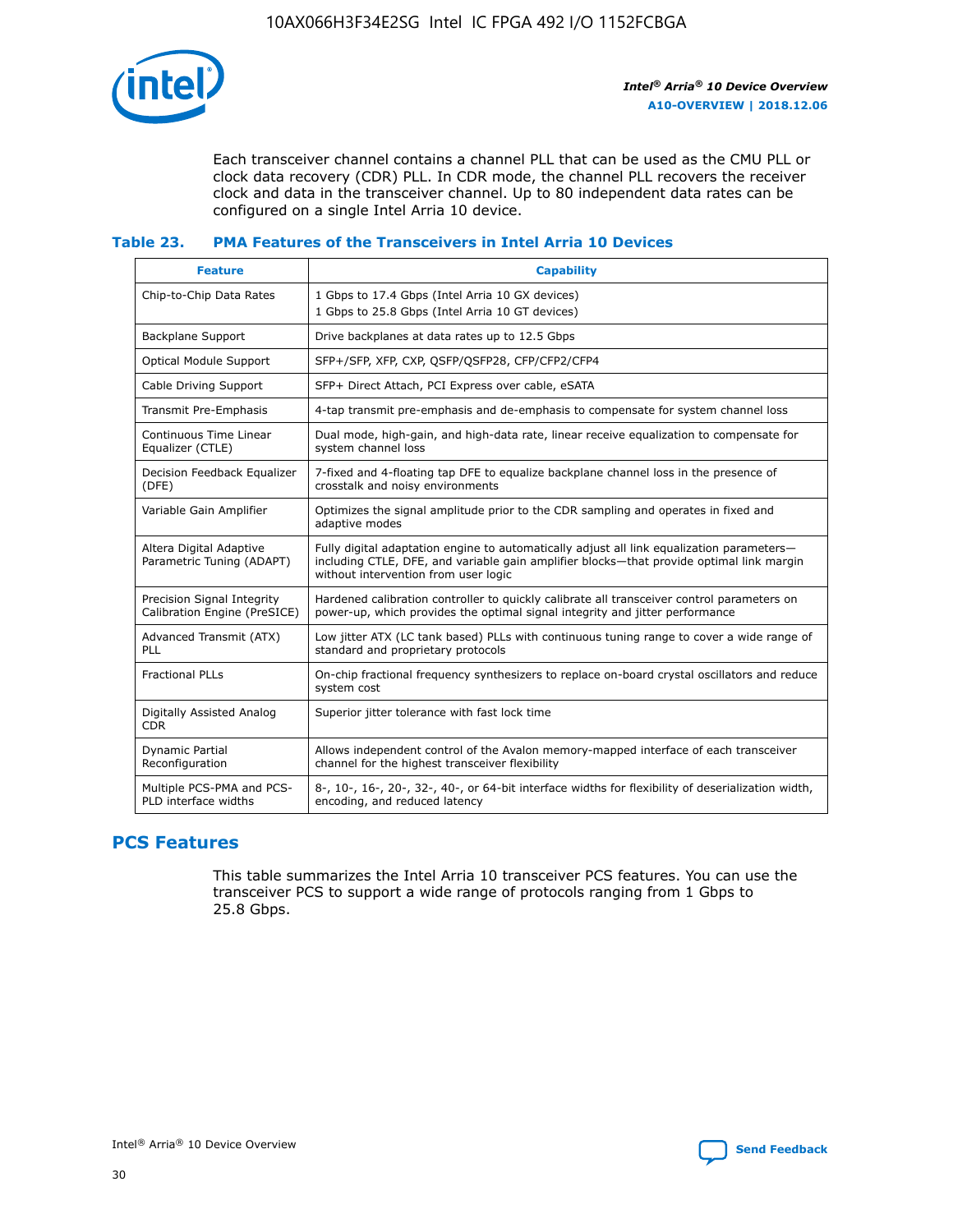

| <b>PCS</b>    | <b>Description</b>                                                                                                                                                                                                                                                                                                                                                                                             |
|---------------|----------------------------------------------------------------------------------------------------------------------------------------------------------------------------------------------------------------------------------------------------------------------------------------------------------------------------------------------------------------------------------------------------------------|
| Standard PCS  | Operates at a data rate up to 12 Gbps<br>Supports protocols such as PCI-Express, CPRI 4.2+, GigE, IEEE 1588 in Hard PCS<br>Implements other protocols using Basic/Custom (Standard PCS) transceiver<br>configuration rules.                                                                                                                                                                                    |
| Enhanced PCS  | Performs functions common to most serial data industry standards, such as word<br>alignment, encoding/decoding, and framing, before data is sent or received off-chip<br>through the PMA<br>• Handles data transfer to and from the FPGA fabric<br>Handles data transfer internally to and from the PMA<br>Provides frequency compensation<br>Performs channel bonding for multi-channel low skew applications |
| PCIe Gen3 PCS | Supports the seamless switching of Data and Clock between the Gen1, Gen2, and Gen3<br>data rates<br>Provides support for PIPE 3.0 features<br>Supports the PIPE interface with the Hard IP enabled, as well as with the Hard IP<br>bypassed                                                                                                                                                                    |

#### **Related Information**

- PCIe Gen1, Gen2, and Gen3 Hard IP on page 26
- Interlaken Support on page 26
- 10 Gbps Ethernet Support on page 26

### **PCS Protocol Support**

This table lists some of the protocols supported by the Intel Arria 10 transceiver PCS. For more information about the blocks in the transmitter and receiver data paths, refer to the related information.

| <b>Protocol</b>                                 | <b>Data Rate</b><br>(Gbps) | <b>Transceiver IP</b>       | <b>PCS Support</b>                      |
|-------------------------------------------------|----------------------------|-----------------------------|-----------------------------------------|
| PCIe Gen3 x1, x2, x4, x8                        | 8.0                        | Native PHY (PIPE)           | Standard PCS and PCIe<br>Gen3 PCS       |
| PCIe Gen2 x1, x2, x4, x8                        | 5.0                        | Native PHY (PIPE)           | <b>Standard PCS</b>                     |
| PCIe Gen1 x1, x2, x4, x8                        | 2.5                        | Native PHY (PIPE)           | Standard PCS                            |
| 1000BASE-X Gigabit Ethernet                     | 1.25                       | Native PHY                  | <b>Standard PCS</b>                     |
| 1000BASE-X Gigabit Ethernet with<br>IEEE 1588v2 | 1.25                       | Native PHY                  | Standard PCS                            |
| 10GBASE-R                                       | 10.3125                    | Native PHY                  | <b>Enhanced PCS</b>                     |
| 10GBASE-R with IEEE 1588v2                      | 10.3125                    | Native PHY                  | <b>Enhanced PCS</b>                     |
| 10GBASE-R with KR FEC                           | 10.3125                    | Native PHY                  | <b>Enhanced PCS</b>                     |
| 10GBASE-KR and 1000BASE-X                       | 10.3125                    | 1G/10GbE and 10GBASE-KR PHY | Standard PCS and<br><b>Enhanced PCS</b> |
| Interlaken (CEI-6G/11G)                         | 3.125 to 17.4              | Native PHY                  | <b>Enhanced PCS</b>                     |
| SFI-S/SFI-5.2                                   | 11.2                       | Native PHY                  | <b>Enhanced PCS</b>                     |
| $10G$ SDI                                       | 10.692                     | Native PHY                  | <b>Enhanced PCS</b>                     |
|                                                 |                            |                             | continued                               |

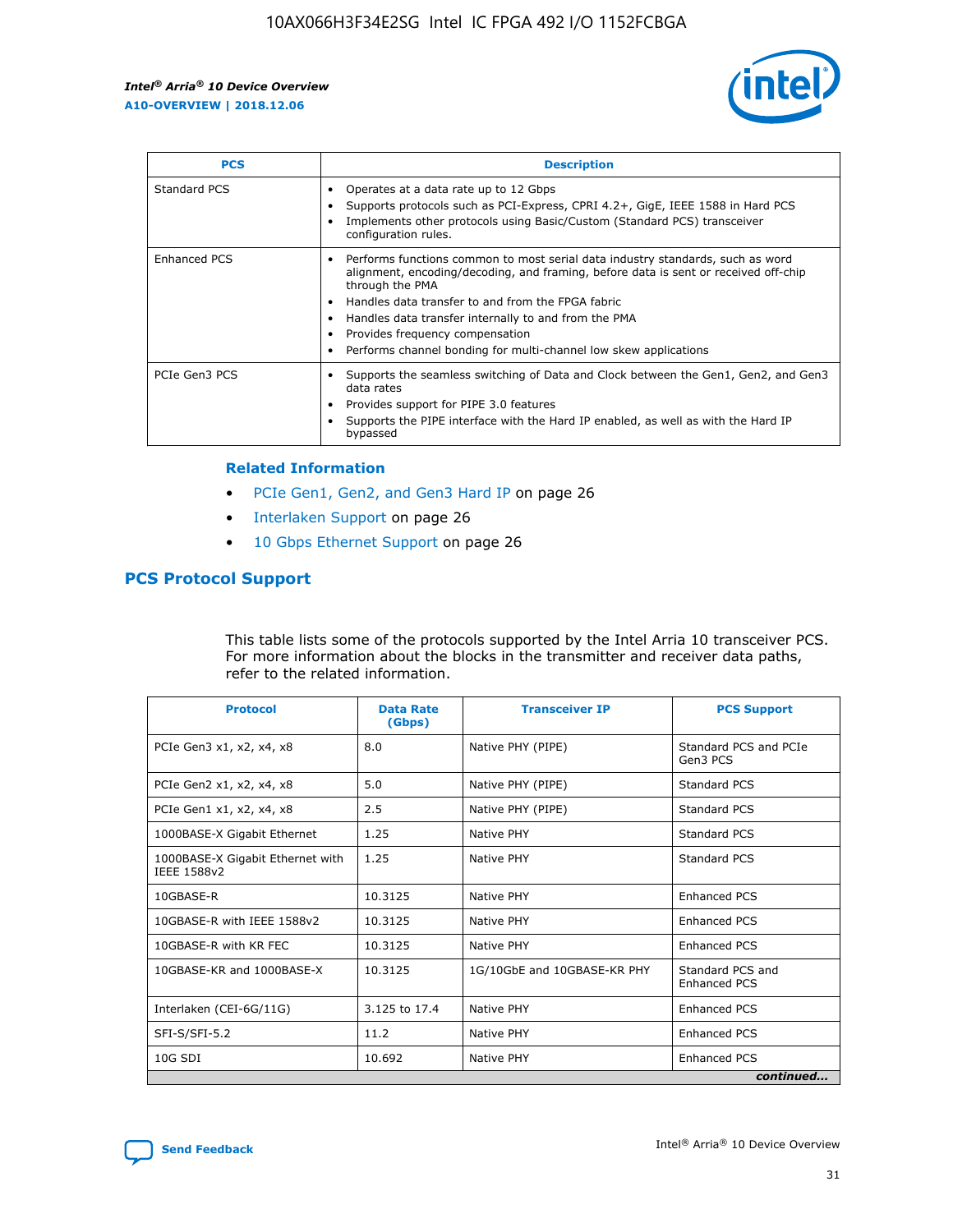

| <b>Protocol</b>      | <b>Data Rate</b><br>(Gbps) | <b>Transceiver IP</b> | <b>PCS Support</b>  |
|----------------------|----------------------------|-----------------------|---------------------|
| CPRI 6.0 (64B/66B)   | 0.6144 to<br>10.1376       | Native PHY            | <b>Enhanced PCS</b> |
| CPRI 4.2 (8B/10B)    | 0.6144 to<br>9.8304        | Native PHY            | Standard PCS        |
| OBSAI RP3 v4.2       | 0.6144 to 6.144            | Native PHY            | Standard PCS        |
| SD-SDI/HD-SDI/3G-SDI | $0.143(12)$ to<br>2.97     | Native PHY            | Standard PCS        |

### **Related Information**

#### [Intel Arria 10 Transceiver PHY User Guide](https://www.intel.com/content/www/us/en/programmable/documentation/nik1398707230472.html#nik1398707091164)

Provides more information about the supported transceiver protocols and PHY IP, the PMA architecture, and the standard, enhanced, and PCIe Gen3 PCS architecture.

### **SoC with Hard Processor System**

Each SoC device combines an FPGA fabric and a hard processor system (HPS) in a single device. This combination delivers the flexibility of programmable logic with the power and cost savings of hard IP in these ways:

- Reduces board space, system power, and bill of materials cost by eliminating a discrete embedded processor
- Allows you to differentiate the end product in both hardware and software, and to support virtually any interface standard
- Extends the product life and revenue through in-field hardware and software updates

 $(12)$  The 0.143 Gbps data rate is supported using oversampling of user logic that you must implement in the FPGA fabric.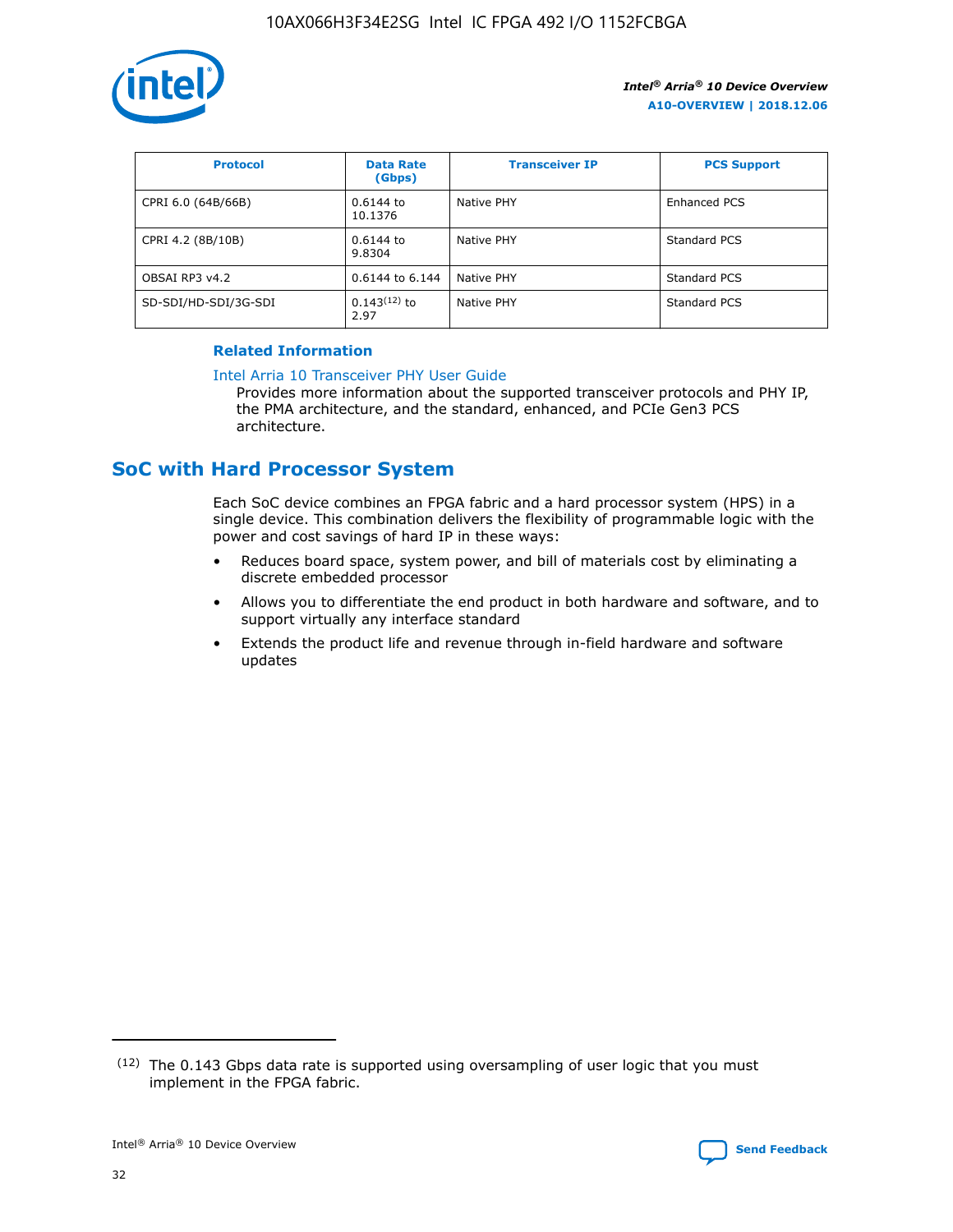

#### **Figure 9. HPS Block Diagram**

This figure shows a block diagram of the HPS with the dual ARM Cortex-A9 MPCore processor.



### **Key Advantages of 20-nm HPS**

The 20-nm HPS strikes a balance between enabling maximum software compatibility with 28-nm SoCs while still improving upon the 28-nm HPS architecture. These improvements address the requirements of the next generation target markets such as wireless and wireline communications, compute and storage equipment, broadcast and military in terms of performance, memory bandwidth, connectivity via backplane and security.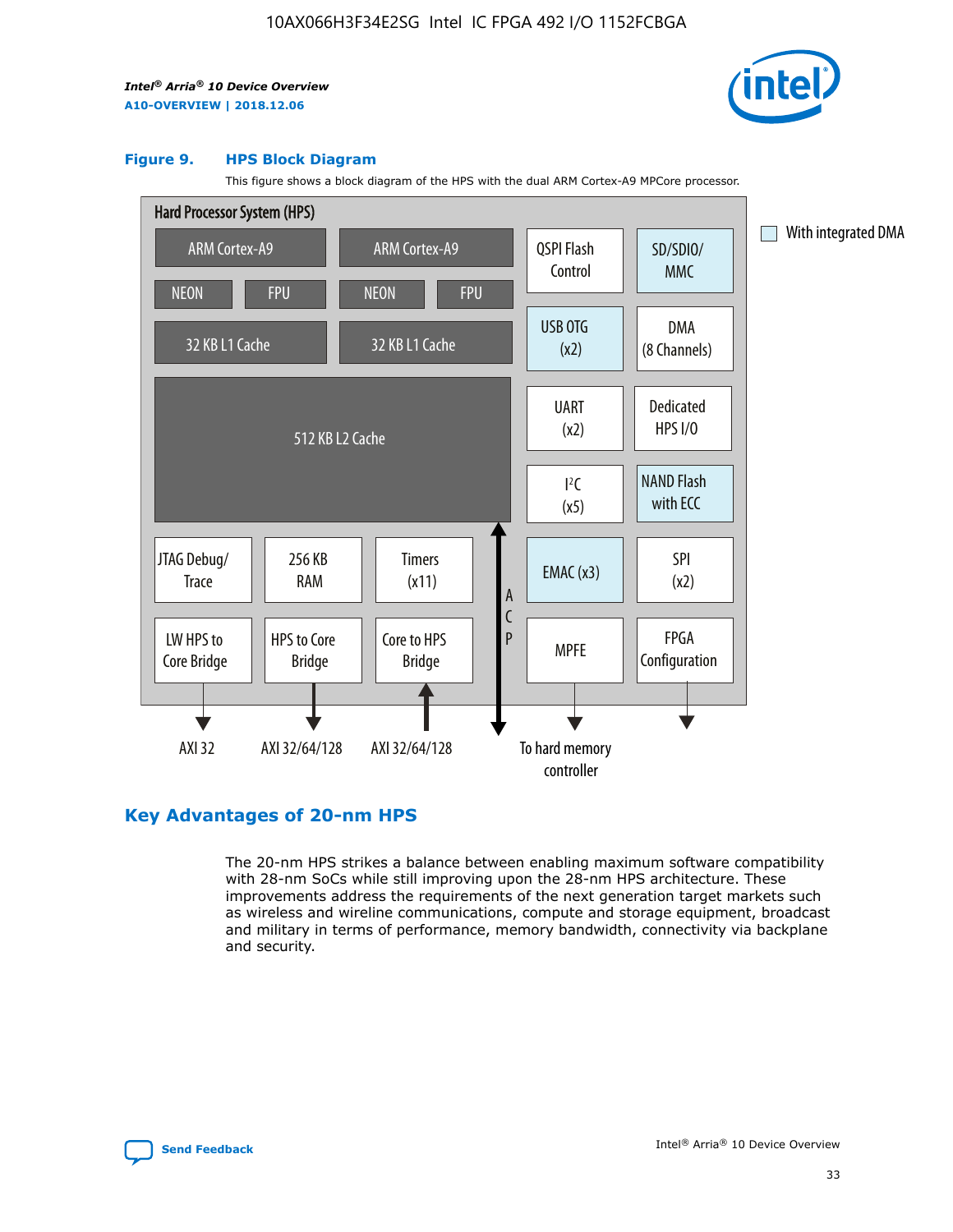

### **Table 24. Improvements in 20 nm HPS**

This table lists the key improvements of the 20 nm HPS compared to the 28 nm HPS.

| Advantages/<br><b>Improvements</b>                          | <b>Description</b>                                                                                                                                                                                                                                                                                                                                                                                                                                                                                                                                                                                                                                                                                                                                                                                                                                                                                                      |
|-------------------------------------------------------------|-------------------------------------------------------------------------------------------------------------------------------------------------------------------------------------------------------------------------------------------------------------------------------------------------------------------------------------------------------------------------------------------------------------------------------------------------------------------------------------------------------------------------------------------------------------------------------------------------------------------------------------------------------------------------------------------------------------------------------------------------------------------------------------------------------------------------------------------------------------------------------------------------------------------------|
| Increased performance and<br>overdrive capability           | While the nominal processor frequency is 1.2 GHz, the 20 nm HPS offers an "overdrive"<br>feature which enables a higher processor operating frequency. This requires a higher supply<br>voltage value that is unique to the HPS and may require a separate regulator.                                                                                                                                                                                                                                                                                                                                                                                                                                                                                                                                                                                                                                                   |
| Increased processor memory<br>bandwidth and DDR4<br>support | Up to 64-bit DDR4 memory at 2,400 Mbps support is available for the processor. The hard<br>memory controller for the HPS comprises a multi-port front end that manages connections<br>to a single port memory controller. The multi-port front end allows logic core and the HPS<br>to share ports and thereby the available bandwidth of the memory controller.                                                                                                                                                                                                                                                                                                                                                                                                                                                                                                                                                        |
| Flexible I/O sharing                                        | An advanced I/O pin muxing scheme allows improved sharing of I/O between the HPS and<br>the core logic. The following types of I/O are available for SoC:<br>17 dedicated I/Os-physically located inside the HPS block and are not accessible to<br>logic within the core. The 17 dedicated I/Os are used for HPS clock, resets, and<br>interfacing with boot devices, QSPI, and SD/MMC.<br>48 direct shared I/O-located closest to the HPS block and are ideal for high speed HPS<br>peripherals such as EMAC, USB, and others. There is one bank of 48 I/Os that supports<br>direct sharing where the 48 I/Os can be shared 12 I/Os at a time.<br>Standard (shared) I/O-all standard I/Os can be shared by the HPS peripherals and any<br>logic within the core. For designs where more than 48 I/Os are reguired to fully use all<br>the peripherals in the HPS, these I/Os can be connected through the core logic. |
| <b>EMAC</b> core                                            | Three EMAC cores are available in the HPS. The EMAC cores enable an application to<br>support two redundant Ethernet connections; for example, backplane, or two EMAC cores<br>for managing IEEE 1588 time stamp information while allowing a third EMAC core for debug<br>and configuration. All three EMACs can potentially share the same time stamps, simplifying<br>the 1588 time stamping implementation. A new serial time stamp interface allows core<br>logic to access and read the time stamp values. The integrated EMAC controllers can be<br>connected to external Ethernet PHY through the provided MDIO or I <sup>2</sup> C interface.                                                                                                                                                                                                                                                                  |
| On-chip memory                                              | The on-chip memory is updated to 256 KB support and can support larger data sets and<br>real time algorithms.                                                                                                                                                                                                                                                                                                                                                                                                                                                                                                                                                                                                                                                                                                                                                                                                           |
| <b>ECC</b> enhancements                                     | Improvements in L2 Cache ECC management allow identification of errors down to the<br>address level. ECC enhancements also enable improved error injection and status reporting<br>via the introduction of new memory mapped access to syndrome and data signals.                                                                                                                                                                                                                                                                                                                                                                                                                                                                                                                                                                                                                                                       |
| HPS to FPGA Interconnect<br>Backbone                        | Although the HPS and the Logic Core can operate independently, they are tightly coupled<br>via a high-bandwidth system interconnect built from high-performance ARM AMBA AXI bus<br>bridges. IP bus masters in the FPGA fabric have access to HPS bus slaves via the FPGA-to-<br>HPS interconnect. Similarly, HPS bus masters have access to bus slaves in the core fabric<br>via the HPS-to-FPGA bridge. Both bridges are AMBA AXI-3 compliant and support<br>simultaneous read and write transactions. Up to three masters within the core fabric can<br>share the HPS SDRAM controller with the processor. Additionally, the processor can be used<br>to configure the core fabric under program control via a dedicated 32-bit configuration port.                                                                                                                                                                  |
| FPGA configuration and HPS<br>booting                       | The FPGA fabric and HPS in the SoCs are powered independently. You can reduce the clock<br>frequencies or gate the clocks to reduce dynamic power.<br>You can configure the FPGA fabric and boot the HPS independently, in any order, providing<br>you with more design flexibility.                                                                                                                                                                                                                                                                                                                                                                                                                                                                                                                                                                                                                                    |
| Security                                                    | New security features have been introduced for anti-tamper management, secure boot,<br>encryption (AES), and authentication (SHA).                                                                                                                                                                                                                                                                                                                                                                                                                                                                                                                                                                                                                                                                                                                                                                                      |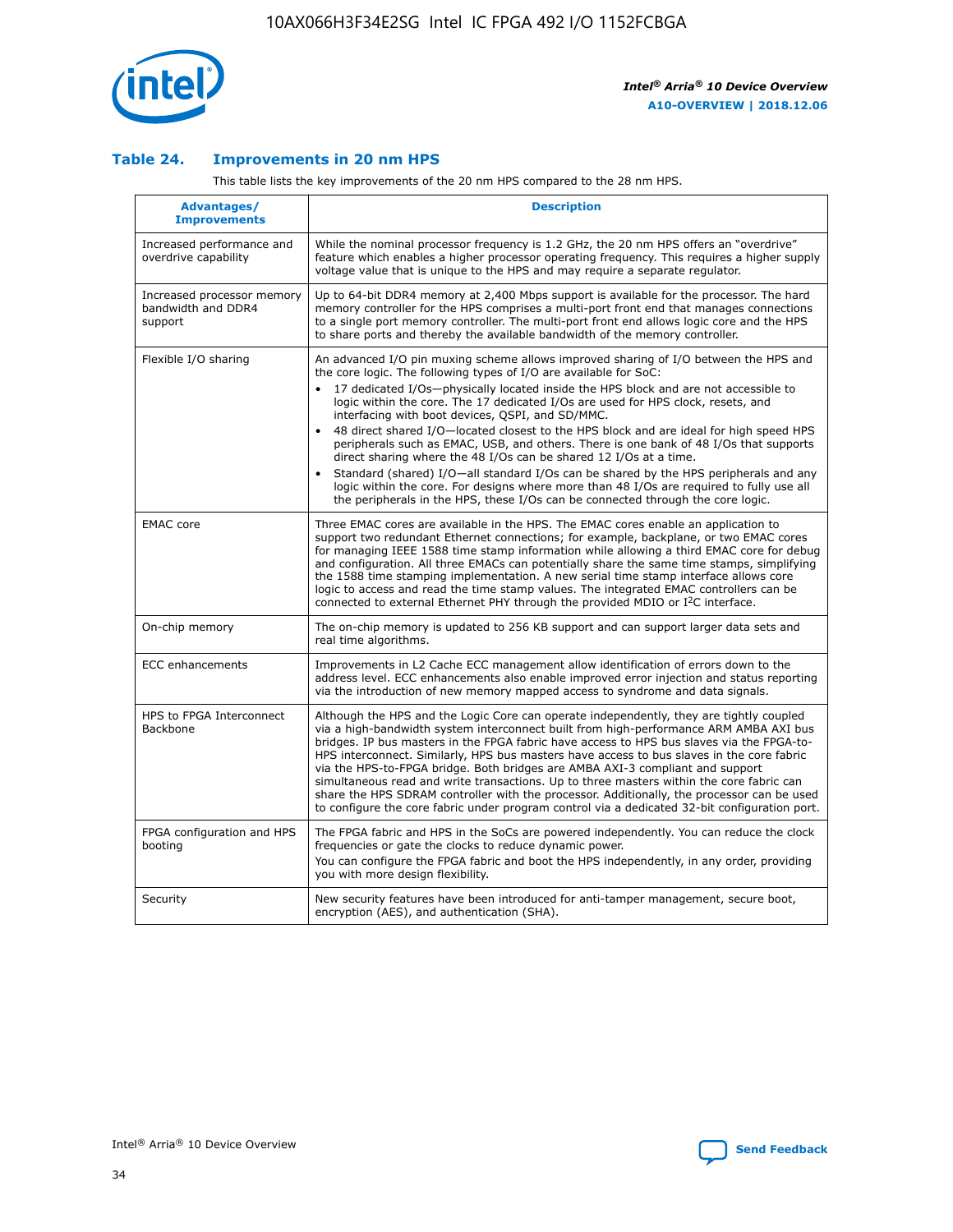

### **Features of the HPS**

The HPS has the following features:

- 1.2-GHz, dual-core ARM Cortex-A9 MPCore processor with up to 1.5-GHz via overdrive
	- ARMv7-A architecture that runs 32-bit ARM instructions, 16-bit and 32-bit Thumb instructions, and 8-bit Java byte codes in Jazelle style
	- Superscalar, variable length, out-of-order pipeline with dynamic branch prediction
	- Instruction Efficiency 2.5 MIPS/MHz, which provides total performance of 7500 MIPS at 1.5 GHz
- Each processor core includes:
	- 32 KB of L1 instruction cache, 32 KB of L1 data cache
	- Single- and double-precision floating-point unit and NEON media engine
	- CoreSight debug and trace technology
	- Snoop Control Unit (SCU) and Acceleration Coherency Port (ACP)
- 512 KB of shared L2 cache
- 256 KB of scratch RAM
- Hard memory controller with support for DDR3, DDR4 and optional error correction code (ECC) support
- Multiport Front End (MPFE) Scheduler interface to the hard memory controller
- 8-channel direct memory access (DMA) controller
- QSPI flash controller with SIO, DIO, QIO SPI Flash support
- NAND flash controller (ONFI 1.0 or later) with DMA and ECC support, updated to support 8 and 16-bit Flash devices and new command DMA to offload CPU for fast power down recovery
- Updated SD/SDIO/MMC controller to eMMC 4.5 with DMA with CE-ATA digital command support
- 3 10/100/1000 Ethernet media access control (MAC) with DMA
- 2 USB On-the-Go (OTG) controllers with DMA
- $\bullet$  5 I<sup>2</sup>C controllers (3 can be used by EMAC for MIO to external PHY)
- 2 UART 16550 Compatible controllers
- 4 serial peripheral interfaces (SPI) (2 Master, 2 Slaves)
- 62 programmable general-purpose I/Os, which includes 48 direct share I/Os that allows the HPS peripherals to connect directly to the FPGA I/Os
- 7 general-purpose timers
- 4 watchdog timers
- Anti-tamper, Secure Boot, Encryption (AES) and Authentication (SHA)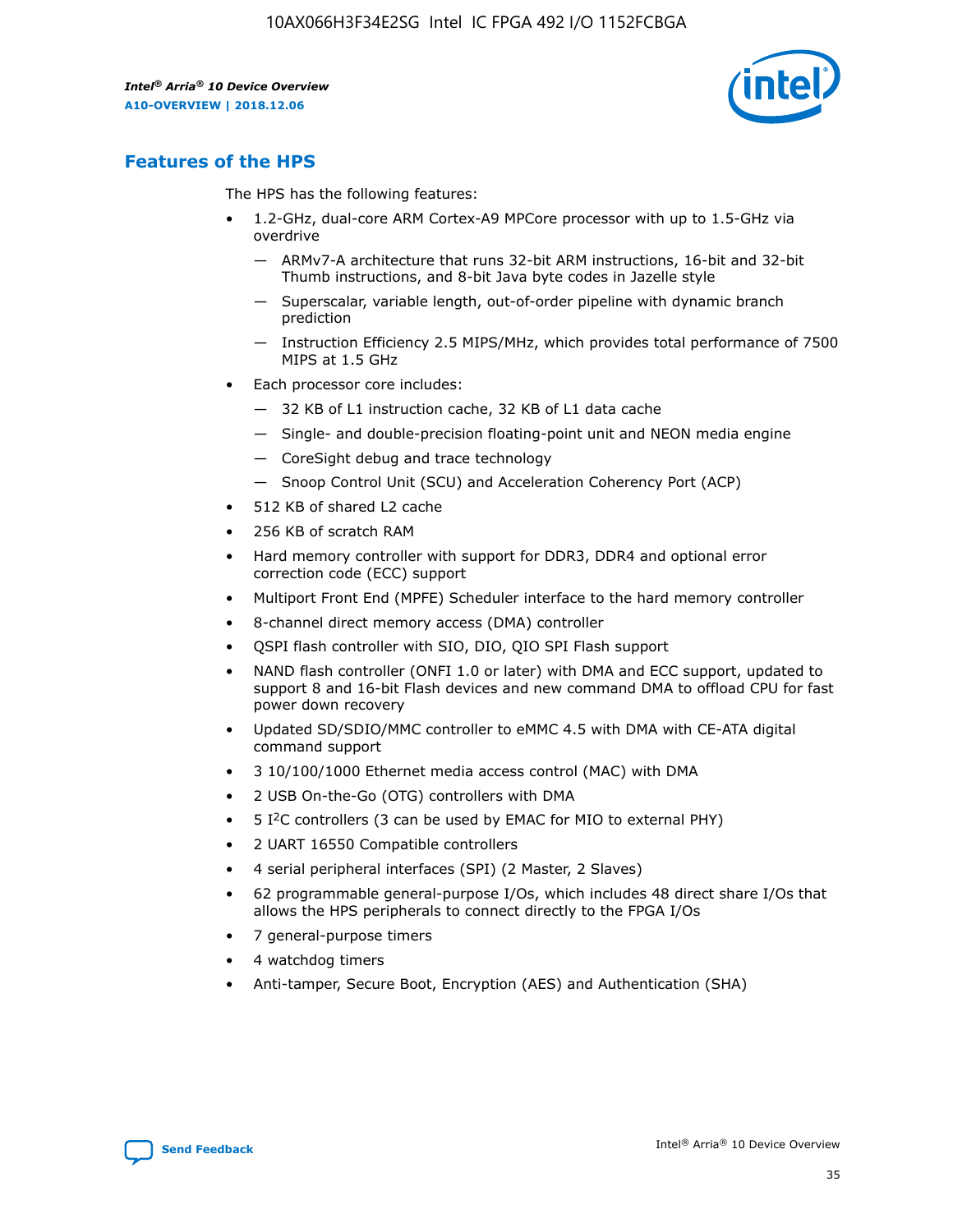

### **System Peripherals and Debug Access Port**

Each Ethernet MAC, USB OTG, NAND flash controller, and SD/MMC controller module has an integrated DMA controller. For modules without an integrated DMA controller, an additional DMA controller module provides up to eight channels of high-bandwidth data transfers. Peripherals that communicate off-chip are multiplexed with other peripherals at the HPS pin level. This allows you to choose which peripherals interface with other devices on your PCB.

The debug access port provides interfaces to industry standard JTAG debug probes and supports ARM CoreSight debug and core traces to facilitate software development.

### **HPS–FPGA AXI Bridges**

The HPS–FPGA bridges, which support the Advanced Microcontroller Bus Architecture (AMBA) Advanced eXtensible Interface (AXI™) specifications, consist of the following bridges:

- FPGA-to-HPS AMBA AXI bridge—a high-performance bus supporting 32, 64, and 128 bit data widths that allows the FPGA fabric to issue transactions to slaves in the HPS.
- HPS-to-FPGA Avalon/AMBA AXI bridge—a high-performance bus supporting 32, 64, and 128 bit data widths that allows the HPS to issue transactions to slaves in the FPGA fabric.
- Lightweight HPS-to-FPGA AXI bridge—a lower latency 32 bit width bus that allows the HPS to issue transactions to soft peripherals in the FPGA fabric. This bridge is primarily used for control and status register (CSR) accesses to peripherals in the FPGA fabric.

The HPS–FPGA AXI bridges allow masters in the FPGA fabric to communicate with slaves in the HPS logic, and vice versa. For example, the HPS-to-FPGA AXI bridge allows you to share memories instantiated in the FPGA fabric with one or both microprocessors in the HPS, while the FPGA-to-HPS AXI bridge allows logic in the FPGA fabric to access the memory and peripherals in the HPS.

Each HPS–FPGA bridge also provides asynchronous clock crossing for data transferred between the FPGA fabric and the HPS.

#### **HPS SDRAM Controller Subsystem**

The HPS SDRAM controller subsystem contains a multiport SDRAM controller and DDR PHY that are shared between the FPGA fabric (through the FPGA-to-HPS SDRAM interface), the level 2 (L2) cache, and the level 3 (L3) system interconnect. The FPGA-to-HPS SDRAM interface supports AMBA AXI and Avalon® Memory-Mapped (Avalon-MM) interface standards, and provides up to six individual ports for access by masters implemented in the FPGA fabric.

The HPS SDRAM controller supports up to 3 masters (command ports), 3x 64-bit read data ports and 3x 64-bit write data ports.

To maximize memory performance, the SDRAM controller subsystem supports command and data reordering, deficit round-robin arbitration with aging, and high-priority bypass features.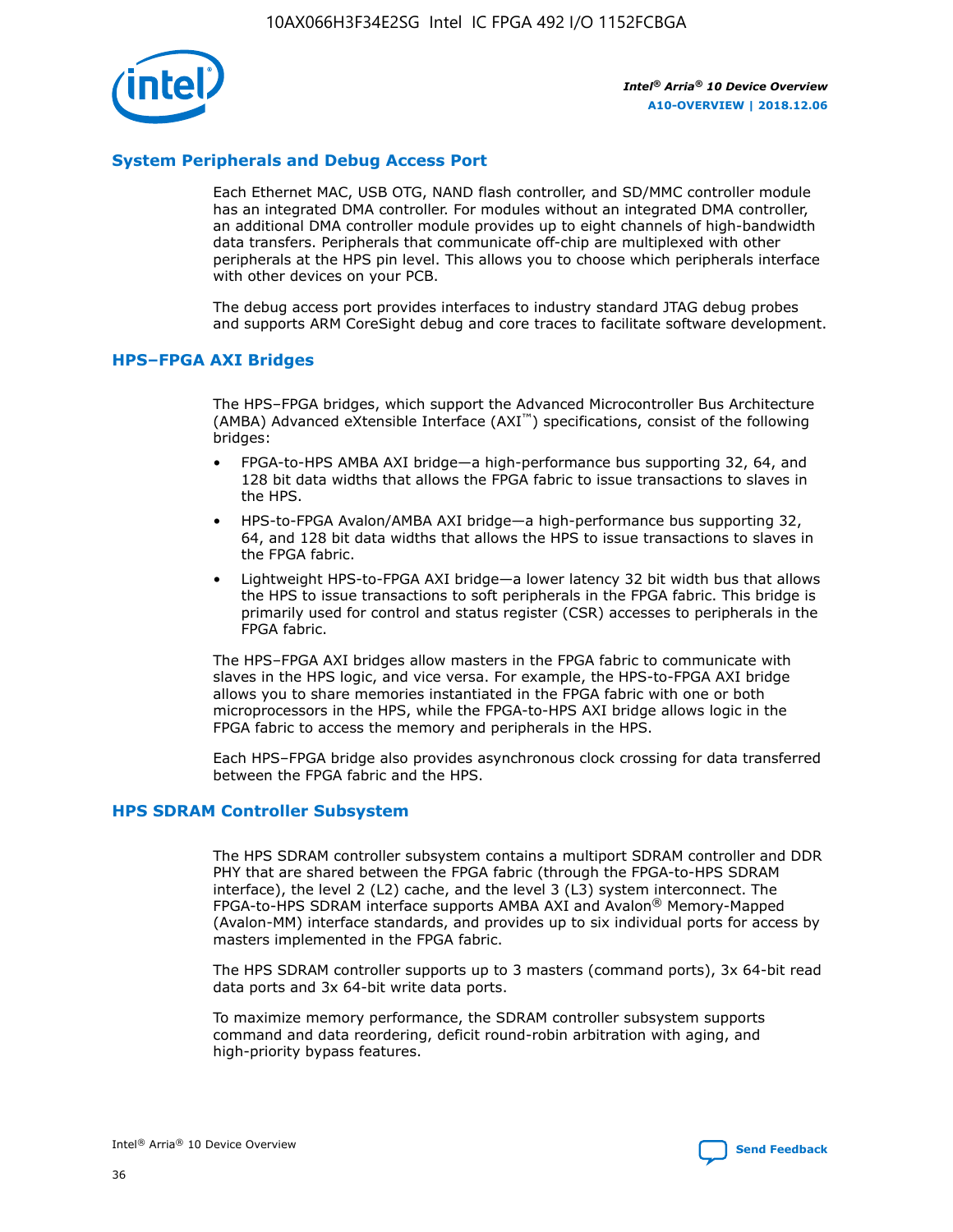

### **FPGA Configuration and HPS Booting**

The FPGA fabric and HPS in the SoC FPGA must be powered at the same time. You can reduce the clock frequencies or gate the clocks to reduce dynamic power.

Once powered, the FPGA fabric and HPS can be configured independently thus providing you with more design flexibility:

- You can boot the HPS independently. After the HPS is running, the HPS can fully or partially reconfigure the FPGA fabric at any time under software control. The HPS can also configure other FPGAs on the board through the FPGA configuration controller.
- Configure the FPGA fabric first, and then boot the HPS from memory accessible to the FPGA fabric.

### **Hardware and Software Development**

For hardware development, you can configure the HPS and connect your soft logic in the FPGA fabric to the HPS interfaces using the Platform Designer system integration tool in the Intel Quartus Prime software.

For software development, the ARM-based SoC FPGA devices inherit the rich software development ecosystem available for the ARM Cortex-A9 MPCore processor. The software development process for Intel SoC FPGAs follows the same steps as those for other SoC devices from other manufacturers. Support for Linux\*, VxWorks\*, and other operating systems are available for the SoC FPGAs. For more information on the operating systems support availability, contact the Intel FPGA sales team.

You can begin device-specific firmware and software development on the Intel SoC FPGA Virtual Target. The Virtual Target is a fast PC-based functional simulation of a target development system—a model of a complete development board. The Virtual Target enables the development of device-specific production software that can run unmodified on actual hardware.

### **Dynamic and Partial Reconfiguration**

The Intel Arria 10 devices support dynamic and partial reconfiguration. You can use dynamic and partial reconfiguration simultaneously to enable seamless reconfiguration of both the device core and transceivers.

### **Dynamic Reconfiguration**

You can reconfigure the PMA and PCS blocks while the device continues to operate. This feature allows you to change the data rates, protocol, and analog settings of a channel in a transceiver bank without affecting on-going data transfer in other transceiver banks. This feature is ideal for applications that require dynamic multiprotocol or multirate support.

### **Partial Reconfiguration**

Using partial reconfiguration, you can reconfigure some parts of the device while keeping the device in operation.

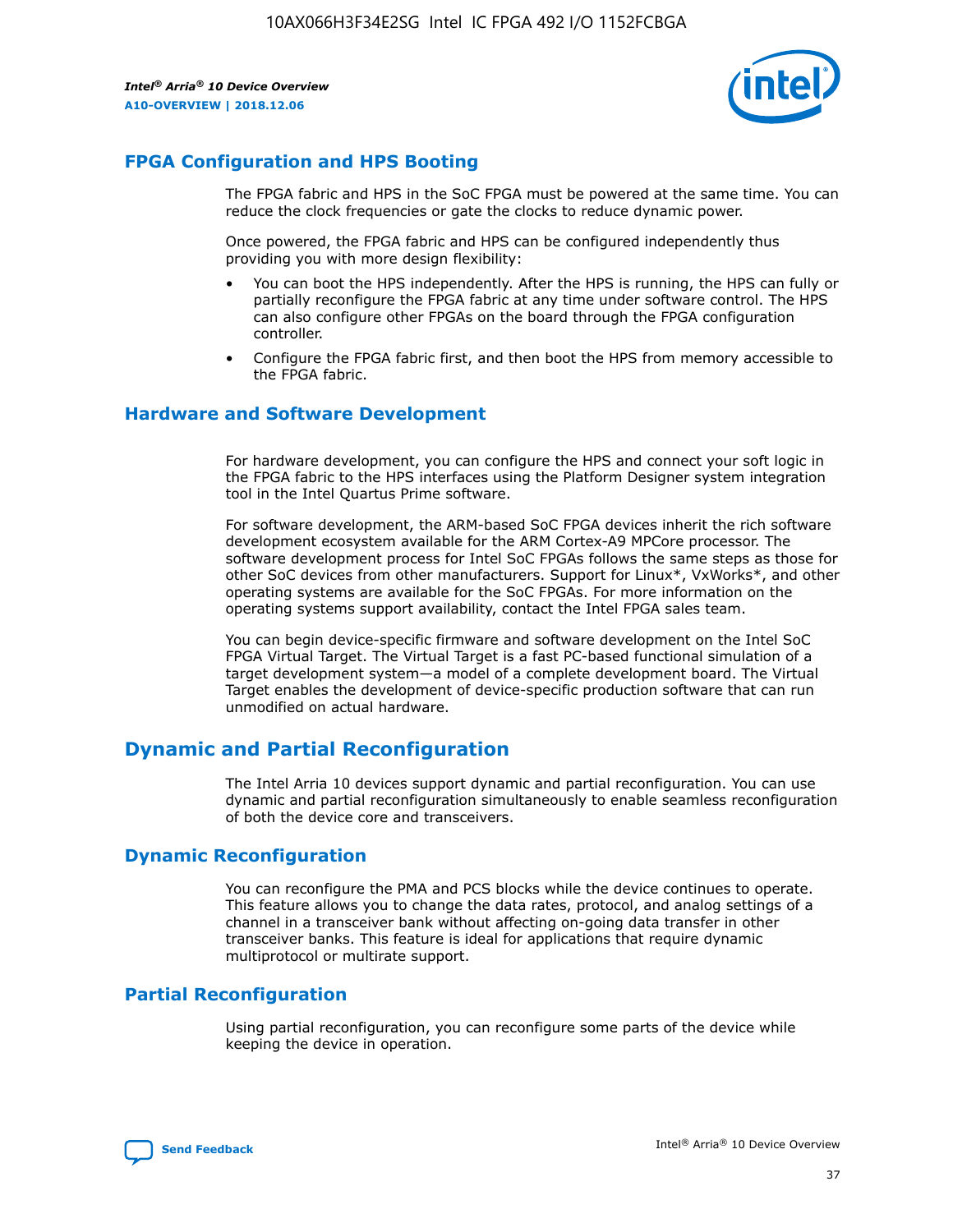

Instead of placing all device functions in the FPGA fabric, you can store some functions that do not run simultaneously in external memory and load them only when required. This capability increases the effective logic density of the device, and lowers cost and power consumption.

In the Intel solution, you do not have to worry about intricate device architecture to perform a partial reconfiguration. The partial reconfiguration capability is built into the Intel Quartus Prime design software, making such time-intensive task simple.

Intel Arria 10 devices support partial reconfiguration in the following configuration options:

- Using an internal host:
	- All supported configuration modes where the FPGA has access to external memory devices such as serial and parallel flash memory.
	- Configuration via Protocol [CvP (PCIe)]
- Using an external host—passive serial (PS), fast passive parallel (FPP) x8, FPP x16, and FPP x32 I/O interface.

### **Enhanced Configuration and Configuration via Protocol**

### **Table 25. Configuration Schemes and Features of Intel Arria 10 Devices**

Intel Arria 10 devices support 1.8 V programming voltage and several configuration schemes.

| <b>Scheme</b>                                                          | <b>Data</b><br><b>Width</b> | <b>Max Clock</b><br>Rate<br>(MHz) | <b>Max Data</b><br>Rate<br>(Mbps)<br>(13) | <b>Decompression</b> | <b>Design</b><br>Security <sup>(1</sup><br>4) | <b>Partial</b><br><b>Reconfiguration</b><br>(15) | <b>Remote</b><br><b>System</b><br><b>Update</b> |
|------------------------------------------------------------------------|-----------------------------|-----------------------------------|-------------------------------------------|----------------------|-----------------------------------------------|--------------------------------------------------|-------------------------------------------------|
| <b>JTAG</b>                                                            | 1 bit                       | 33                                | 33                                        |                      |                                               | Yes(16)                                          |                                                 |
| Active Serial (AS)<br>through the<br>EPCO-L<br>configuration<br>device | 1 bit,<br>4 bits            | 100                               | 400                                       | Yes                  | Yes                                           | $Y_{PS}(16)$                                     | Yes                                             |
| Passive serial (PS)<br>through CPLD or<br>external<br>microcontroller  | 1 bit                       | 100                               | 100                                       | Yes                  | Yes                                           | Yes(16)                                          | Parallel<br>Flash<br>Loader<br>(PFL) IP<br>core |
|                                                                        |                             |                                   |                                           |                      |                                               |                                                  | continued                                       |

<sup>(13)</sup> Enabling either compression or design security features affects the maximum data rate. Refer to the Intel Arria 10 Device Datasheet for more information.

<sup>(14)</sup> Encryption and compression cannot be used simultaneously.

 $<sup>(15)</sup>$  Partial reconfiguration is an advanced feature of the device family. If you are interested in</sup> using partial reconfiguration, contact Intel for support.

 $(16)$  Partial configuration can be performed only when it is configured as internal host.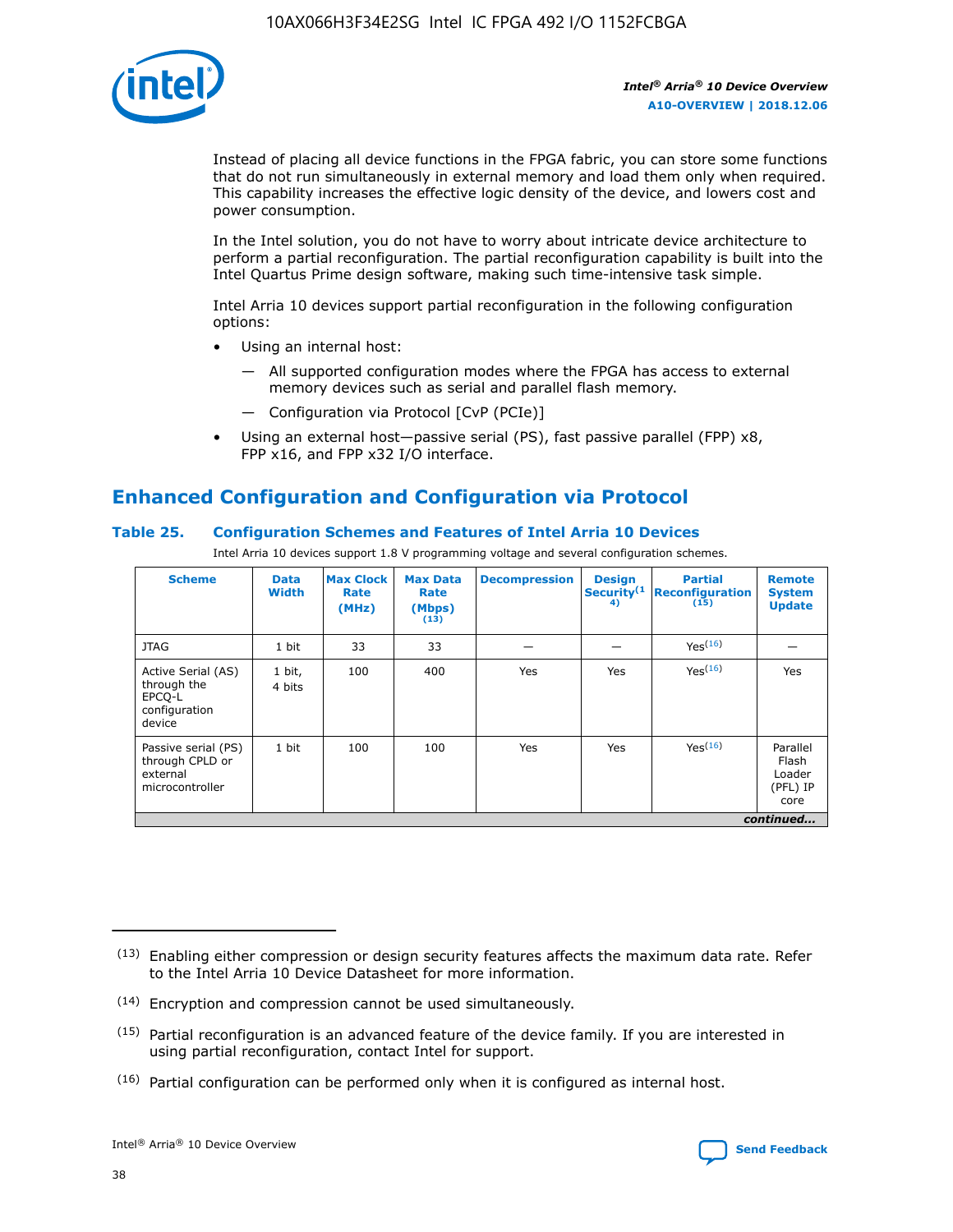

| <b>Scheme</b>                                    | <b>Data</b><br><b>Width</b> | <b>Max Clock</b><br>Rate<br>(MHz) | <b>Max Data</b><br>Rate<br>(Mbps)<br>(13) | <b>Decompression</b> | <b>Design</b><br>Security <sup>(1</sup><br>4) | <b>Partial</b><br><b>Reconfiguration</b><br>(15) | <b>Remote</b><br><b>System</b><br><b>Update</b> |
|--------------------------------------------------|-----------------------------|-----------------------------------|-------------------------------------------|----------------------|-----------------------------------------------|--------------------------------------------------|-------------------------------------------------|
| Fast passive                                     | 8 bits                      | 100                               | 3200                                      | Yes                  | Yes                                           | Yes(17)                                          | PFL IP                                          |
| parallel (FPP)<br>through CPLD or                | 16 bits                     |                                   |                                           | Yes                  | Yes                                           |                                                  | core                                            |
| external<br>microcontroller                      | 32 bits                     |                                   |                                           | Yes                  | Yes                                           |                                                  |                                                 |
| Configuration via                                | 16 bits                     | 100                               | 3200                                      | Yes                  | Yes                                           | Yes <sup>(17)</sup>                              |                                                 |
| <b>HPS</b>                                       | 32 bits                     |                                   |                                           | Yes                  | Yes                                           |                                                  |                                                 |
| Configuration via<br>Protocol [CvP<br>$(PCIe^*)$ | x1, x2,<br>x4, x8<br>lanes  |                                   | 8000                                      | Yes                  | Yes                                           | Yes(16)                                          |                                                 |

You can configure Intel Arria 10 devices through PCIe using Configuration via Protocol (CvP). The Intel Arria 10 CvP implementation conforms to the PCIe 100 ms power-up-to-active time requirement.

#### **Related Information**

[Configuration via Protocol \(CvP\) Implementation in Intel FPGAs User Guide](https://www.intel.com/content/www/us/en/programmable/documentation/dsu1441819344145.html#dsu1442269728522) Provides more information about the CvP configuration scheme.

### **SEU Error Detection and Correction**

Intel Arria 10 devices offer robust and easy-to-use single-event upset (SEU) error detection and correction circuitry.

The detection and correction circuitry includes protection for Configuration RAM (CRAM) programming bits and user memories. The CRAM is protected by a continuously running CRC error detection circuit with integrated ECC that automatically corrects one or two errors and detects higher order multi-bit errors. When more than two errors occur, correction is available through reloading of the core programming file, providing a complete design refresh while the FPGA continues to operate.

The physical layout of the Intel Arria 10 CRAM array is optimized to make the majority of multi-bit upsets appear as independent single-bit or double-bit errors which are automatically corrected by the integrated CRAM ECC circuitry. In addition to the CRAM protection, the M20K memory blocks also include integrated ECC circuitry and are layout-optimized for error detection and correction. The MLAB does not have ECC.

(14) Encryption and compression cannot be used simultaneously.

<sup>(17)</sup> Supported at a maximum clock rate of 100 MHz.



 $(13)$  Enabling either compression or design security features affects the maximum data rate. Refer to the Intel Arria 10 Device Datasheet for more information.

 $(15)$  Partial reconfiguration is an advanced feature of the device family. If you are interested in using partial reconfiguration, contact Intel for support.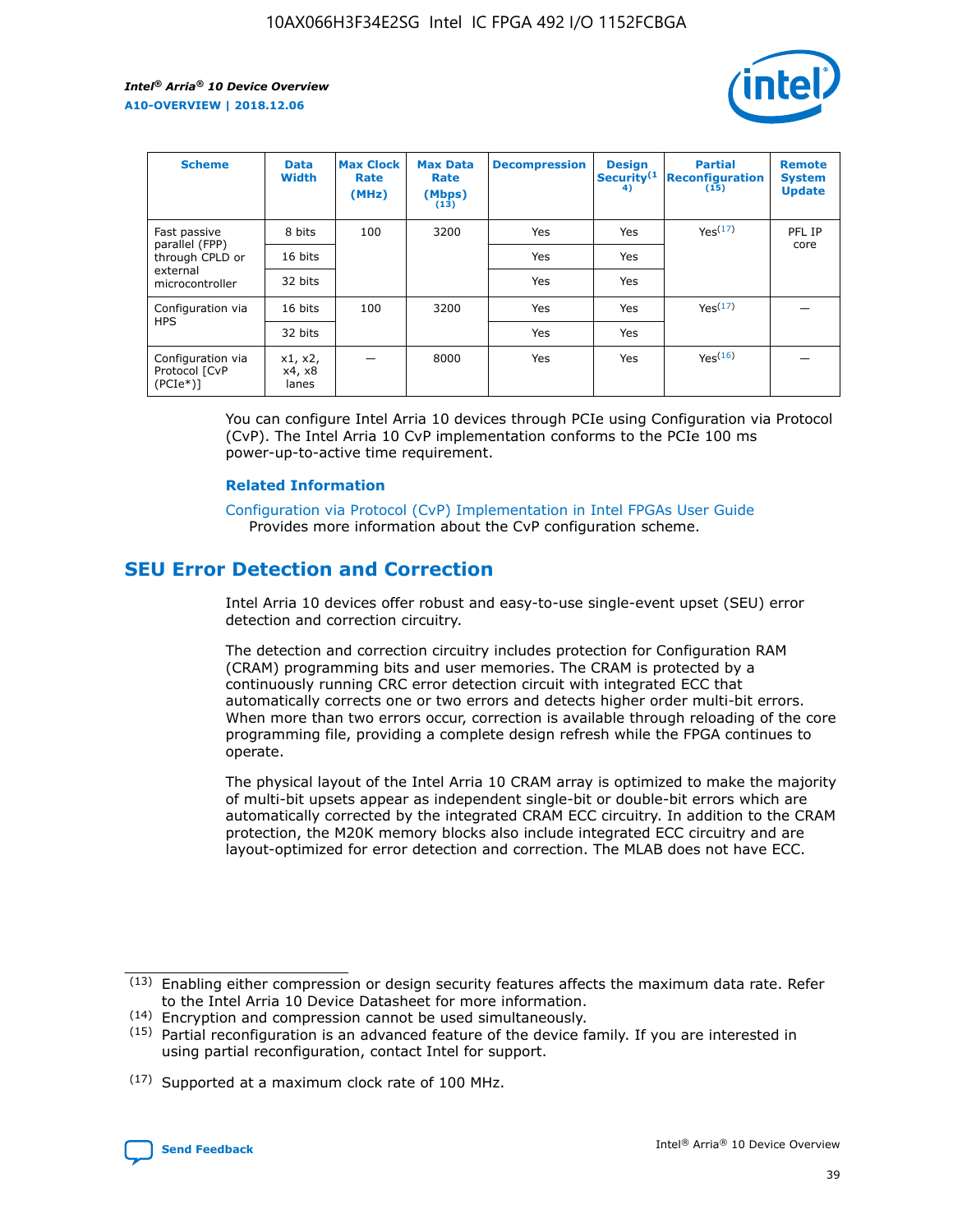

### **Power Management**

Intel Arria 10 devices leverage the advanced 20 nm process technology, a low 0.9 V core power supply, an enhanced core architecture, and several optional power reduction techniques to reduce total power consumption by as much as 40% compared to Arria V devices and as much as 60% compared to Stratix V devices.

The optional power reduction techniques in Intel Arria 10 devices include:

- **SmartVID**—a code is programmed into each device during manufacturing that allows a smart regulator to operate the device at lower core  $V_{CC}$  while maintaining performance
- **Programmable Power Technology**—non-critical timing paths are identified by the Intel Quartus Prime software and the logic in these paths is biased for low power instead of high performance
- **Low Static Power Options**—devices are available with either standard static power or low static power while maintaining performance

Furthermore, Intel Arria 10 devices feature Intel's industry-leading low power transceivers and include a number of hard IP blocks that not only reduce logic resources but also deliver substantial power savings compared to soft implementations. In general, hard IP blocks consume up to 90% less power than the equivalent soft logic implementations.

### **Incremental Compilation**

The Intel Quartus Prime software incremental compilation feature reduces compilation time and helps preserve performance to ease timing closure. The incremental compilation feature enables the partial reconfiguration flow for Intel Arria 10 devices.

Incremental compilation supports top-down, bottom-up, and team-based design flows. This feature facilitates modular, hierarchical, and team-based design flows where different designers compile their respective design sections in parallel. Furthermore, different designers or IP providers can develop and optimize different blocks of the design independently. These blocks can then be imported into the top level project.

### **Document Revision History for Intel Arria 10 Device Overview**

| <b>Document</b><br><b>Version</b> | <b>Changes</b>                                                                                                                                                                                                                                                              |
|-----------------------------------|-----------------------------------------------------------------------------------------------------------------------------------------------------------------------------------------------------------------------------------------------------------------------------|
| 2018.12.06                        | Added links to Intel Arria 10 device errata documents.<br>Removed automotive temperature option from the Intel Arria 10 GX devices.<br>Removed -3 fabric speed grade from the Intel Arria 10 GT devices.<br>Updated power options for the Intel Arria 10 GX and GT devices. |
| 2018.04.09                        | Updated the lowest $V_{CC}$ from 0.83 V to 0.82 V in the topic listing a summary of the device features.                                                                                                                                                                    |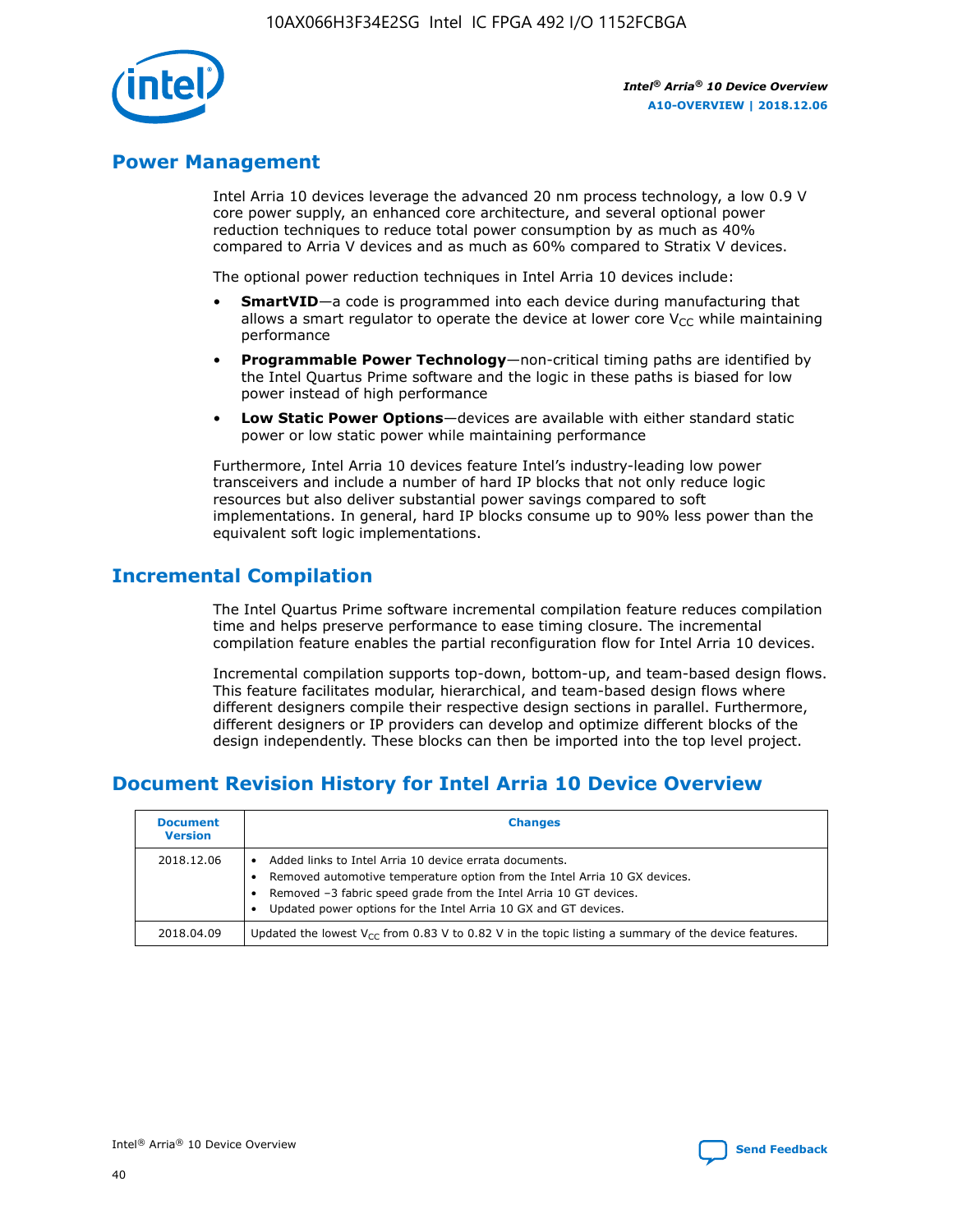

| <b>Date</b>    | <b>Version</b> | <b>Changes</b>                                                                                                                                                                                                                                                                                                                                                                                                                                                                                                                                                                                                                                                                                                                                                                                                                                                                                                                                               |
|----------------|----------------|--------------------------------------------------------------------------------------------------------------------------------------------------------------------------------------------------------------------------------------------------------------------------------------------------------------------------------------------------------------------------------------------------------------------------------------------------------------------------------------------------------------------------------------------------------------------------------------------------------------------------------------------------------------------------------------------------------------------------------------------------------------------------------------------------------------------------------------------------------------------------------------------------------------------------------------------------------------|
| January 2018   | 2018.01.17     | Updated the maximum data rate for HPS (Intel Arria 10 SX devices<br>external memory interface DDR3 controller from 2,166 Mbps to 2,133<br>Mbps.<br>Updated maximum frequency supported for half rate QDRII and QDRII<br>+ SRAM to 633 MHz in Memory Standards Supported by the Soft<br>Memory Controller table.<br>Updated transceiver backplane capability to 12.5 Gbps.<br>Removed transceiver speed grade 5 in Sample Ordering Core and<br>Available Options for Intel Arria 10 GX Devices figure.<br>Removed package code 40, low static power, SmartVID, industrial, and<br>military operating temperature support from Sample Ordering Core and<br>Available Options for Intel Arria 10 GT Devices figure.<br>Updated short reach transceiver rate for Intel Arria 10 GT devices to<br>25.8 Gbps.<br>Removed On-Die Instrumentation - EyeQ and Jitter Margin Tool<br>support from PMA Features of the Transceivers in Intel Arria 10 Devices<br>table. |
| September 2017 | 2017.09.20     | Updated the maximum speed of the DDR4 external memory interface from<br>1,333 MHz/2,666 Mbps to 1,200 MHz/2,400 Mbps.                                                                                                                                                                                                                                                                                                                                                                                                                                                                                                                                                                                                                                                                                                                                                                                                                                        |
| July 2017      | 2017.07.13     | Corrected the automotive temperature range in the figure showing the<br>available options for the Intel Arria 10 GX devices from "-40°C to 100°C"<br>to "-40°C to 125°C".                                                                                                                                                                                                                                                                                                                                                                                                                                                                                                                                                                                                                                                                                                                                                                                    |
| July 2017      | 2017.07.06     | Added automotive temperature option to Intel Arria 10 GX device family.                                                                                                                                                                                                                                                                                                                                                                                                                                                                                                                                                                                                                                                                                                                                                                                                                                                                                      |
| May 2017       | 2017.05.08     | Corrected protocol names with "1588" to "IEEE 1588v2".<br>$\bullet$<br>Updated the vertical migration table to remove vertical migration<br>$\bullet$<br>between Intel Arria 10 GX and Intel Arria 10 SX device variants.<br>Removed all "Preliminary" marks.<br>$\bullet$                                                                                                                                                                                                                                                                                                                                                                                                                                                                                                                                                                                                                                                                                   |
| March 2017     | 2017.03.15     | Removed the topic about migration from Intel Arria 10 to Intel Stratix<br>$\bullet$<br>10 devices.<br>Rebranded as Intel.<br>$\bullet$                                                                                                                                                                                                                                                                                                                                                                                                                                                                                                                                                                                                                                                                                                                                                                                                                       |
| October 2016   | 2016.10.31     | Removed package F36 from Intel Arria 10 GX devices.<br>Updated Intel Arria 10 GT sample ordering code and maximum GX<br>$\bullet$<br>transceiver count. Intel Arria 10 GT devices are available only in the<br>SF45 package option with a maximum of 72 transceivers.                                                                                                                                                                                                                                                                                                                                                                                                                                                                                                                                                                                                                                                                                        |
| May 2016       | 2016.05.02     | Updated the FPGA Configuration and HPS Booting topic.<br>$\bullet$<br>Remove V <sub>CC</sub> PowerManager from the Summary of Features, Power<br>Management and Arria 10 Device Variants and packages topics. This<br>feature is no longer supported in Arria 10 devices.<br>Removed LPDDR3 from the Memory Standards Supported by the HPS<br>Hard Memory Controller table in the Memory Standards Supported by<br>Intel Arria 10 Devices topic. This standard is only supported by the<br><b>FPGA</b><br>Removed transceiver speed grade 5 from the Device Variants and<br>Packages topic for Arria 10 GX and SX devices.                                                                                                                                                                                                                                                                                                                                   |
| February 2016  | 2016.02.11     | Changed the maximum Arria 10 GT datarate to 25.8 Gbps and the<br>$\bullet$<br>minimum datarate to 1 Gbps globally.<br>Revised the state for Core clock networks in the Summary of Features<br>$\bullet$<br>topic.<br>Changed the transceiver parameters in the "Summary of Features for<br>$\bullet$<br>Arria 10 Devices" table.<br>Changed the transceiver parameters in the "Maximum Resource Counts<br>for Arria 10 GT Devices" table.<br>Changed the package availability for GT devices in the "Package Plan<br>for Arria 10 GT Devices" table.<br>Changed the package configurations for GT devices in the "Migration"<br>Capability Across Arria 10 Product Lines" figure.<br>continued                                                                                                                                                                                                                                                               |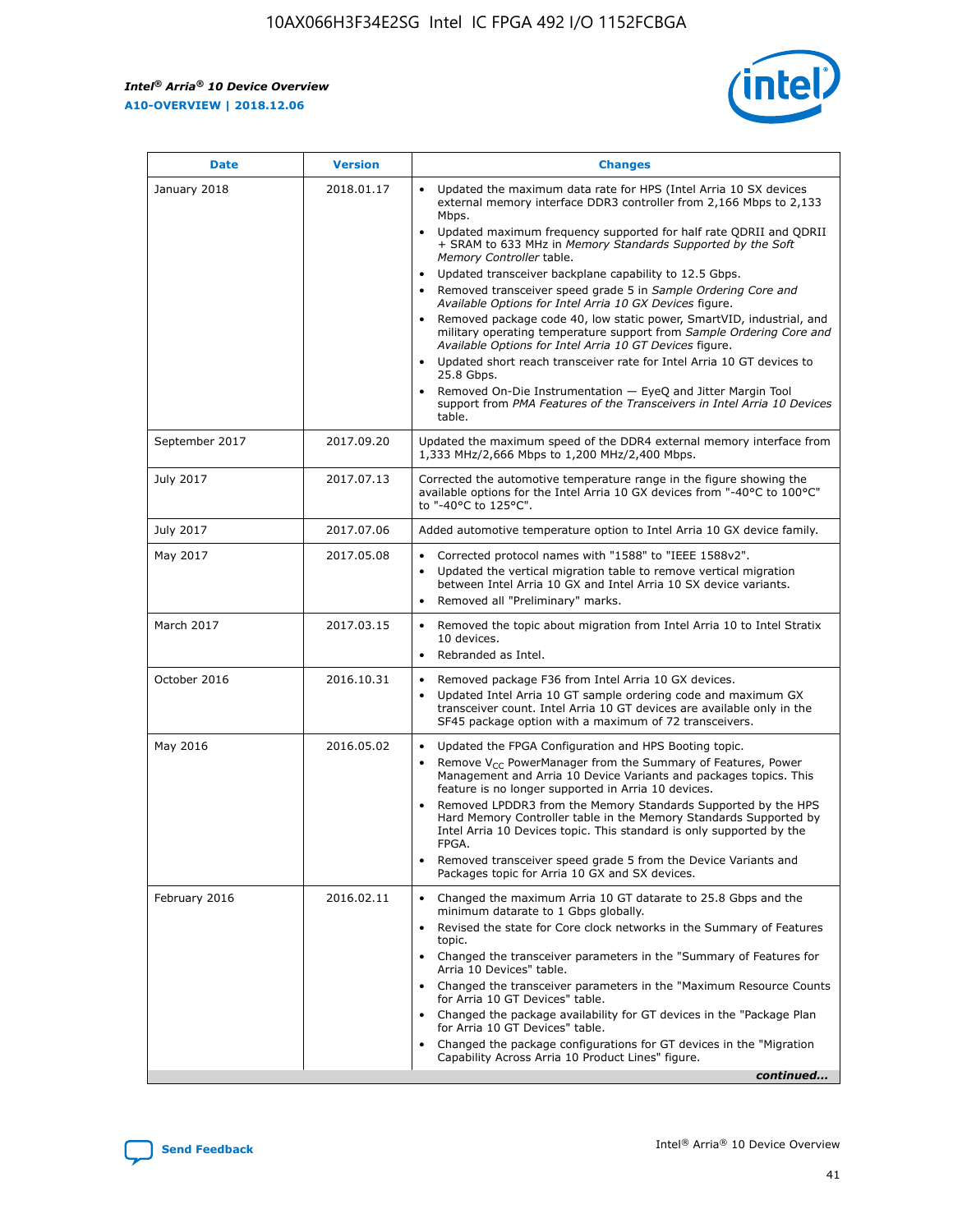

| <b>Date</b>   | <b>Version</b> | <b>Changes</b>                                                                                                                                                               |
|---------------|----------------|------------------------------------------------------------------------------------------------------------------------------------------------------------------------------|
|               |                | • Changed transceiver parameters in the "Low Power Serial Transceivers"<br>section.                                                                                          |
|               |                | • Changed the transceiver descriptions in the "Device Variants for the<br>Arria 10 Device Family" table.                                                                     |
|               |                | Changed the "Sample Ordering Code and Available Options for Arria 10<br>$\bullet$<br>GT Devices" figure.                                                                     |
|               |                | Changed the datarates for GT devices in the "PMA Features" section.                                                                                                          |
|               |                | Changed the datarates for GT devices in the "PCS Features" section.<br>$\bullet$                                                                                             |
| December 2015 | 2015.12.14     | Updated the number of M20K memory blocks for Arria 10 GX 660 from<br>2133 to 2131 and corrected the total RAM bit from 48,448 Kb to<br>48,408 Kb.                            |
|               |                | Corrected the number of DSP blocks for Arria 10 GX 660 from 1688 to<br>1687 in the table listing floating-point arithmetic resources.                                        |
| November 2015 | 2015.11.02     | Updated the maximum resources for Arria 10 GX 220, GX 320, GX 480,<br>$\bullet$<br>GX 660, SX 220, SX 320, SX 480, and SX 660.                                               |
|               |                | • Updated resource count for Arria 10 GX 320, GX 480, GX 660, SX 320,<br>SX 480, a SX 660 devices in Number of Multipliers in Intel Arria 10<br><b>Devices</b> table.        |
|               |                | Updated the available options for Arria 10 GX, GT, and SX.                                                                                                                   |
|               |                | Changed instances of Quartus II to Quartus Prime.<br>$\bullet$                                                                                                               |
| June 2015     | 2015.06.15     | Corrected label for Intel Arria 10 GT product lines in the vertical migration<br>figure.                                                                                     |
| May 2015      | 2015.05.15     | Corrected the DDR3 half rate and quarter rate maximum frequencies in the<br>table that lists the memory standards supported by the Intel Arria 10 hard<br>memory controller. |
| May 2015      | 2015.05.04     | • Added support for 13.5G JESD204b in the Summary of Features table.                                                                                                         |
|               |                | • Added a link to Arria 10 GT Channel Usage in the Arria 10 GT Package<br>Plan topic.                                                                                        |
|               |                | • Added a note to the table, Maximum Resource Counts for Arria 10 GT<br>devices.                                                                                             |
|               |                | • Updated the power requirements of the transceivers in the Low Power<br>Serial Transceivers topic.                                                                          |
| January 2015  | 2015.01.23     | • Added floating point arithmetic features in the Summary of Features<br>table.                                                                                              |
|               |                | • Updated the total embedded memory from 38.38 megabits (Mb) to<br>65.6 Mb.                                                                                                  |
|               |                | • Updated the table that lists the memory standards supported by Intel<br>Arria 10 devices.                                                                                  |
|               |                | Removed support for DDR3U, LPDDR3 SDRAM, RLDRAM 2, and DDR2.                                                                                                                 |
|               |                | Moved RLDRAM 3 support from hard memory controller to soft memory<br>controller. RLDRAM 3 support uses hard PHY with soft memory<br>controller.                              |
|               |                | Added soft memory controller support for QDR IV.<br>٠                                                                                                                        |
|               |                | Updated the maximum resource count table to include the number of<br>hard memory controllers available in each device variant.                                               |
|               |                | Updated the transceiver PCS data rate from 12.5 Gbps to 12 Gbps.<br>$\bullet$                                                                                                |
|               |                | Updated the max clock rate of PS, FPP x8, FPP x16, and Configuration<br>via HPS from 125 MHz to 100 MHz.                                                                     |
|               |                | Added a feature for fractional synthesis PLLs: PLL cascading.                                                                                                                |
|               |                | Updated the HPS programmable general-purpose I/Os from 54 to 62.<br>$\bullet$                                                                                                |
|               |                | continued                                                                                                                                                                    |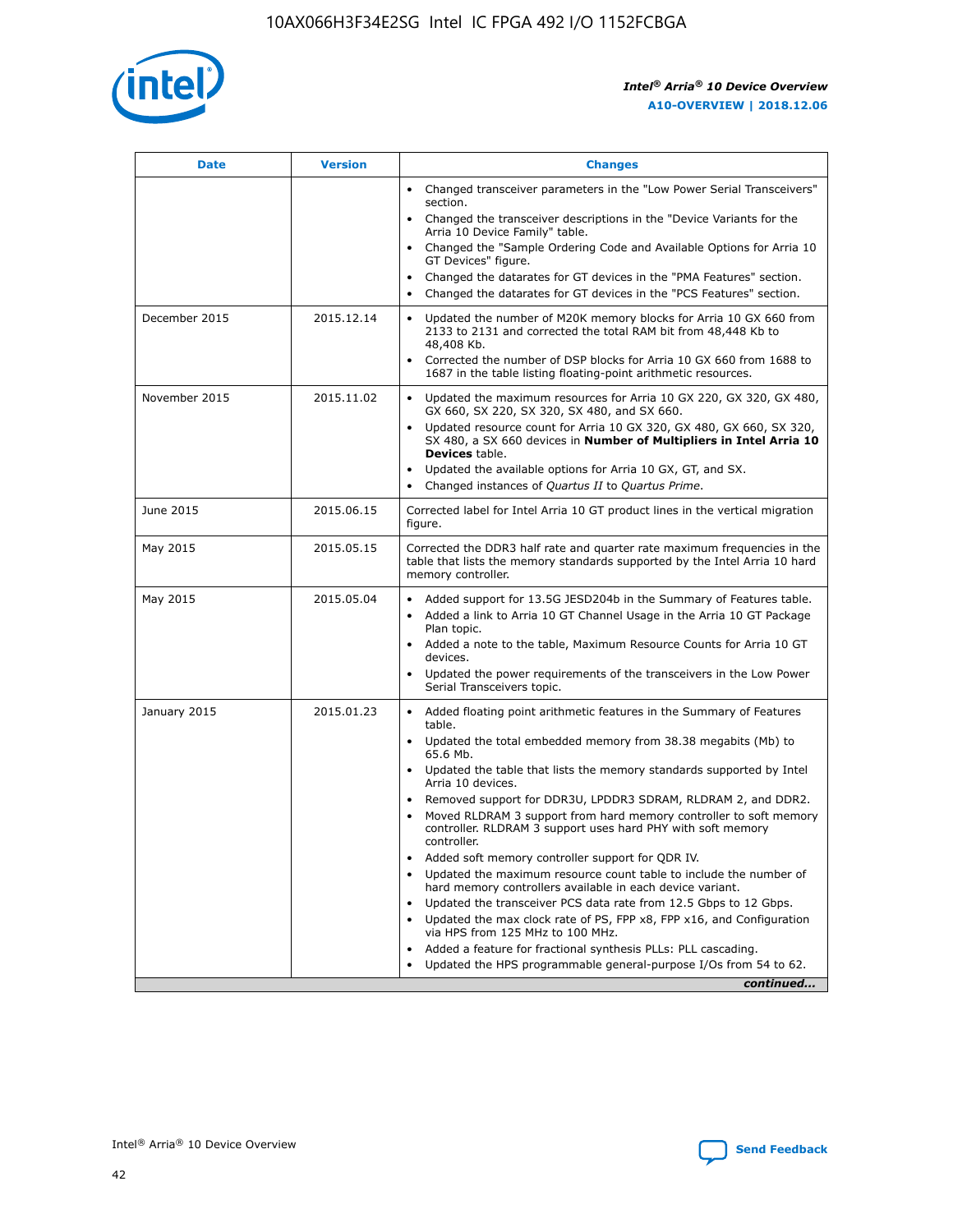r



| <b>Date</b>    | <b>Version</b> | <b>Changes</b>                                                                                                                                                                                                                                                                                                                                                                                                                                                                                                                                      |
|----------------|----------------|-----------------------------------------------------------------------------------------------------------------------------------------------------------------------------------------------------------------------------------------------------------------------------------------------------------------------------------------------------------------------------------------------------------------------------------------------------------------------------------------------------------------------------------------------------|
| September 2014 | 2014.09.30     | Corrected the 3 V I/O and LVDS I/O counts for F35 and F36 packages<br>$\bullet$<br>of Arria 10 GX.<br>Corrected the 3 V I/O, LVDS I/O, and transceiver counts for the NF40<br>$\bullet$<br>package of the Arria GX 570 and 660.<br>Removed 3 V I/O, LVDS I/O, and transceiver counts for the NF40<br>package of the Arria GX 900 and 1150. The NF40 package is not<br>available for Arria 10 GX 900 and 1150.                                                                                                                                       |
| August 2014    | 2014.08.18     | Updated Memory (Kb) M20K maximum resources for Arria 10 GX 660<br>devices from 42,660 to 42,620.<br>Added GPIO columns consisting of LVDS I/O Bank and 3V I/O Bank in<br>$\bullet$<br>the Package Plan table.<br>Added how to use memory interface clock frequency higher than 533<br>$\bullet$<br>MHz in the I/O vertical migration.<br>Added information to clarify that RLDRAM3 support uses hard PHY with<br>$\bullet$<br>soft memory controller.<br>Added variable precision DSP blocks support for floating-point<br>$\bullet$<br>arithmetic. |
| June 2014      | 2014.06.19     | Updated number of dedicated I/Os in the HPS block to 17.                                                                                                                                                                                                                                                                                                                                                                                                                                                                                            |
| February 2014  | 2014.02.21     | Updated transceiver speed grade options for GT devices in Figure 2.                                                                                                                                                                                                                                                                                                                                                                                                                                                                                 |
| February 2014  | 2014.02.06     | Updated data rate for Arria 10 GT devices from 28.1 Gbps to 28.3 Gbps.                                                                                                                                                                                                                                                                                                                                                                                                                                                                              |
| December 2013  | 2013.12.10     | Updated the HPS memory standards support from LPDDR2 to LPDDR3.<br>Updated HPS block diagram to include dedicated HPS I/O and FPGA<br>$\bullet$<br>Configuration blocks as well as repositioned SD/SDIO/MMC, DMA, SPI<br>and NAND Flash with ECC blocks.                                                                                                                                                                                                                                                                                            |
| December 2013  | 2013.12.02     | Initial release.                                                                                                                                                                                                                                                                                                                                                                                                                                                                                                                                    |